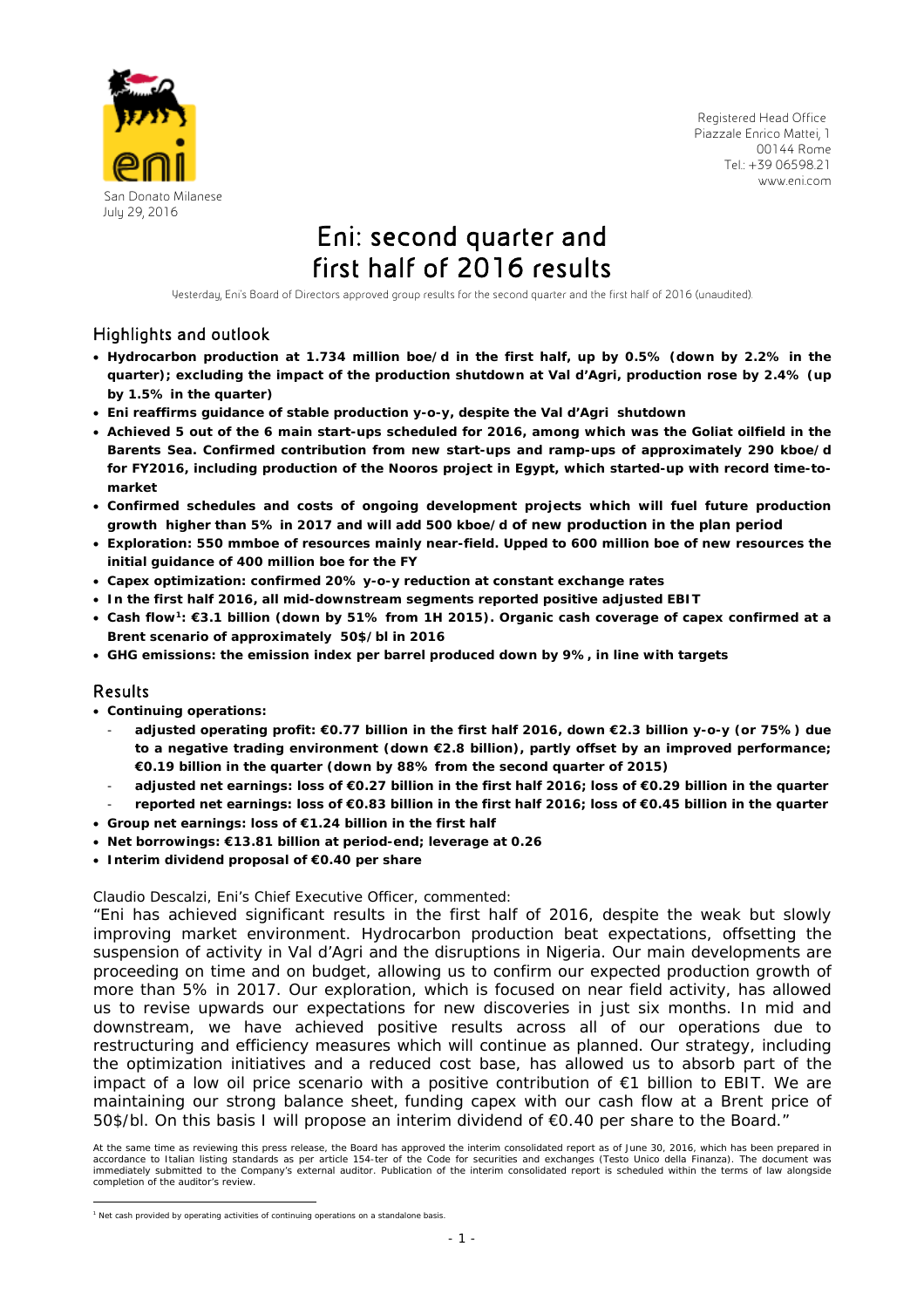| Second<br>Quarter | First<br>Quarter | Second<br>Quarter | % Ch.<br><b>II</b> Q.16<br>vs. II | SUMMARY GROUP RESULTS (a)                     | $(E \text{ million})$ | <b>First Half</b> |          |               |
|-------------------|------------------|-------------------|-----------------------------------|-----------------------------------------------|-----------------------|-------------------|----------|---------------|
| 2015              | 2016             | 2016              | Q.15                              |                                               |                       | 2015              | 2016     | % Ch.         |
| 1,554             | 583              | 188               | (87.9)                            | Adjusted operating profit (loss) (b)          |                       | 3,086             | 771      | (75.0)        |
| 505               | 23               | (290)             |                                   | Adjusted net profit (loss) <sup>(b)</sup>     |                       | 1,231             | (267)    | $\sim$ $\sim$ |
| 3,565             | 1,370            | 1,730             | (51.5)                            | Net cash provided by operating activities (b) |                       | 6,397             | 3,100    | (51.5)        |
| 498               | (383)            | (446)             |                                   | Net profit (loss) from continuing operations  |                       | 1,285             | (829)    | $\sim$ $\sim$ |
| 0.14              | (0.11)           | (0.12)            | $\ddotsc$                         | - per share $(\epsilon)$ <sup>(c)</sup>       |                       | 0.35              | (0.23)   | $\ddotsc$     |
| 0.31              | (0.24)           | (0.27)            | $\ddotsc$                         | - per ADR $(\$)$ $^{(c)}$ $^{(d)}$            |                       | 0.78              | (0.51)   | $\ddotsc$     |
| (97)              | (796)            | (446)             |                                   | Group net profit (loss)                       |                       | 735               | (1, 242) | $\sim$        |
| (0.03)            | (0.22)           | (0.12)            | $\cdot$ .                         | - per share $(\epsilon)$ <sup>(c)</sup>       |                       | 0.20              | (0.34)   | $\ddotsc$     |
| (0.07)            | (0.48)           | (0.27)            | $\ddotsc$                         | - per ADR $(\$)$ $^{(c) (d)}$                 |                       | 0.45              | (0.76)   | $\cdot$ .     |

(a) Attributable to Eni's shareholders.

(b) From continuing operations. The comparative reporting period are calculated on a standalone basis. They reinstate the effects relating to the elimination<br>of gains and losses on intercompany transactions with E&C sector of gains and losses on intercompany transactions with E&C sector, with the closing of the divestment transaction in January 2016, which is represented as<br>discontinued operations under the IFRS 5.

(c) Fully diluted. Dollar amounts are converted on the basis of the average EUR/USD exchange rate quoted by the ECB for the periods presented.

(d) One ADR (American Depositary Receipt) is equal to two Eni ordinary shares.

## Continuing and discontinued operations

Due to termination of negotiations with US-based SK hedge fund, to divest a 70% interest in Versalis SpA, as disclosed in the press release dated June 21, 2016, Eni's chemical business is no longer qualified as a disposal group held for sale. Therefore, Eni's consolidated accounts as of and for the six months ended June 30, 2016, have been prepared accounting this business as part of the continuing operations.

Based on IFRS 5 provisions, in case a disposal group ceases to be classified as held for sale, management is required to amend financial statements retrospectively as if the disposal group has never been qualified as held for sale. Accordingly, the opening balance of the interim consolidated accounts 2016 has been amended to reinstate the criteria of the continuing use to evaluate Versalis. This adjustment to the Versalis evaluation increased the opening balance of Eni's consolidated net assets by €294 million and was neutral on the Group's net financial position. In presenting the Group's consolidated results, Versalis assets and liabilities and revenues and expenses have been recorded lineby-line in the Group accounts. Results of the comparative periods have been reclassified accordingly. In the Group segment information, Versalis results have been reported as part of the R&M and Chemicals segment because a single manager is accountable for the performance at both operating segments.

In this press release adjusted results from continuing operations of the comparative periods of 2015 are reported on a standalone basis, thus excluding Saipem's results. A corresponding alternative performance measure has been presented for the net cash flow from operating activities. The net result of discontinued operations for the first quarter of 2016 and the first half of 2016 only comprised a loss recognized to align the book value of the Eni's residual interest in Saipem to its share price at January 22, 2016. This date marked the loss of control of Eni over Saipem, following the sale of a 12.503% interest to CDP Equity and the concurrent entering into force of the shareholder agreement between the parties. For further information, see the reconciliations and the explanatory notes furnished from page 22 onward.

### Adjusted results

In the **second quarter of 2016** Eni reported an adjusted operating profit of €0.19 billion, down 88% yo-y. This decline reflected a lower contribution from the E&P segment (down by €1.23 billion, or 78%) driven by a prolonged downturn in commodity prices (the Brent benchmark was down by 26% and gas prices in Italy were down) and the production shutdown at the Val d'Agri profit centre for the whole second quarter. These negatives were partly offset by production growth in other areas, cost efficiencies and lower amortization charges. The G&P segment reported a negative performance (worsening by €260 million) due to lower one-offs associated with gas contract renegotiations, lower LNG margins and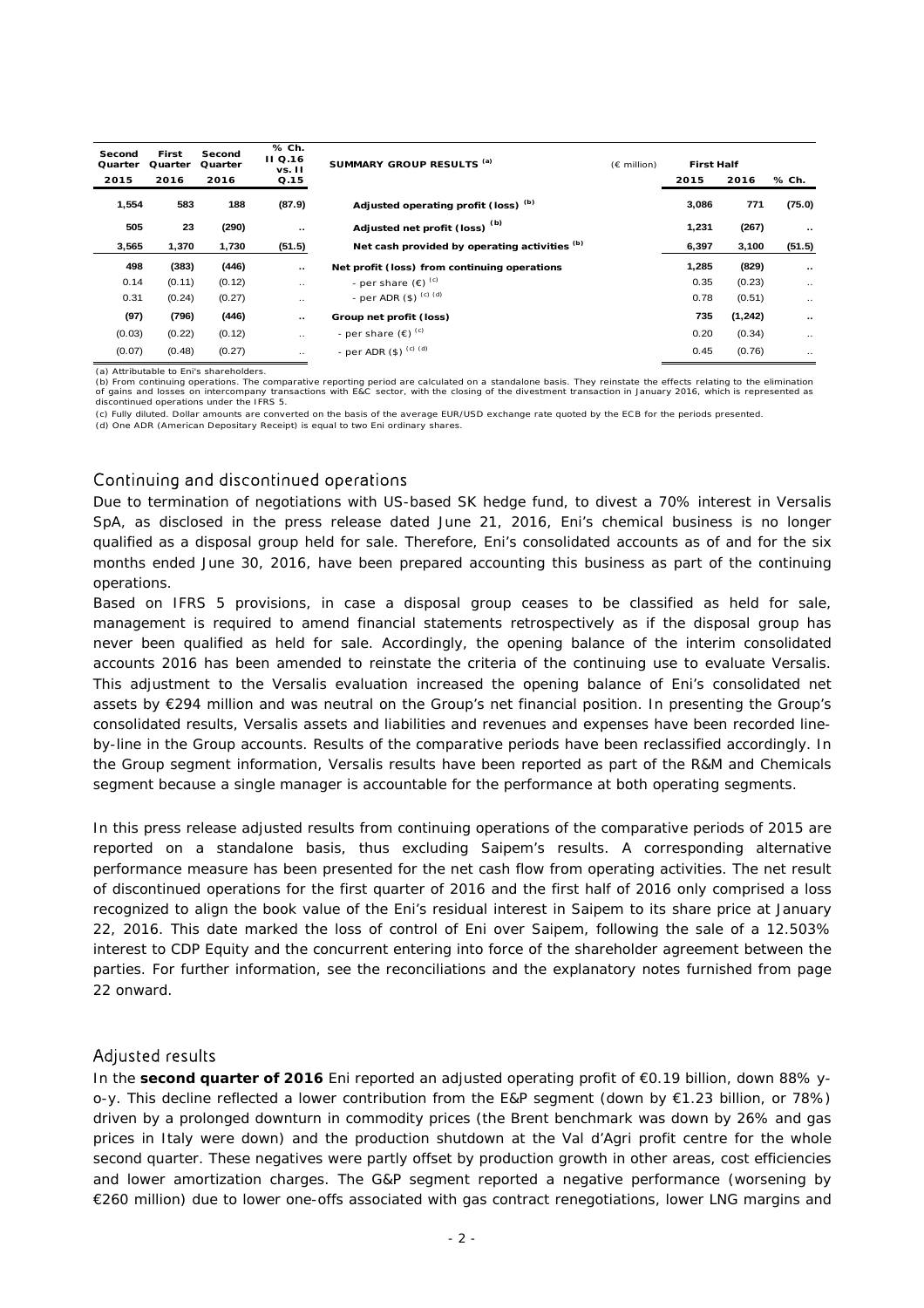other non-recurring items. These negatives were partly offset by efficiency and optimization gains. In spite of a less favourable refining trading environment y-o-y, the Refining & Marketing and Chemicals segment recorded an increase in operating performance of 49% y-o-y due to cost efficiencies and optimization. The main headwinds faced by the Group operating results were lower commodity prices and margins with a negative effect of €1.4 billion, the Val d'Agri shutdown and non-recurring items in G&P down by  $\epsilon$ 0.4 billion, partly offset by production growth in other areas, cost efficiencies and a reduced cost base for €0.4 billion, mainly in the E&P segment.

In the second quarter of 2016, Eni reported an adjusted net loss of €0.29 billion, compared to adjusted net profit from continuing operations on a standalone basis of €0.51 billion reported in the second quarter of 2015. This result was due to lower operating performance and a lower than proportional reduction in the tax expense, mainly in the E&P segment, driven by the concentration of taxable profit in PSA contracts, which, although more resilient in a low-price environment, bear higher-than average rates of tax.

In the **first half of 2016** adjusted operating profit of €0.77 billion was a €2.32 billion reduction y-o-y (down by 75%) due to the same headwinds described in the quarterly disclosure. Adjusted net loss for the period was €0.27 billion. The main y-o-y headwinds faced by the Group operating results were lower commodity prices and margins with a negative effect of €2.8 billion, the Val d'Agri shutdown and nonrecurring items in the G&P segment (down by €0.5 billion), partly offset by production growth in other areas, cost efficiencies and a reduced cost base for €1 billion, mainly in the E&P segment.

### Net borrowings and cash flow

As of June 30, 2016, net borrowings<sup>2</sup> were  $\epsilon$ 13.81 billion,  $\epsilon$ 3.06 billion lower than December 31, 2015, due to the closing of the Saipem transaction. This comprised the reimbursement of intercompany financing receivables owed by Saipem to Eni (€5.8 billion), the proceeds from the divestment of the 12.503% of Eni's interest in Saipem to the Italy-based CDP Equity SpA (€0.46 billion), net of the amount cashed out to subscribe pro-quota the Saipem share capital increase (€1.07 billion). In the first half of 2016, **cash flow from operating activities** was at €3.1 billion. Proceeds from disposals were €0.95 billion and comprised the available-for-sale shareholding in Snam due to the exercise of the conversion right from bondholders (€0.33 billion), in addition to the sale of the 12.503% of Eni's interest in Saipem. These inflows funded a share of the payment of the final dividend 2015 (€1.44 billion), capital expenditure of the period for €4.88 billion and the amount cashed out to subscribe the share capital increase of Saipem.

Compared to March 31, 2016, net borrowings increased by €1.59 billion. Cash flow from operating activities in the quarter was €1.73 billion and funded a share of the final dividend 2015 and capital expenditure of €2.42 billion.

As of June 30, 2016, the ratio of net borrowings to shareholders' equity including non-controlling interest – leverage<sup>3</sup> – decreased to 0.26, compared to 0.29 as of December 31, 2015. This decrease was due to lower net borrowings, due to the deconsolidation of Saipem finance debt partly offset by a reduction in total equity impacted by the negative result of the period, the de-recognition of the Saipem non-controlling interest and the balance dividend payment (€1.44 billion).

### Interim dividend 2016

In light of the financial results achieved for the first half of 2016 and management's expectations for the four-year plan, the interim dividend proposal to the Board of Directors on September 15, 2016, will amount to €0.40 per share<sup>4</sup> (€0.40 per share in 2015). The interim dividend is payable on September 21, 2016, with September 19, 2016 being the ex-dividend date.

 $\overline{a}$ <sup>2</sup> Details on net borrowings are furnished on page 30.

<sup>3</sup> Non-GAAP financial measures and other alternative performance indicators disclosed throughout this press release are accompanied by explanatory notes and tables in line with guidance provided by ESMA guidelines on alternative performance measures (ESMA/2015/1415), published on October 5, 2015. For further information see the section "non-GAAP measures" of this press release. See pages 22 and subsequent

<sup>4</sup> Dividends are not entitled to tax credit and, depending on the receiver, are subject to a withholding tax on distribution or are partially cumulated to the receivers' taxable income.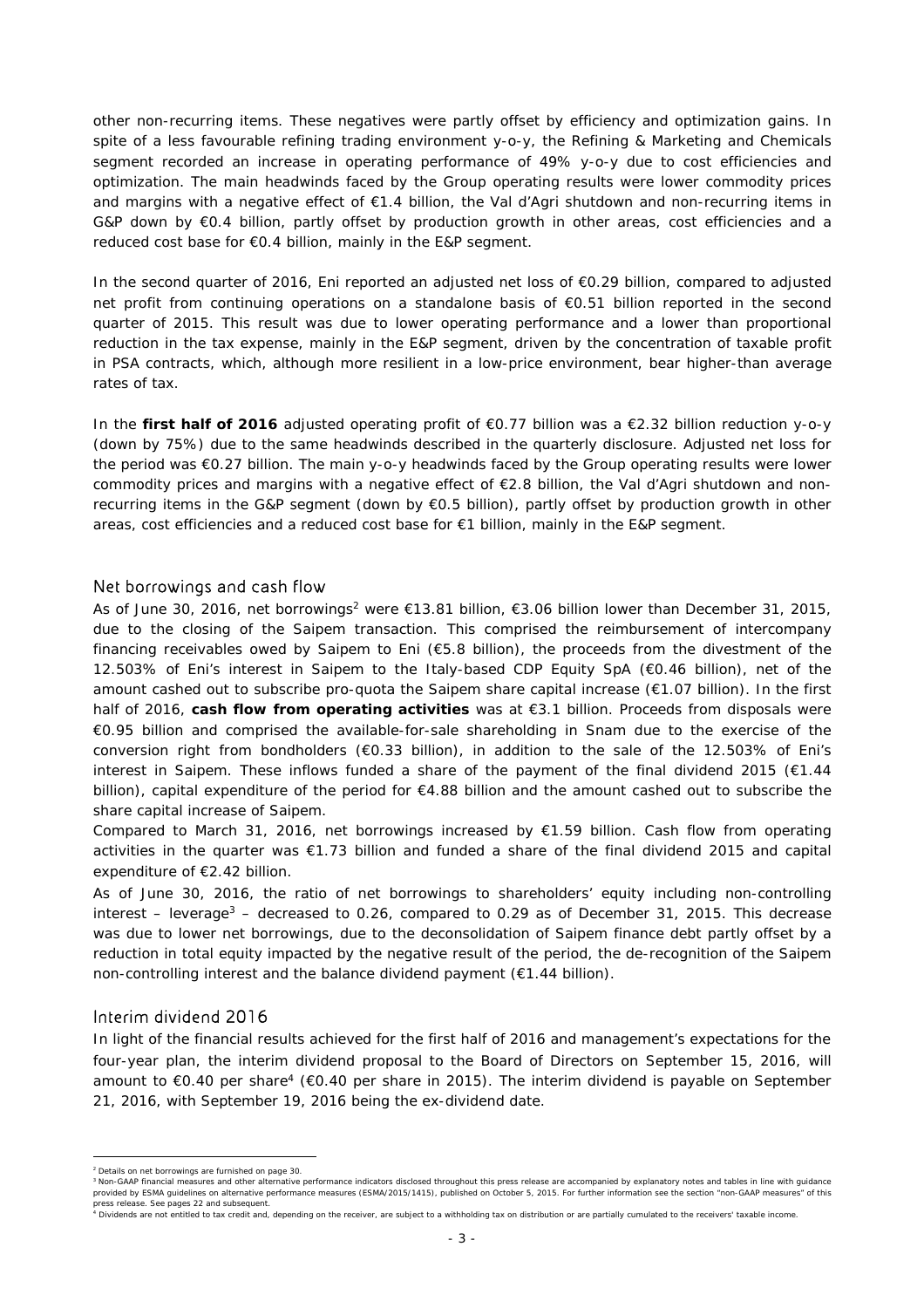## Sustainability performances and climate change

|                                                        |                                                          | <b>First half</b> |       |           |
|--------------------------------------------------------|----------------------------------------------------------|-------------------|-------|-----------|
| Sustainability performances                            |                                                          | 2015              | 2016  | % Ch.     |
| Total recordable injury rate (TRIR)                    | (to tal recordable injury rate/worked hours) x 1.000.000 | 0.45              | 0.40  | (11.1)    |
| Direct GHG emissions                                   | (mmtonnes CO <sub>2</sub> eq.)                           | 20.78             | 19.58 | (5.8)     |
| - of which CO <sub>2</sub> from combustion and process |                                                          | 15.69             | 14.68 | (6.4)     |
| - of which $CO2$ eq from methane                       |                                                          | 1.38              | 1.18  | (14.5)    |
| - of which $CO2$ eq from flaring                       |                                                          | 2.84              | 2.85  | 0.4       |
| - of which $CO2$ eq from venting                       |                                                          | 0.87              | 0.87  |           |
| Direct GHG emissions upstream/production               | (tonnes CO <sub>2</sub> eq./kboe)                        | 25.14             | 22.91 | (8.9)     |
| Oil spills due to operations                           | (barrels)                                                | 601               | 584   | (2.8)     |
| Water reinjection                                      | (%)                                                      | 55.5              | 56.7  | $\ddotsc$ |

### **Performance**

Eni reported positive performances when comparing to the corresponding period of 2015:

- GHG emissions recorded in the first half of 2016 declined by 5.8% compared to the first half of 2015. This trend reflected lower emissions from combustion (down 1 mmtonne), reduced methane emissions (down 0.2 mmtonnes) leveraging on initiatives concluded in the second half of 2015 to contain fugitive emissions as well as energy efficiency projects.
- The trend of GHG emission index compared to operated gross hydrocarbon production of the upstream segment remain positive with a reduction of 8.9%. This is in line with the 2016 full year target.
- In the first half of 2016 the trend in safety improvement continued, reporting a recordable injury frequency rate lower by 11.1% from the same period of 2015. There was a 27.5% improvement for employees while for contractors it was 4.2%. This positive performance leveraged on inspections on sites, roadshow on safety issues, activities carried out at the Safety Competence Center in Gela as well as specific training projects and programs to raise awareness of HSEQ issues.
- Oil spills due to operations (97% related to E&P segment) declined by 2.8% from the first half of 2015 and the Refining & Marketing and Chemicals segment reported a significant improvement with the overall volume spilled reducing to 19 barrels in the first half of 2016 from 100 barrels in the first half of 2015. In Nigeria activities are underway to replace certain cases covering holes caused by sabotages which are a potential weakness.

### **Climate change**

In May 2016, Eni launched a unique model of integration between its traditional business and power from renewable sources. The model envisages fulfilment of power generation projects with zero emissions, located near Eni's plants and areas of operation, in order to leverage on logistic, contractual and commercial synergies with the company's traditional activities. They will also enable to revive and enhance abandoned industrial areas. The identified industrial areas are located in Italy, Egypt and Pakistan. In Italy in particular the model envisages the development of five projects (Assemini, Porto Torres, Manfredonia, Priolo and Augusta) with a total installed capacity of 70 megawatts; the second phase is based on the development of other projects to obtain a further installed power of about 150 megawatts. Most of the initiatives will be photovoltaic, but there will also be room for other technologies such as biomass and concentrated solar power. Overall, Project Italy will involve the installation, by 2022, of over 220 megawatts of new capacity for an investment in the range of €200-250 million. From an environmental point of view, Project Italy will reduce CO<sub>2</sub> emissions by about 180,000 tonnes per year.

These projects represent the third pillar of Eni's strategy aiming at energy transition towards a lowcarbon future, based not only on the promotion of renewable energy, but also on the reduction of  $CO<sub>2</sub>$ emissions occurring from the production of hydrocarbons and on maximizing the utilization of gas, the cleanest fossil fuel which produces the least emissions.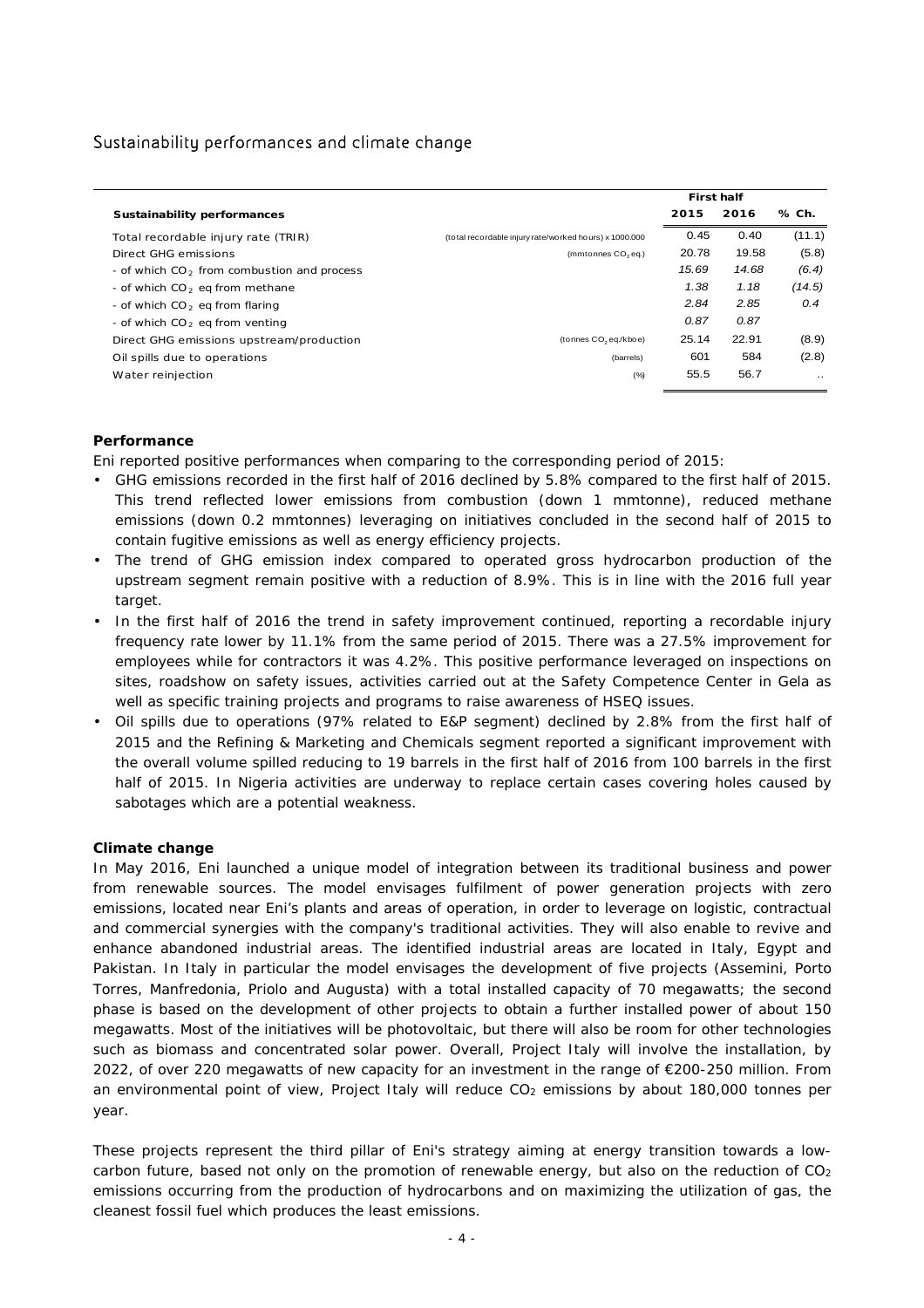## Business developments

### **E&P initiatives:**

- June 2016: new significant gas discovery in the Baltim South West exploration prospect, in the conventional waters of the Nile Delta, off Egypt. The discovery enhanced the potential of the socalled "Great Nooros Area" by up to 70-80 billion cubic meters of gas in place, which is currently producing from the Nooros field. Baltim South West is a new success of Eni's near field exploration strategy, focused on high-value opportunities, enabling the company to achieve a fast development of the new discoveries leveraging the synergies granted by existing infrastructures. Production start-up at the Nidoco North 1-X exploratory well, which together with the development well Nidoco North West 4 increased the Nooros field plateau up to 65 kboe/d (33 kboe/d net to Eni) in just ten months from the declaration of commercial discovery of July 2015;
- March 2016: production start-up at the Goliat oilfield, off the Norwegian Barents Sea in the license PL229. Goliat is the first producing oilfield in the Barents Sea and is operated through the largest and most sophisticated floating cylindrical production and storage vessel (FPSO) in the world. Production has achieved the full-field plateau at 100 kbbl/d (65 kbbl/d net to Eni). The field is estimated to contain reserves amounting to about 180 million barrels of oil;
- March 2016: awarded the exploration license of Cape Three Points Block 4, off Ghana. The new block covers an area of approximately 1,000 square kilometers in water depths ranging from 100 to 1,200 meters and is located near the OCTP block operated by Eni. In case of exploration success, the block will benefit from the OCTP project infrastructures, under development;
- March 2016: signed a Farm-Out Agreement with Chariot Oil & Gas to enter the Rabat Deep Offshore exploration permits I-VI, deep offshore Morocco. Eni will retain operatorship and a working interest of 40%, as well as exploration rights over an area of approximately 11,000 square kilometers. The completion of this FOA is subject to the approval of the relevant authorities and other conditions precedent;
- February 2016: sanctioned by the Egyptian authorities the development plan of the Zohr discovery, where production start-up is expected by the end of 2017. In March 2016, Eni completed the drilling of the Zohr 2X well and successfully performed the production test, which confirmed the mineral potential of discovery. Drilled also the delineation well Zohr 3X and the development well Zohr 4X, which confirmed the potential of the Northern area;
- February 2016: Mozambique authorities approved the development of the first development phase of Coral, targeting production of 5 Tcf of gas;
- In the first half of 2016 Eni increased its exploration rights portfolio by 6,100 square kilometers mainly in Ghana, Ireland, Norway and the United Kingdom.

### **Val d'Agri**

As part of a penal proceeding about alleged environmental crimes<sup>5</sup> in running operations at the Viggiano oil center in the Val d'Agri complex, on March 31, 2016, an Italian public prosecutor resolved to put under seizure certain plants and facilities functional to the production activity which, as a consequence, has been shut down. The shutdown has been affecting around 60 kboe/d net to Eni.

On June 1, 2016, the Italian jurisdictional authorities granted Eni a temporary repeal of the seizure in order to allow the Company perform certain plant upgrading. Those corrective measures, which do not alter the plant set up, are intended to address the claims made by the public prosecutor. The in-charge department of the Italian Ministry of Economic Development has duly authorized Eni to perform the works. Eni has executed the plant upgrade and completed it on July 8, 2016. Once the public prosecutor verifies the correct execution of the plant upgrading, it is expected to definitively repeal the plant seizure.

 5 See the section "Legal proceedings" of the Annual report on form 20-F 2015 (see page F-86).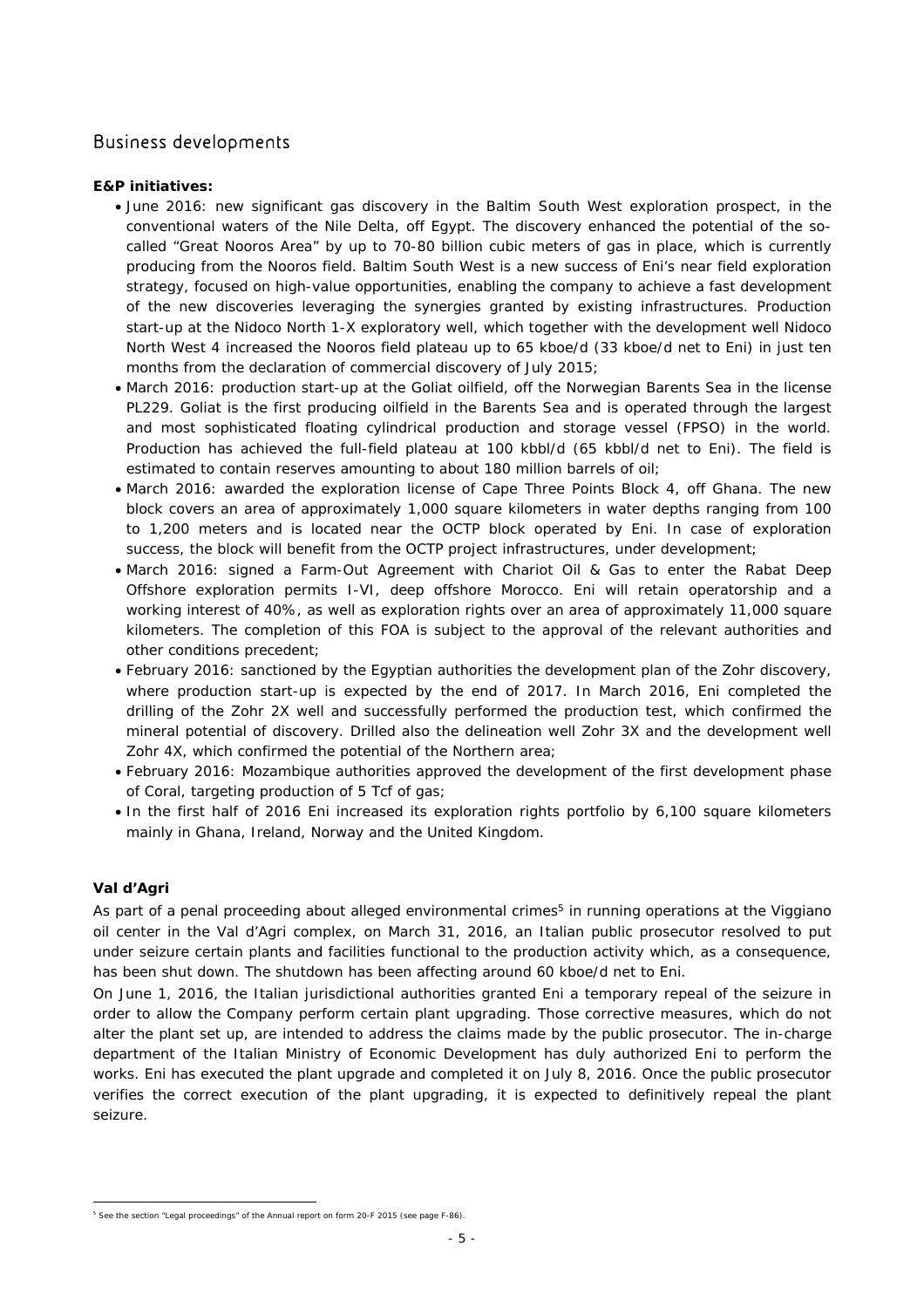## **Outlook**

Management's forecasts for the Group's 2016 production and sale metrics are explained below:

- **Hydrocarbon production**: management expects production stable y-o-y due to planned ramp-ups and start-ups of new fields particularly in Norway, Egypt, Angola, Venezuela and Congo. These increases will absorb a four-month production shutdown in the Val d'Agri profit centre, mature fields decline and a lower expected contribution from production one-offs;

**- Natural gas sales**: against a backdrop of continuing oversupply and strong competition, management expects gas sales to be in line with an expected reduction of the contractual minimum take of supply contracts. Management plans to retain its market share in the large customers and retail segments, also increasing the value of the existing customer base by developing innovative commercial initiatives, by integrating services to the supply of the commodity and by optimizing operations and commercial activities;

- **Refinery intake on own account:** refinery intakes are expected to slightly decrease y-o-y, excluding the effect of the disposal of Eni's refining capacity in CRC refinery in the Czech Republic finalized in April 2015. This will reflect the disoptimization of the processing schedule following lower availability of feedstock from the Val d'Agri oilfield and planned maintenance shutdowns;

**- Refined products sales in Italy and in the rest of Europe**: against a backdrop of slight recovery in demand and strong competition, management expects to consolidate volume and market share in the Italian retail market while also increasing the value of the existing customer base. This will be achieved by leveraging on the competitive differentiation, the innovation of products and services as well as efficiency in logistics and commercial activities. In the rest of Europe, sales are expected to remain stable, excluding the effects of asset disposals in Eastern Europe;

**- Chemical products scenario:** scenario is expected mildly positive with the recover in polyethylene margins when compared to 2015, although declining since June 2016. Cracker and styrenics margins are foreseen slightly lower while the elastomer business is expected to be weak, but improving from 2015. Sales volumes expected to be barely unchanged.

In 2016 management expects to carry out a number of initiatives intended to reduce capital spending by 20% y-o-y on a constant exchange rate basis by re-phasing and rescheduling capital projects, being increasingly selective with exploration plays and renegotiating contracts for the supply of capital goods in order to cope with the slump in crude oil prices. This capex optimization is not expected to negatively affect production growth, which is confirmed at an average growth rate of above 3% across the plan period. The Group's leverage is projected to remain within the 0.30 threshold thanks to the closing of the Saipem transaction, optimization of the underlying performance and assuming to finalize by yearend the planned portfolio management deals.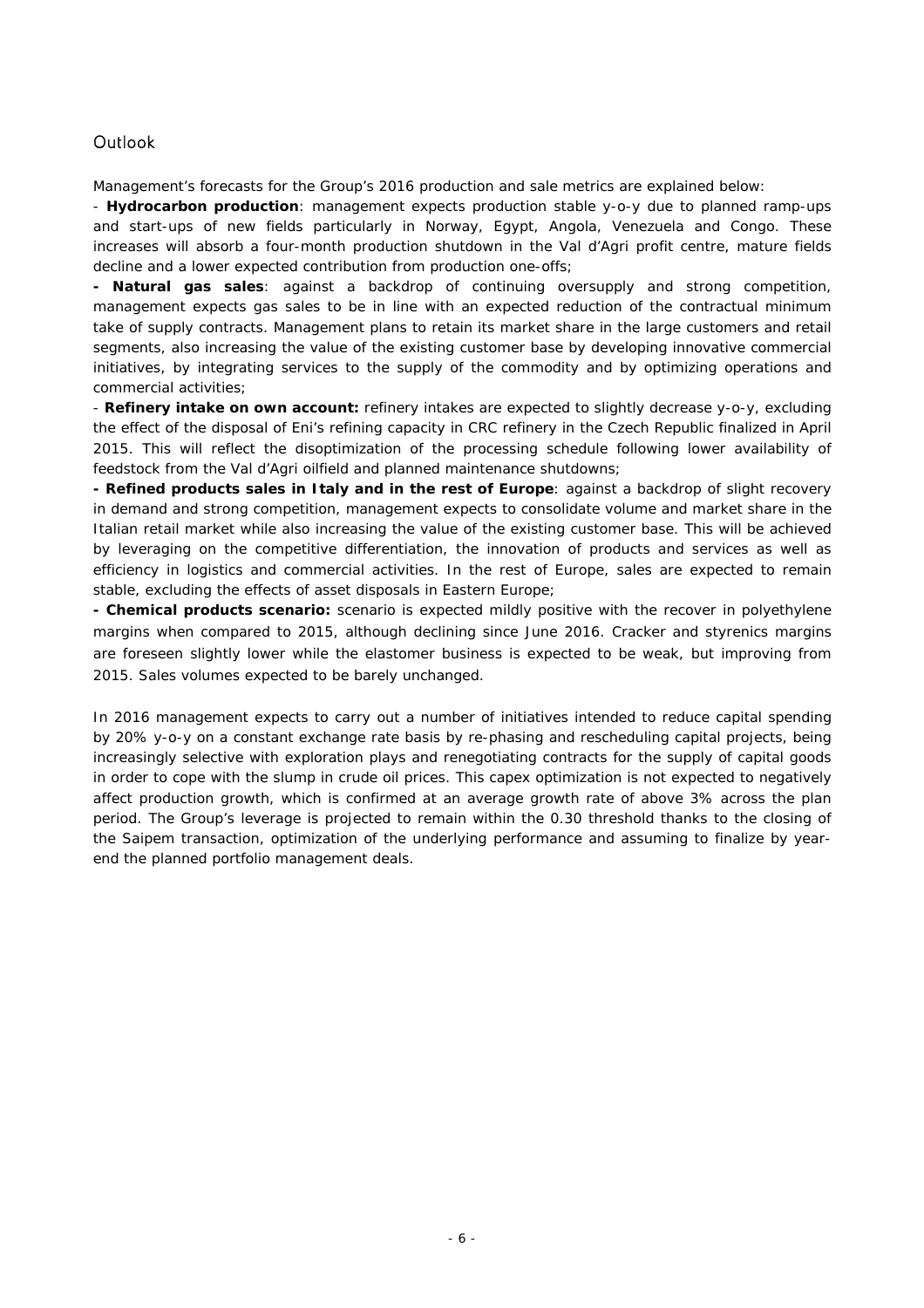This press release has been prepared on a voluntary basis in line with Eni's policy to provide the market and investors with regular information about the Company's financial and operating performances and business prospects considering the disclosure policy followed by oil&gas peers who reports results on quarterly basis. Results and cash flow are presented for the second and the first quarter of 2016 and the first half of 2016, for the second quarter and the first half of 2015. Information on liquidity and capital resources relates to end of the periods as of June 30, March 31, 2016, and December 31, 2015. Results of the first half of the year and the main business trends are a summary of the Interim Consolidated Report which has been prepared in accordance to Italian listing standards as per article 154-ter of the Code for securities and exchanges (Testo Unico della Finanza). The document approved yesterday by Eni's Board of Directors was immediately submitted to the Company's external auditor. Publication of the interim consolidated report is scheduled within the terms of law alongside completion of the auditor's review.

Accounts set forth herein have been prepared in accordance with the evaluation and recognition criteria set by the International Financial Reporting Standards (IFRS) issued by the International Accounting Standards Board (IASB) and adopted by the European Commission according to the procedure set forth in Article 6 of the European Regulation (CE) No. 1606/2002 of the European Parliament and European Council of July 19, 2002. These criteria are unchanged from the 2015 Annual report on form 20-F filed with the US SEC on April 12, 2016, which investors are urged to read.

#### **Discontinued operations**

Due to termination of the negotiations with US-based SK hedge fund, who had shown an interest in acquiring a majority stake in Versalis SpA, Eni's chemical business no longer qualifies as a disposal group held for sale. Therefore, Eni's consolidated accounts as of and for the six months ended June 30, 2016 have been prepared accounting this business as part of the continuing operations.

Based on IFRS 5 provisions in case a disposal group ceases to be classified as held for sale, management is required to amend financial statements retrospectively as though the disposal group never qualified as held for sale. Accordingly, the opening balance of the interim consolidated accounts 2016 has been amended to reinstate the criteria of the continuing use to evaluate Versalis by aligning its book value to the recoverable amount, given by the higher of fair value less cost to sell and value-in-use. Under IFRS 5, Versalis was measured at the lower of its carrying amount and fair value less cost to sell. Management estimated the value-in-use of Versalis by identifying a single Cash Generating Unit, which comprised all of Versalis' business units. This assumption is consistent with Eni's industrial plan for the four-year period 2016-2019 that considered the whole Versalis and its subsidiaries to be a single disposal group with a view to disposing or monetizing it. The value-in-use was estimated by discounting the future expected cash flows of the industrial plan of a standalone Versalis at a rate of 10%, which factored in the earnings volatility of a pool of chemical peers of Versalis, thus determining a beta parameter independent form Eni. This amendment in Versalis evaluation marginally affected the opening balance of Eni's consolidated net assets (an increase of €294 million) and was neutral on the Group's net financial position. In presenting the Group's consolidated results, Versalis profit and loss accounts and balances have been recognized as part of the Group's assets and liabilities and revenues and expenses. Results of the comparative periods have been reclassified accordingly. In the Group segment information, Versalis results have been reported as part of the R&M and Chemical segment because a single manager is accountable of the performance at both operating segments.

In relation to the Engineering & Construction disposal group, on January 22, 2016 Eni closed the sale of a 12.503% stake in the entity to CDP Equity SpA for a consideration of €463 million. Concurrently, a shareholder agreement between Eni and CDP Equity SpA entered into force, which established the joint control of the two parties over the target entity. Those transactions triggered loss of control of Eni over Saipem. Therefore, from the transaction date, Eni has derecognized the assets and liabilities, revenues and expenses of the former subsidiary from the consolidated accounts. The retained interest of 30.55% in the former subsidiary has been recognized as an investment in an equity-accounted joint venture with an initial carrying amount aligned to the share price at the closing date of the transaction (€4.2 per share, equal to €564 million) recognizing a loss through profit of €441 million. This loss has been recognized in the Group consolidated accounts for the first half 2016 as part of gains and losses of the discontinued operations. Considering the share capital increase of Saipem, which was subscribed pro-quota (€1,050) by Eni at the same time as the aforementioned transactions, the initial carrying amount of the interest retained amounts to €1,614 million, which becomes the cost on initial recognition of the investment in Saipem for the subsequent application of equity accounting. At the end of February 2016, Saipem reimbursed intercompany loans owed to Eni (€5,818 million as of December 31, 2015) by using the proceeds from the share capital increase and new credit facilities from third-party financing institutions.

#### **Successful effort method (SEM)**

Effective January 1, 2016, management modified on voluntary basis, the criterion to recognize exploration expenses adopting the accounting of the successful-effort-method (SEM). The successful-effort method is largely adopted by oil&gas companies, to which Eni is increasingly comparable given the recent re-focalization of the Group activities on its core upstream business.

Under the SEM, geological and geophysical exploration costs are recognized as an expense as incurred. Costs directly associated with an exploration well are initially capitalized as an unproved tangible asset until the drilling of the well is complete and the results have been evaluated. If potentially commercial quantities of hydrocarbons are not found, the exploration well costs are written off. If hydrocarbons are found and, subject to further appraisal activity, are likely to be capable of commercial development, the costs continue to be carried as an unproved asset. If it is determined that development will not occur then the costs are expensed. Costs directly associated with appraisal activity undertaken to determine the size, characteristics and commercial potential of a reservoir following the initial discovery of hydrocarbons are initially capitalized as an unproved tangible asset. When proved reserves of oil and natural gas are determined and development is approved by management, the relevant expenditure is transferred to proved property.

In accordance to IAS 8 "Accounting policies, Changes in accounting estimates and Errors", the SEM application is a voluntary change in accounting policy explained by the alignment with an accounting standard largely adopted by oil&gas companies and as such it has been applied retrospectively.

The retrospective application of the SEM has required adjustment of the opening balance of the retained earnings and other comparative amounts as of January 1, 2014. Specifically, the opening balance of the carrying amount of property, plant and equipment was increased by €3,524 million, intangible assets by €860 million and the retained earnings by €3,001 million. Other adjustments related to deferred tax liabilities and other minor line items.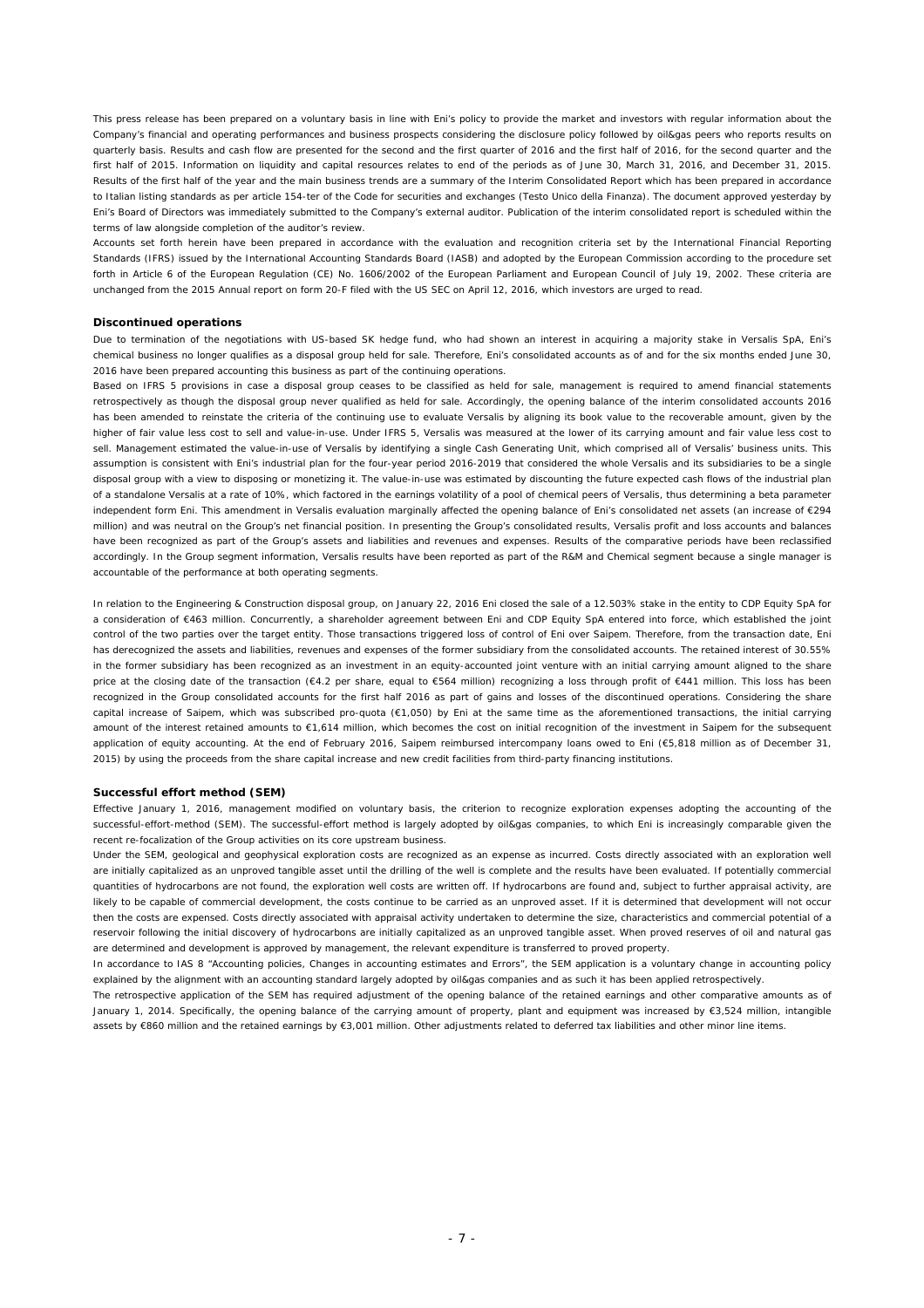The table below sets forth the amounts of the comparative periods 2015 which have been restated following the adoption of the SEM and the accounting of Versalis as part of the continuing operations.

|                                                                                                                |                    | <b>REPORTED</b>           |                   | <b>RESTATED</b>    |                           |                   |
|----------------------------------------------------------------------------------------------------------------|--------------------|---------------------------|-------------------|--------------------|---------------------------|-------------------|
| $(\in$ milioni)                                                                                                | Il quarter<br>2015 | <b>First half</b><br>2015 | Full year<br>2015 | Il quarter<br>2015 | <b>First half</b><br>2015 | Full year<br>2015 |
| Operating profit (loss) - continuing operations                                                                | 1,164              | 2,648                     | (2,781)           | 1,605              | 3,375                     | (3,076)           |
| Operating profit (loss) E&P<br>Adjusted operating profit (loss) - continuing operations on                     | 1,471              | 2,769                     | (144)             | 1,461              | 2,874                     | (959)             |
| a standalone basis                                                                                             | 1,436              | 2,814                     | 4,104             | 1,554              | 3,086                     | 4,486             |
| Adjusted operating profit (loss) - E&P                                                                         | 1,533              | 2,488                     | 4,108             | 1,585              | 2,665                     | 4,182             |
| Net profit (loss) attributable to Eni's shareholders -<br>continuing operations                                | 34                 | 523                       | (7,680)           | 498                | 1,285                     | (7, 952)          |
| Adjusted net profit (loss) attributable to Eni's shareholders<br>- continuing operations on a standalone basis | 390                | 965                       | 334               | 505                | 1,231                     | 803               |
| Total assets                                                                                                   |                    |                           | 134,792           |                    |                           | 139,001           |
| Eni's shareholders equity                                                                                      |                    |                           | 51,753            |                    |                           | 55,493            |
| Cash flow from operations from continuing operations on a<br>standalone basis                                  | 3,511              | 5,798                     | 11,181            | 3,918              | 6,554                     | 12,875            |
| Net cash flow                                                                                                  | (1,804)            | (1, 148)                  | (1, 414)          | (1,804)            | (1, 148)                  | (1,405)           |

Non-GAAP financial measures and other alternative performance indicators disclosed throughout this press release are accompanied by explanatory notes and tables in line with guidance provided by ESMA guidelines on alternative performance measures (ESMA/2015/1415), published on October 5, 2015. For further information see the section "Alternative performance measures (Non-GAAP measures)" of this press release.

*Eni's Chief Financial and Risk Management Officer, Massimo Mondazzi, in his position as manager responsible for the preparation of*  the Company's financial reports, certifies that data and information disclosed in this press release correspond to the Company's *evidence and accounting books and records, pursuant to rule 154-bis paragraph 2 of Legislative Decree No. 58/1998.* 

\* \* \*

#### **Disclaimer**

*This press release, in particular the statements under the section "Outlook", contains certain forward-looking statements particularly those regarding capital expenditure, development and management of oil and gas resources, dividends, allocation of future cash flow from operations, gearing, future operating performance, targets of production and sales growth, new markets and the progress and timing of projects. By their nature, forward-looking statements involve risks and uncertainties because they relate to events and depend on circumstances that will or may occur in the future. Actual results may differ from those expressed in such statements, depending on a variety of factors, including the timing of bringing new fields on stream; management's ability in carrying out industrial plans and in succeeding in commercial transactions; future levels of industry product supply; demand and pricing; operational issues; general economic conditions; political stability and economic growth in relevant areas of the world; changes in*  laws and governmental regulations; development and use of new technology; changes in public expectations and other changes in *business conditions; the actions of competitors and other factors discussed elsewhere in this document. Due to the seasonality in demand for natural gas and certain refined products and the changes in a number of external factors affecting Eni's operations, such as prices and margins of hydrocarbons and refined products, Eni's results from operations and changes in net borrowings for the second quarter of the year cannot be extrapolated on an annual basis.* 

\* \* \*

**Company Contacts Press Office:** +39.0252031875 - +39.0659822030 **Freephone for shareholders (from Italy):** 800940924 **Freephone for shareholders (from abroad):** +80011223456 **Switchboard:** +39-0659821

**ufficio.stampa@eni.com segreteriasocietaria.azionisti@eni.com investor.relations@eni.com Website:** www.eni.com

\* \* \*

#### **Eni**

Società per Azioni Rome, Piazzale Enrico Mattei, 1 Share capital: €4,005,358,876 fully paid Tax identification number 00484960588 Tel.: +39 0659821 - Fax: +39 0659822141

This press release for the second quarter and the first half of 2016 (unaudited) is also available on Eni's website **eni.com**.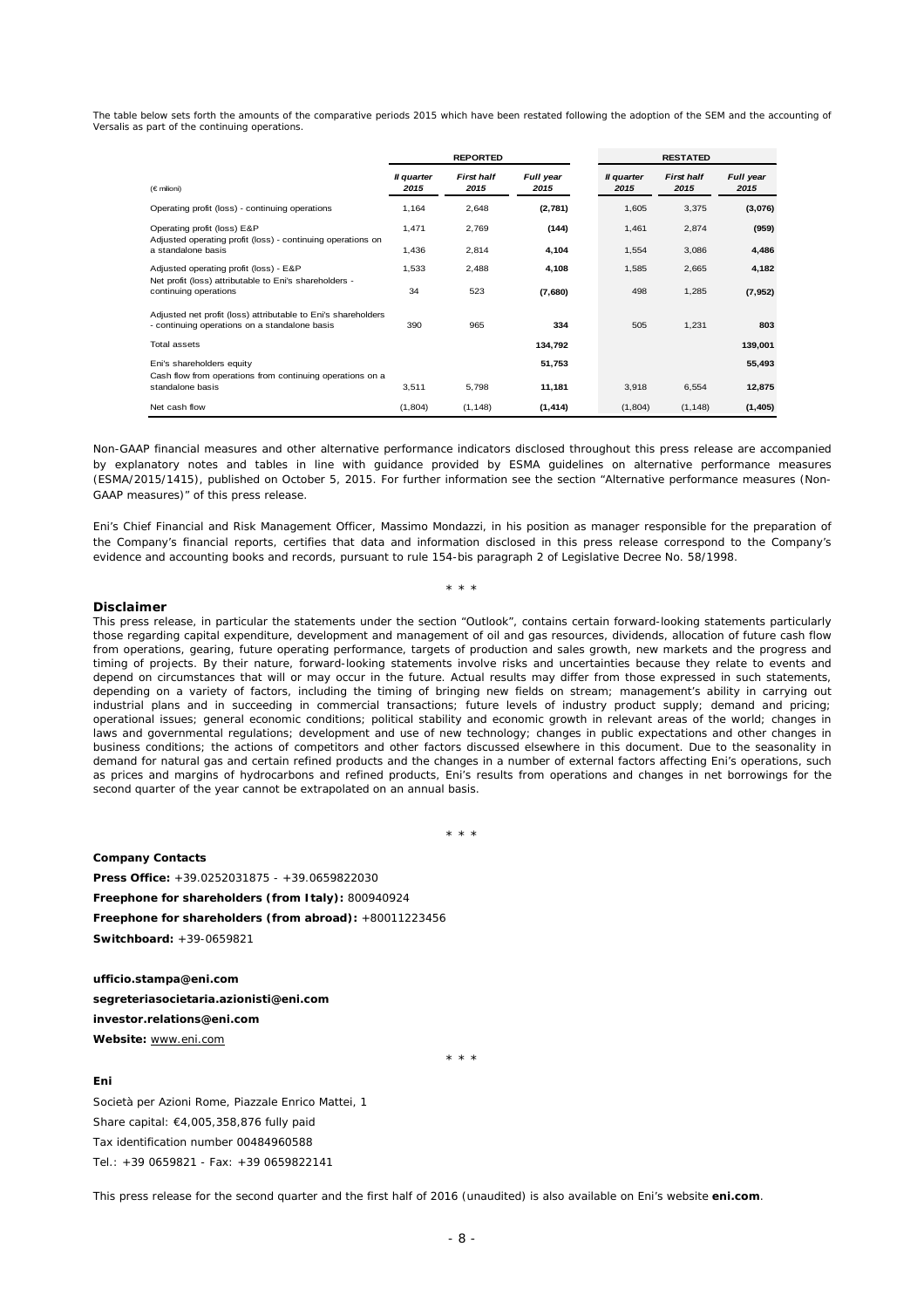## Quarterly consolidated report

| $(E \text{ million})$     |                          |                           |                                                                                                                          |                           |         |
|---------------------------|--------------------------|---------------------------|--------------------------------------------------------------------------------------------------------------------------|---------------------------|---------|
| Second<br>Quarter<br>2015 | First<br>Quarter<br>2016 | Second<br>Quarter<br>2016 |                                                                                                                          | <b>First Half</b><br>2015 | 2016    |
| 20,279                    | 13,344                   | 13,416                    | Net sales from operations - continuing operations                                                                        | 41,317                    | 26,760  |
| 1,605                     | 105                      | 220                       | Operating profit (loss) - continuing operations                                                                          | 3,375                     | 325     |
| (66)                      | 329                      | (180)                     | Exclusion of inventory holding (gains) losses                                                                            | 59                        | 149     |
| 284                       | 149                      | 148                       | Exclusion of special items (a)                                                                                           | 184                       | 297     |
| 1,823                     | 583                      | 188                       | Adjusted operating profit (loss) - continuing operations                                                                 | 3,618                     | 771     |
|                           |                          |                           | Breakdown by segment:                                                                                                    |                           |         |
| 1,585                     | 95                       | 355                       | <b>Exploration &amp; Production</b>                                                                                      | 2,665                     | 450     |
| 31                        | 285                      | (229)                     | Gas & Power                                                                                                              | 325                       | 56      |
| 105                       | 177                      | 156                       | Refining & Marketing and Chemicals                                                                                       | 226                       | 333     |
| (123)                     | (90)                     | (126)                     | Corporate and other activities<br>Impact of unrealized intragroup profit elimination and other consolidation adjustments | (212)                     | (216)   |
| 225                       | 116                      | 32                        |                                                                                                                          | 614                       | 148     |
| 1,823                     | 583                      | 188                       | Adjusted operating profit (loss) - continuing operations                                                                 | 3,618                     | 771     |
| (269)                     |                          |                           | Reinstatement of intercompany transactions vs. discontinued operations                                                   | (532)                     |         |
| 1,554                     | 583                      | 188                       | Adjusted operating profit (loss) - continuing operations on standalone basis                                             | 3,086                     | 771     |
| 498                       | (383)                    | (446)                     | Net profit (loss) attributable to Eni's shareholders - continuing operations                                             | 1,285                     | (829)   |
| (46)                      | 224                      | (123)                     | Exclusion of inventory holding (gains) losses                                                                            | 41                        | 101     |
| 174                       | 182                      | 279                       | Exclusion of special items (a)                                                                                           | 129                       | 461     |
| 626                       | 23                       | (290)                     | Adjusted net profit (loss) attributable to Eni's shareholders - continuing operations                                    | 1,455                     | (267)   |
| (121)                     |                          |                           | Reinstatement of intercompany transactions vs. discontinued operations                                                   | (224)                     |         |
| 505                       | 23                       | (290)                     | Adjusted net profit (loss) attributable to Eni's shareholders on standalone basis                                        | 1,231                     | (267)   |
| (97)                      | (796)                    | (446)                     | Net profit (loss) attributable to Eni's shareholders                                                                     | 735                       | (1,242) |
| 498                       | (383)                    | (446)                     | Net profit (loss) attributable to Eni's shareholders - continuing operations                                             | 1,285                     | (829)   |
| (595)                     | (413)                    |                           | Net profit (loss) attributable to Eni's shareholders - discontinued operations                                           | (550)                     | (413)   |
| 3,918                     | 1,370                    | 1,730                     | Net cash provided by operating activities - continuing operations                                                        | 6,554                     | 3,100   |
| (614)                     |                          |                           | Net cash provided by operating activities - discontinued operations                                                      | (1,011)                   |         |
| 3,304                     | 1,370                    | 1,730                     | Net cash provided by operating activities                                                                                | 5,543                     | 3,100   |
| 3,565                     | 1,370                    | 1,730                     | Net cash provided by operating activities on standalone basis                                                            | 6,397                     | 3,100   |
| 3,150                     | 2,455                    | 2,424                     | Capital expenditure - continuing operations                                                                              | 5,834                     | 4,879   |

Summary results<sup>6</sup> for the second quarter and the first half of 2016

(a) For further information see "Breakdown of special items".

(b) Unrealized intragroup profit elimination mainly pertained to intra-group sales of commodities and services recorded in the assets of the purchasing business segmen

## Trading environment indicators

| Second<br>Quarter<br>2015 | First<br>Quarter<br>2016 | Second<br>Quarter<br>2016 | % Ch.<br><b>II Q.16</b><br>vs. 11 Q.15 |                                                    | <b>First Half</b><br>2015 | 2016   | % Ch.         |
|---------------------------|--------------------------|---------------------------|----------------------------------------|----------------------------------------------------|---------------------------|--------|---------------|
| 61.92                     | 33.89                    | 45.57                     | (26.4)                                 | Average price of Brent dated crude oil (a)         | 57.95                     | 39.73  | (31.4)        |
| 1.105                     | 1.102                    | 1.129                     | 2.2                                    | Average EUR/USD exchange rate (b)                  | 1.116                     | 1.116  |               |
| 56.04                     | 30.75                    | 40.36                     | (28.0)                                 | Average price in euro of Brent dated crude oil     | 51.93                     | 35.60  | (31.4)        |
| 9.1                       | 4.2                      | 4.6                       | (49.4)                                 | Standard Eni Refining Margin (SERM) <sup>(c)</sup> | 8.3                       | 4.4    | (47.2)        |
| 6.84                      | 4.35                     | 4.50                      | (34.2)                                 | Price of NBP gas <sup>(d)</sup>                    | 7.05                      | 4.43   | (37.2)        |
| (0.01)                    | (0.19)                   | (0.25)                    | $\ddotsc$                              | Euribor - three-month euro rate (%)                | 0.02                      | (0.22) | $\sim$ $\sim$ |
| 0.28                      | 0.62                     | 0.63                      | $\ddotsc$                              | Libor - three-month dollar rate (%)                | 0.27                      | 0.63   |               |

(a) In USD dollars per barrel. Source: Platt's Oilgram. (b) Source: ECB.

 $\overline{a}$ 

(c) In USD per barrel. Source: Eni calculations. It gauges the profitability of Eni's refineries against the typical raw material slate and yields.<br>(d) In USD per million BTU (British Thermal Unit). Source: Platt's Oilgram

<sup>&</sup>lt;sup>6</sup> As provided by IFRS, in case of "discontinued operations" gains and losses pertaining to activities in disposal phase and consequently to "continuing operations" are those deriving from transaction with third parties. subsequent.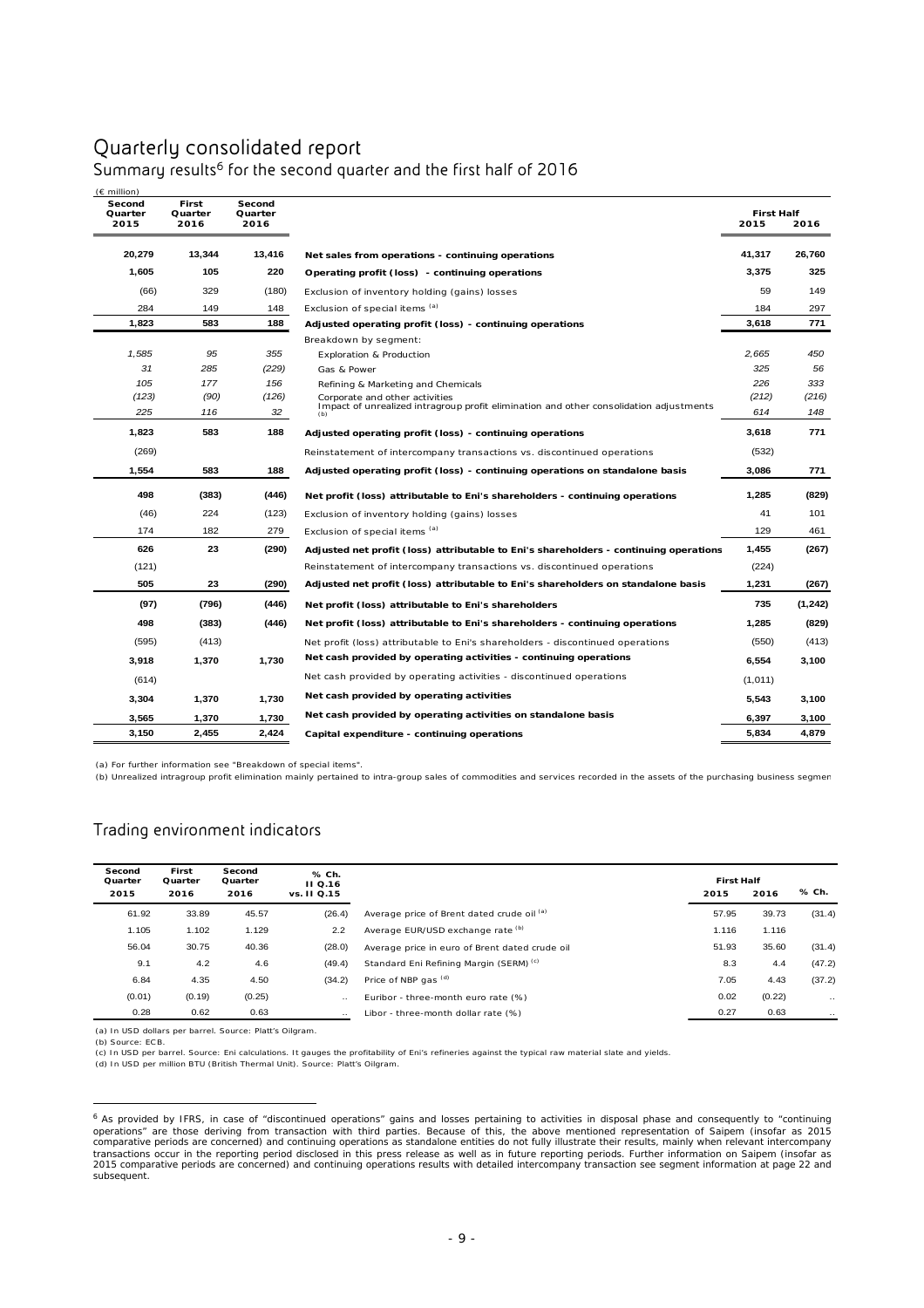## Financial review

## Adjusted results

In the **second quarter of 2016** adjusted operating profit was €188 million, down by €1,366 million, or 87.9% compared to the second quarter of 2015. This trend was attributable to lower commodity prices and margins (down by €1.4 billion), the Val d'Agri shutdown and non-recurring items in G&P down by €0.4 billion, partly offset by production growth in other areas, cost efficiencies and a reduced cost base for €0.4 billion, mainly in the E&P segment.

Adjusted net loss pertaining to Eni's shareholders was €290 million, down by €795 million compared to the second quarter of 2015, due to declining operating performance and a lower than proportional reduction in tax expense of the Exploration & Production segment.

In the **first half of 2016** adjusted operating profit was €771 million, decreasing by €2,315 million, or 75% from the first half of 2015, for the same drivers described in the disclosure of the quarterly results. The main y-o-y headwinds faced by the Group operating results were lower commodity prices and margins with a negative effect of €2.8 billion, the Val d'Agri shutdown and non-recurring items in the G&P segment (down by €0.5 billion), partly offset by production growth in other areas, cost efficiencies and a reduced cost base for €1 billion, mainly in the E&P segment.

**Special charges of the operating profit** amounted to €148 million in the quarter (€297 million in the first half), and mainly related to: (i) impairment losses on gas properties in the upstream segment (€105 million in both the reporting periods) driven by the impact of a lower price environment in Europe; (ii) environmental provisions (€78 million in the quarter and €101 million in the first half); (iii) the effects of the fair-value evaluation of certain commodity derivatives lacking the formal criteria to be accounted as hedges under IFRS (gains of €248 million and €115 million in the second quarter and the first half of 2016, respectively); (iv) exchange rate differences and derivatives (charge of €24 million in the quarter; gain of  $E18$  million in the first half).

**Non-operating special items** referred to income taxes including related to tax effects of special gains/charges in operating profit as well as the write-off of certain deferred tax assets (€149 million) due to projections of lower future taxable profit at Italian subsidiaries.

## Reported results

In the **second quarter of 2016** Eni reported a **net loss from continuing operations** of €446 million, down from €498 million net profit reported in the second quarter of 2015. The structural weakness of the oil market, oversupply and overcapacity headwinds in the European gas and refining sectors have negatively affected the Group's performance, eroding results from operations and cash flow.

The operating performance was lower by €1,385 million to €220 million and reflected sharply lower revenues of the E&P segment due to a prolonged downturn in commodity prices (the Brent benchmark was down by 26%, also Italian prices fell), the Val d'Agri production shutdown and declining performance in the G&P segment. The negative impact of the trading environment on profitability and cash generation was partly offset by cost efficiencies, optimization gains and better performances across all business segments and production growth in other areas

Net loss for the quarter was negatively impacted by the recognition of a net tax expense amounting to €569 million which reduction y-o-y was proportionally much lower than the reduction in pre-tax earnings. This circumstance reflected the impact of a deteriorating price scenario in the upstream segment, which resulted in a large portion of the segment's taxable profit being earned in PSA contracts, which, although more resilient in a low-price environment, nonetheless bear higher-thanaverage rates of tax and a reduced capacity to recognize deferred tax assets on losses incurred in the quarter.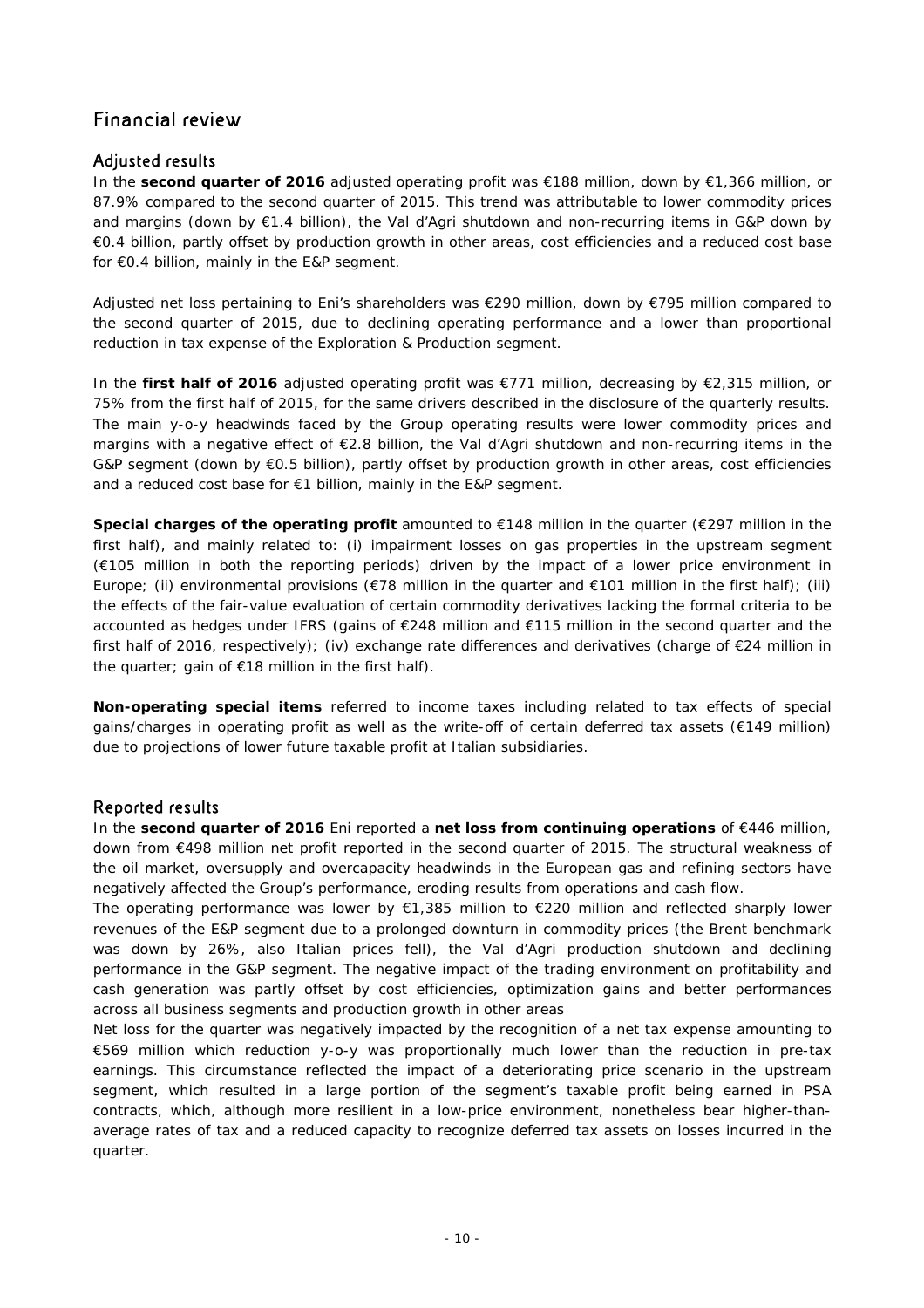In the **first half of 2016** net loss from continuing operations amounted to €829 million, worsening by €2,114 million from the first half of 2015, due to the same drivers described in the disclosure of the quarter.

**Group net loss pertaining to Eni's shareholders** amounted to €1,242 million, which included a loss in the discontinued operations of €413 million taken to align the book value of the residual Eni's interest in Saipem to its fair value at the date of loss of control (January 22, 2016).

## Summarized Group Balance Sheet<sup>7</sup>

 $\overline{a}$ 

| $(E \text{ million})$                                                             |               |               |           |                                           |                             |
|-----------------------------------------------------------------------------------|---------------|---------------|-----------|-------------------------------------------|-----------------------------|
|                                                                                   | Dec. 31, 2015 | Mar. 31, 2016 |           | Change vs.<br>Jun. 30, 2016 Dec. 31, 2015 | Change vs.<br>Mar. 31, 2016 |
| <b>Fixed assets</b>                                                               |               |               |           |                                           |                             |
| Property, plant and equipment                                                     | 68.005        | 66,426        | 67,826    | (179)                                     | 1,400                       |
| Inventories - Compulsory stock                                                    | 909           | 871           | 1,037     | 128                                       | 166                         |
| Intangible assets                                                                 | 3,034         | 2,961         | 2,882     | (152)                                     | (79)                        |
| Equity-accounted investments and other investments                                | 3,513         | 4,782         | 4.727     | 1,214                                     | (55)                        |
| Receivables and securities held for operating purposes                            | 2,273         | 2,233         | 2,339     | 66                                        | 106                         |
| Net payables related to capital expenditure                                       | (1, 284)      | (1,406)       | (1, 555)  | (271)                                     | (149)                       |
|                                                                                   | 76,450        | 75,867        | 77,256    | 806                                       | 1,389                       |
| Net working capital                                                               |               |               |           |                                           |                             |
| Inventories                                                                       | 4.579         | 4,013         | 4,413     | (166)                                     | 400                         |
| Trade receivables                                                                 | 12,616        | 12,771        | 10,865    | (1,751)                                   | (1,906)                     |
| Trade payables                                                                    | (9,605)       | (9,697)       | (9,770)   | (165)                                     | (73)                        |
| Tax payables and provisions for net deferred tax liabilities                      | (4, 137)      | (4, 347)      | (4,048)   | 89                                        | 299                         |
| Provisions                                                                        | (15, 375)     | (13,966)      | (13,952)  | 1,423                                     | 14                          |
| Other current assets and liabilities                                              | 1,827         | 1,493         | 2,308     | 481                                       | 815                         |
|                                                                                   | (10, 095)     | (9,733)       | (10, 184) | (89)                                      | (451)                       |
| Provisions for employee post-retirement benefits                                  | (1, 123)      | (1, 122)      | (1,030)   | 93                                        | 92                          |
| Discontinued operations and assets held for sale<br>including related liabilities | 9.048         | 89            | 75        | (8,973)                                   | (14)                        |
| <b>CAPITAL EMPLOYED, NET</b>                                                      | 74,280        | 65,101        | 66,117    | (8, 163)                                  | 1,016                       |
|                                                                                   |               |               |           |                                           |                             |
| Eni shareholders' equity                                                          | 55.493        | 52.832        | 52.257    | (3,236)                                   | (575)                       |
| Non-controlling interest                                                          | 1.916         | 47            | 46        | (1,870)                                   | (1)                         |
| Shareholders' equity                                                              | 57,409        | 52,879        | 52,303    | (5, 106)                                  | (576)                       |
| <b>Net borrowings</b>                                                             | 16,871        | 12,222        | 13,814    | (3,057)                                   | 1,592                       |
| TOTAL LIABILITIES AND SHAREHOLDERS' EQUITY                                        | 74,280        | 65,101        | 66,117    | (8, 163)                                  | 1,016                       |
| Leverage                                                                          | 0.29          | 0.23          | 0.26      | (0.03)                                    | 0.03                        |

The Summarized Group Balance Sheet was affected by the movement in the EUR/USD exchange rate which determined a decrease in net capital employed, total equity and net borrowings by €950 million, €875 million and €75 million, respectively. This was due to translation into euros of the financial statements of US-denominated subsidiaries reflecting a 1.9% appreciation of the euro against the US dollar (1 EUR= 1.1102 USD at June 30, 2016 compared to 1.089 at December 31, 2015).

**Fixed assets** (€77,256 million) increased by €806 million from December 31, 2015. The item "Property, plant and equipment" slightly decreased mainly due to the appreciation of the euro and DD&A and write-offs ( $\epsilon$ 3,974 million) partly offset by capital expenditure for the period ( $\epsilon$ 4,879 million). Finally the line item "Equity-accounted investments and other investments" increased by  $\epsilon$ 1,214 million due to the recognition as an equity-accounted investment of the residual 30.55% stake in Saipem and the pro-quota amount cashed out to subscribe Saipem share capital increase for an overall amount of €1,614 million, as well as the entity result for the period attributable to Eni.

 $<sup>7</sup>$  The summarized Group balance sheet aggregates the amount of assets and liabilities derived from the statutory balance sheet in accordance with functional criteria,</sup> which consider the enterprise conventionally divided into the three fundamental areas focusing on resource investments, operations and financing. Management believes<br>that this summarized Group balance sheet is useful infor in fixed assets and working capital. Management uses the summarized Group balance sheet to calculate key ratios such as the proportion of net borrowings to shareholders' equity (leverage) intended to evaluate whether Eni's financing structure is sound and well-balanced.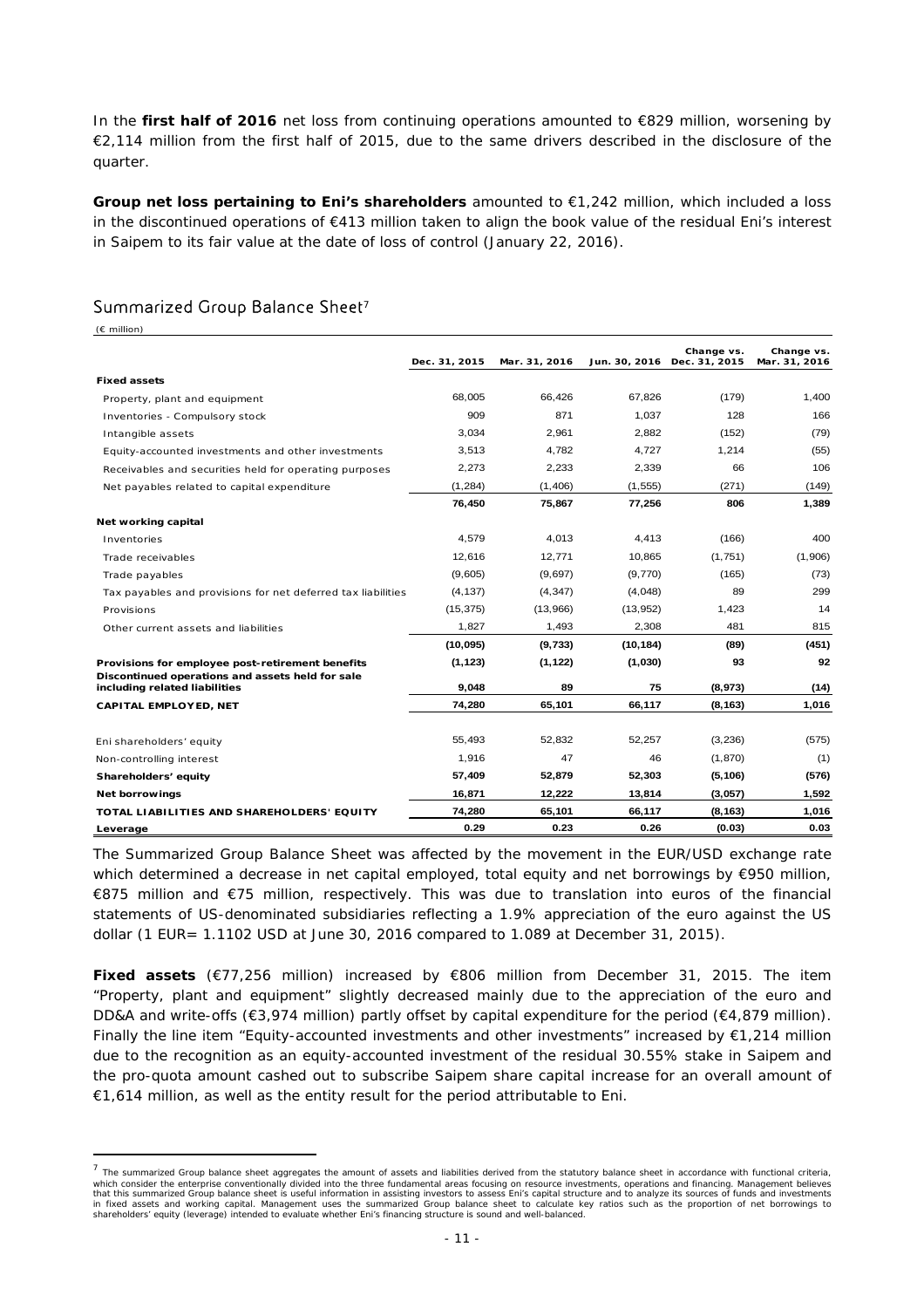**Net working capital** was in negative territory at minus €10,184 million, barely unchanged compared to December 31, 2015. Reduced trade receivables, mainly in the G&P segment, were offset by lower risk provisions as well as higher receivables due by joint-venture partners in the E&P segment.

**Discontinued operations, asset held for sale including related liabilities** (€75 million) decreased by €8,973 million due to the closing of Saipem transaction. The residual amount mainly referred to fuel distribution activities in Eastern Europe in disposal phase.

**Shareholders' equity including non-controlling interest** was €52,303 million, down by €5,106 million from December 31, 2015. This was due to net loss in comprehensive income (€1,756 million) given by net loss of €1,237 million and negative foreign currency translation differences (€875 million). Also affecting the total equity was the de-recognition of Saipem non-controlling interest (€1,872 million), dividend distribution and other changes of €1,444 million (€1,440 million being the 2015 balance dividend paid to Eni's shareholders and dividends to non-controlling interests). These effects partially offset by the positive change in the cash flow hedge reserve (€428 million).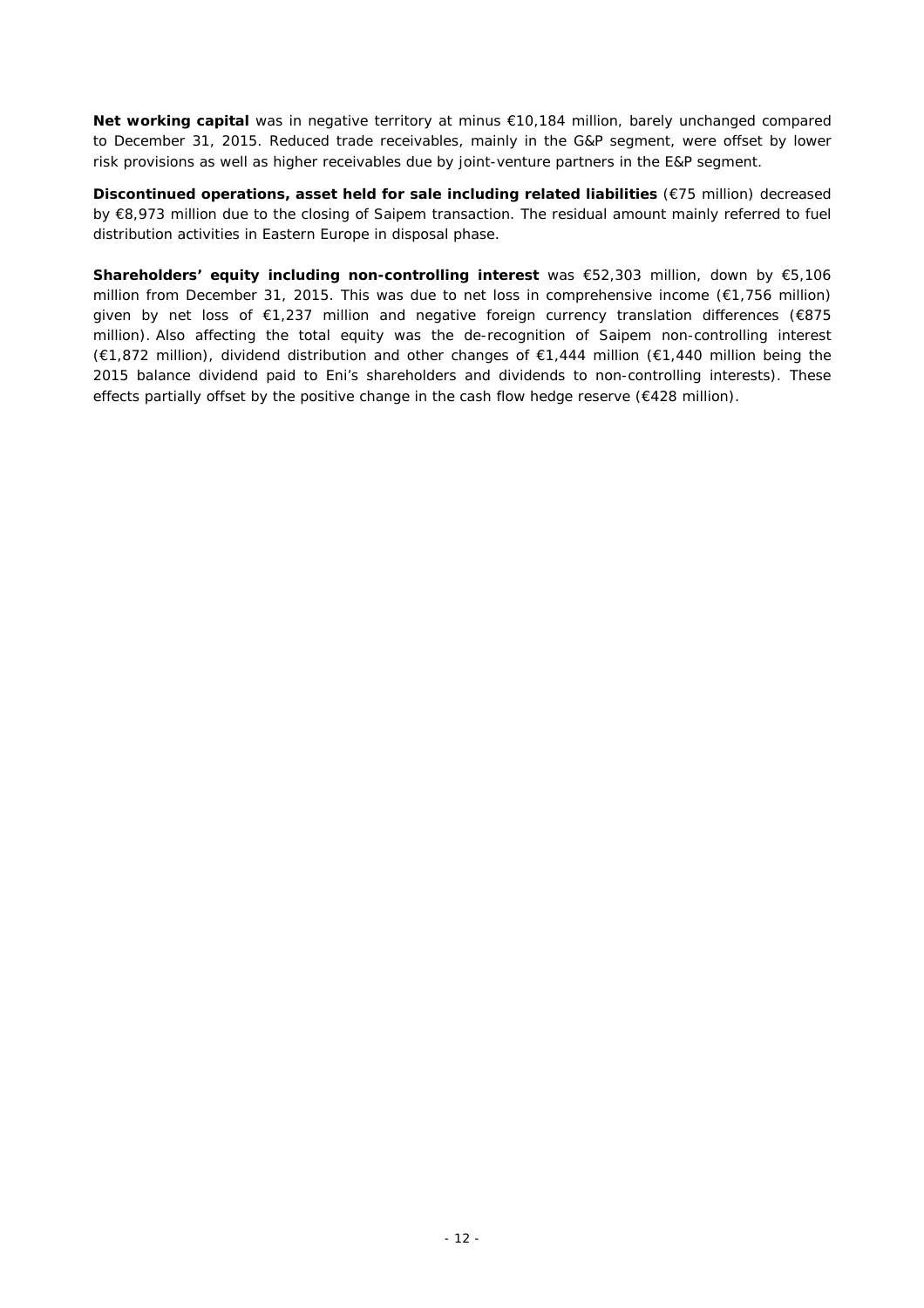| $(E \text{ million})$ |                  |                   |                                                                                          |                   |          |          |
|-----------------------|------------------|-------------------|------------------------------------------------------------------------------------------|-------------------|----------|----------|
| Second<br>Quarter     | First<br>Quarter | Second<br>Quarter |                                                                                          | <b>First Half</b> |          |          |
| 2015                  | 2016             | 2016              |                                                                                          | 2015              | 2016     | Change   |
| 855                   | (380)            | (444)             | Net profit (loss) - continuing operations                                                | 1,499             | (824)    | (2, 323) |
|                       |                  |                   | Adjustments to reconcile net profit (loss) to net cash provided by operating activities: |                   |          |          |
| 2,863                 | 1,892            | 1,960             | - depreciation, depletion and amortization and other non monetary items                  | 4,918             | 3,852    | (1,066)  |
| (28)                  | (18)             | (9)               | - net gains on disposal of assets                                                        | (342)             | (27)     | 315      |
| 949                   | 440              | 643               | - dividends, interest, taxes and other changes                                           | 1,795             | 1,083    | (712)    |
| 449                   | 226              | 546               | Changes in working capital related to operations                                         | 1,273             | 772      | (501)    |
| (1, 170)              | (790)            | (966)             | Dividends received, taxes paid, interest (paid) received                                 | (2,589)           | (1,756)  | 833      |
| 3,918                 | 1,370            | 1,730             | Net cash provided by operating activities - continuing operations                        | 6,554             | 3,100    | (3, 454) |
| (614)                 |                  |                   | Net cash provided by operating activities - discontinued operations                      | (1,011)           |          | 1,011    |
| 3,304                 | 1,370            | 1,730             | Net cash provided by operating activities                                                | 5,543             | 3,100    | (2, 443) |
| (3, 150)              | (2, 455)         | (2, 424)          | Capital expenditure - continuing operations                                              | (5,834)           | (4, 879) | 955      |
| (118)                 |                  |                   | Capital expenditure - discontinued operations                                            | (268)             |          | 268      |
| (3, 268)              | (2, 455)         | (2, 424)          | Capital expenditure                                                                      | (6, 102)          | (4, 879) | 1,223    |
| (47)                  | (1, 124)         | (28)              | Investments and purchase of consolidated subsidiaries and businesses                     | (108)             | (1, 152) | (1,044)  |
| 97                    | 805              | 146               | Disposals                                                                                | 644               | 951      | 307      |
| 220                   | (39)             | (4)               | Other cash flow related to capital expenditure, investments and disposals                | (376)             | (43)     | 333      |
| 306                   | (1, 443)         | (580)             | Free cash flow                                                                           | (399)             | (2,023)  | (1,624)  |
| 197                   | 5,987            | (788)             | Borrowings (repayment) of debt related to financing activities                           | 25                | 5,199    | 5,174    |
| (267)                 | (3,702)          | 1.880             | Changes in short and long-term financial debt                                            | 1,163             | (1,822)  | (2,985)  |
| (2,019)               |                  | (1, 444)          | Dividends paid and changes in non-controlling interest and reserves                      | (2,019)           | (1, 444) | 575      |
| (21)                  | (22)             | 2                 | Effect of changes in consolidation and exchange differences                              | 82                | (20)     | (102)    |
| (1,804)               | 820              | (930)             | <b>NET CASH FLOW</b>                                                                     | (1, 148)          | (110)    | 1,038    |
| 3,565                 | 1,370            | 1,730             | Net cash provided by operating activities on standalone basis                            | 6,397             | 3,100    | (3, 297) |

## Summarized Group Cash Flow Statement8

**Change in net borrowings**

| $(E \text{ million})$                                                              |          |          |                                                                     |         |                           |         |
|------------------------------------------------------------------------------------|----------|----------|---------------------------------------------------------------------|---------|---------------------------|---------|
| First<br>Second<br>Second<br>Quarter<br>Quarter<br>Quarter<br>2015<br>2016<br>2016 |          |          |                                                                     | 2015    | <b>First half</b><br>2016 |         |
| 306                                                                                | (1, 443) | (580)    | Free cash flow                                                      | (399)   | (2,023)                   | (1,624) |
|                                                                                    |          |          | Net borrowings of acquired companies                                |         |                           |         |
|                                                                                    | 5,818    | 2        | Net borrowings of divested companies                                | 18      | 5,820                     | 5,802   |
| 376                                                                                | 274      | 430      | Exchange differences on net borrowings and other changes            | (392)   | 704                       | 1,096   |
| (2,019)                                                                            |          | (1, 444) | Dividends paid and changes in non-controlling interest and reserves | (2,019) | (1, 444)                  | 575     |
| (1, 337)                                                                           | 4.649    | (1,592)  | <b>CHANGE IN NET BORROWINGS</b>                                     | (2,792) | 3,057                     | 5,849   |

In the first half 2016, **net cash provided by operating activities** amounted to €3,100 million. Proceeds from disposals were €951 million and mainly related to the 12.503% interest in Saipem (€463 million) and an interest in Snam due to exercise of the conversion right by bondholders (€332 million). These inflows funded part of the financial requirements for the payment of Eni's balance dividend of 2015 (€1,440 million), capital expenditure (€4,879 million) and the amount cashed out to subscribe the share capital increase of Saipem.

When considering the cash flow associated to the reimbursement of intercompany financing receivables amounting to €5,818 million, as part of the closing of the Saipem deal, the Group's net debt decreased by €3,057 million.

From January 1, 2016, Eni's captive insurance subsidiary is required to meet certain capital and solvency ratios as minimum requirements to continue performing the insurance activity based on the provisions of EU Solvency II Directive (the so called Minimum Capital Requirement - MCR - and Solvency Capital Requirement -

<sup>&</sup>lt;sup>8</sup> Eni's summarized Group cash flow statement derives from the statutory statement of cash flows. It enables investors to understand the link existing between changes in<br>cash and cash equivalents (deriving from the statut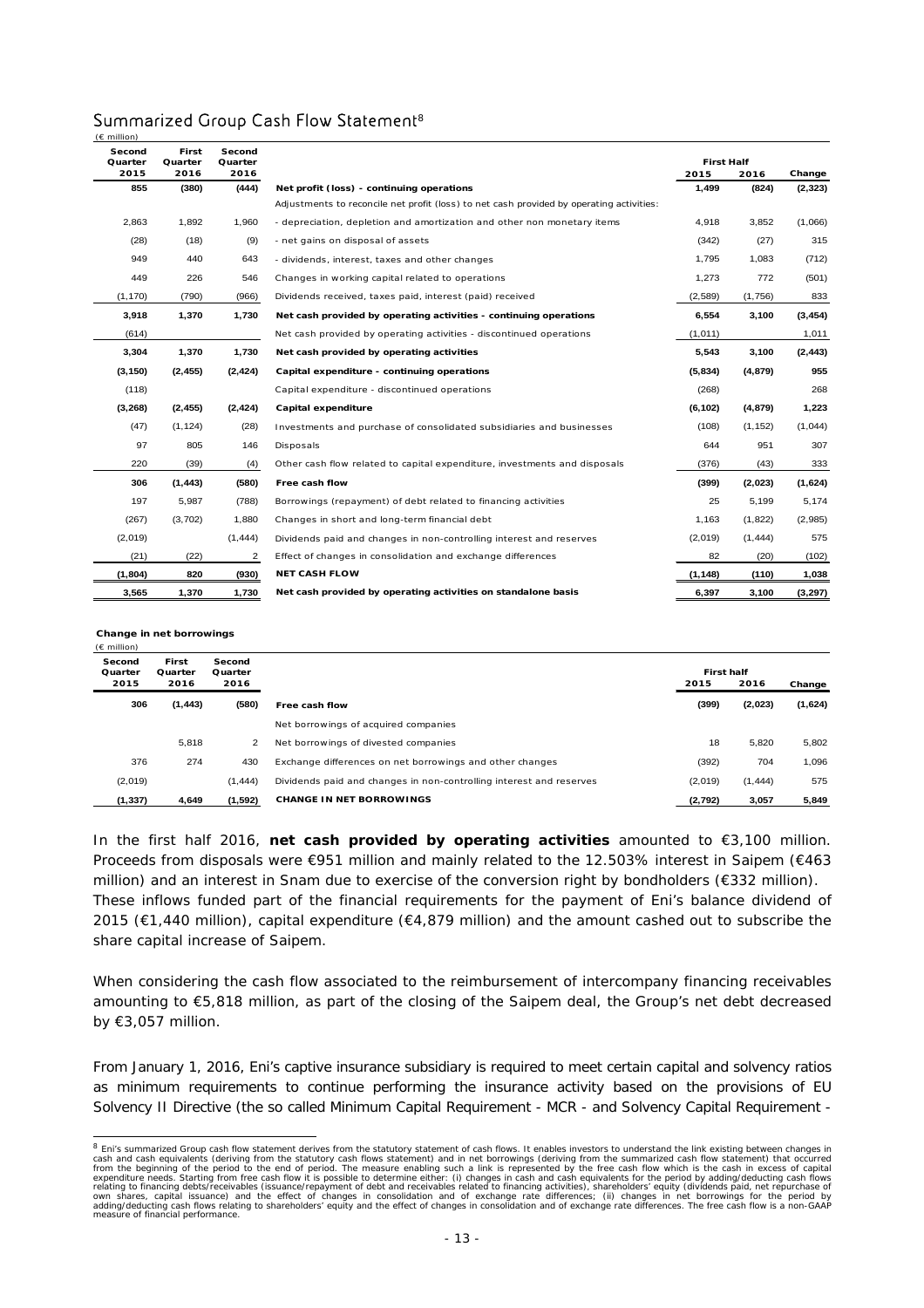SCR). Therefore, it is no longer necessary to commit the financial assets of the insurance company to funding the loss provisions. Accordingly, those assets, which mainly comprise available-for-sale securities and bank deposits, have ceased to be classified as held for operating purposes and have been netted against finance debt in determining the Group net borrowing at June 30, 2016 with a positive impact of €569 million.

## Other information

*Article No. 36 of Italian regulatory exchanges (Consob Resolution No. 16191/2007 and subsequent amendments). Continuing listing standards about issuers that control subsidiaries incorporated or regulated in accordance with laws of extra-EU Countries.* 

Certain provisions have been enacted to regulate continuing Italian listing standards of issuers controlling subsidiaries that are incorporated or regulated in accordance with laws of extra-EU Countries, also having a material impact on the consolidated financial statements of the parent company. Regarding the aforementioned provisions, as of June 30, 2016, Eni's subsidiaries - Eni Congo SA, Eni Norge AS, Eni Petroleum Co Inc, Nigerian Agip Oil Co Ltd, Nigerian Agip Exploration Ltd, Eni Finance USA Inc, Eni Trading & Shipping Inc, Eni Canada Holding Ltd, Eni Turkmenistan Ltd, Eni Ghana Exploration and Production Ltd and Eni Suisse SA – fall within the scope of the new continuing listing standards. Eni has already adopted adequate procedures to ensure full compliance with the new regulations.

Financial and operating information by segment for the second quarter and the first half of 2016 is provided in the *following pages.*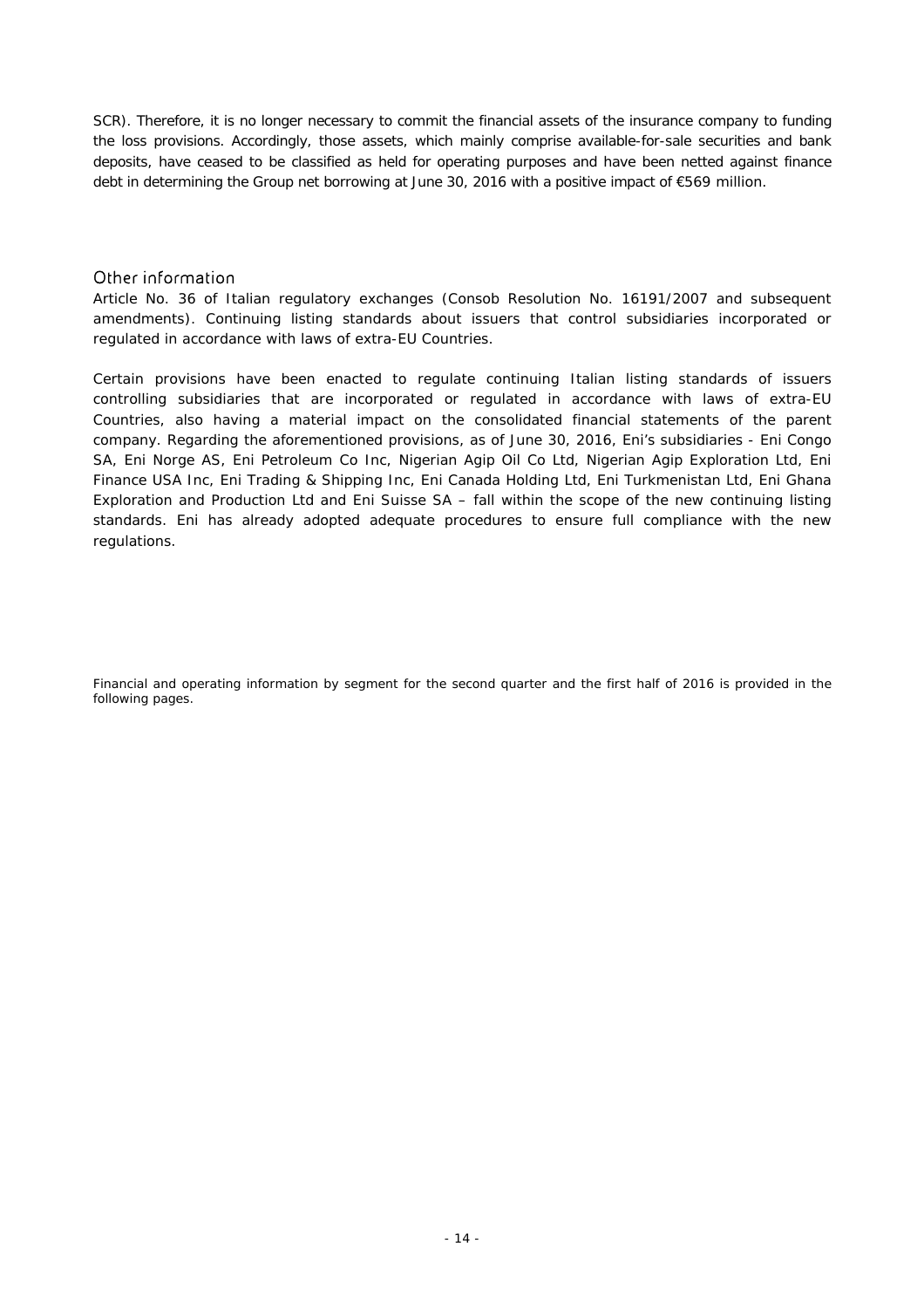# Exploration & Production

| Second<br>Quarter<br>2015 | First<br>Quarter<br>2016 | Second<br>Quarter<br>2016 | % Ch.<br><b>II</b> Q.16<br>vs. II Q.15 | <b>RESULTS</b>                                     | (€ million)           | <b>First Half</b><br>2015 | 2016           | % Ch.            |
|---------------------------|--------------------------|---------------------------|----------------------------------------|----------------------------------------------------|-----------------------|---------------------------|----------------|------------------|
| 6,200                     | 3,356                    | 3,887                     | (37.3)                                 | Net sales from operations                          |                       | 11,412                    | 7,243          | (36.5)           |
| 1,461                     | 94                       | 194                       | (86.7)                                 | Operating profit (loss)                            |                       | 2,874                     | 288            | (90.0)           |
| 124                       | $\mathbf{1}$             | 161                       |                                        | Exclusion of special items:                        |                       | (209)                     | 162            |                  |
| 111                       |                          | 105                       |                                        | - asset impairments                                |                       | 111                       | 105            |                  |
|                           | $\overline{7}$           |                           |                                        | - impairment of exploration projects               |                       |                           | 7              |                  |
| (4)                       |                          | $\mathbf{1}$              |                                        | - net gains on disposal of assets                  |                       | (329)                     | 1              |                  |
| 9                         | $\mathbf{1}$             | 3                         |                                        | - provision for redundancy incentives              |                       | 10                        | $\overline{4}$ |                  |
| 20                        | $\overline{\mathcal{A}}$ | 11                        |                                        | - commodity derivatives                            |                       | 31                        | 15             |                  |
| (3)                       |                          | 25                        |                                        | - exchange rate differences and derivatives        |                       | (20)                      | 25             |                  |
| (9)                       | (11)                     | 16                        |                                        | - other                                            |                       | (12)                      | 5              |                  |
| 1,585                     | 95                       | 355                       | (77.6)                                 | Adjusted operating profit (loss)                   |                       | 2,665                     | 450            | (83.1)           |
| (66)                      | (58)                     | (57)                      |                                        | Net financial income (expense) (a)                 |                       | (130)                     | (115)          |                  |
| 125                       | 25                       | 60                        |                                        | Net income (expense) from investments (a)          |                       | 148                       | 85             |                  |
| (1,016)                   | (307)                    | (403)                     |                                        | Income taxes (a)                                   |                       | (1, 811)                  | (710)          |                  |
| 61.8                      | $\ddotsc$                | $\ddotsc$                 |                                        | Tax rate (%)                                       |                       | 67.5                      | $\ldots$       |                  |
| 628                       | (245)                    | (45)                      | ٠.                                     | Adjusted net profit (loss)                         |                       | 872                       | (290)          |                  |
|                           |                          |                           |                                        | Results also include:                              |                       |                           |                |                  |
| 183                       | 87                       | 153                       | (16.4)                                 | exploration expense:                               |                       | 305                       | 240            | (21.3)           |
| 70                        | 55                       | 59                        | (15.7)                                 | - prospecting, geological and geophysical expenses |                       | 135                       | 114            | (15.6)           |
| 113                       | 32                       | 94                        | (16.8)                                 | - write-off of unsuccessful wells (b)              |                       | 170                       | 126            | (25.9)           |
| 3,124                     | 2,242                    | 2,267                     | (27.4)                                 | Capital expenditure                                |                       | 5,660                     | 4,509          | (20.3)           |
|                           |                          |                           |                                        | Production <sup>(c)(d)</sup>                       |                       |                           |                |                  |
| 903                       | 890                      | 852                       | (5.6)                                  | Liquids <sup>(e)</sup>                             | (kbbI/d)              | 882                       | 871            | (1.2)            |
| 4,676                     | 4,718                    | 4,709                     | 0.8                                    | Natural gas                                        | (mmcf/d)              | 4,636                     | 4,713          | 1.5              |
| 1,754                     | 1,754                    | 1,715                     | (2.2)                                  | <b>Total hydrocarbons</b>                          | (kboe/d)              | 1,726                     | 1,734          | 0.5              |
|                           |                          |                           |                                        | <b>Average realizations</b>                        |                       |                           |                |                  |
| 55.60                     | 29.69                    | 40.58                     | (27.0)                                 | Liquids <sup>(e)</sup>                             | (\$/bbl)              | 52.28                     | 35.14          | (32.8)           |
| 4.63                      | 3.31                     | 3.11                      | (32.8)                                 | Natural gas                                        | (\$/kcf)              | 4.86                      | 3.21           | (34.1)           |
| 41.96                     | 24.09                    | 29.30                     | (30.2)                                 | <b>Total hydrocarbons</b>                          | (\$/boe)              | 40.22                     | 26.69          | (33.6)           |
|                           |                          |                           |                                        | Average oil market prices                          |                       |                           |                |                  |
| 61.92                     | 33.89                    | 45.57                     | (26.4)                                 | Brent dated                                        | (\$/bbl)              | 57.95                     | 39.73          | (31.4)           |
| 56.04                     | 30.75                    | 40.36                     | (28.0)                                 | Brent dated                                        | (E/bbl)               | 51.93                     | 35.60          | (31.4)           |
| 57.84<br>2.73             | 33.27<br>1.96            | 45.48<br>2.14             | (21.4)<br>(21.6)                       | West Texas Intermediate<br>Gas Henry Hub           | (S/bbl)<br>(\$/mmbtu) | 53.20<br>2.80             | 39.38<br>2.05  | (26.0)<br>(26.8) |

(a) Excluding special items

(b) Also includes write-off of unproved exploration rights, if any, related to projects with negative outcome.

(c) Supplementary operating data is provided on page 37.

(d) Includes Eni's share of production of equity-accounted entities.

(e) Includes condensates.

### Results

In the **second quarter of 2016**, the Exploration & Production segment reported an adjusted operating profit of €355 million, down by €1,230 million or 77.6% compared to the second quarter of 2015. This result was driven by lower oil and gas realizations in dollar terms (down by 27% and 32.8%, respectively), reflecting trends in the marker Brent (down by 26.4%), weak gas prices in Europe and in the United States, as well as the production shutdown at the Val d'Agri profit centre for the whole Q2. These effects were only partially offset by higher production in other areas, cost efficiencies (lower opex) and decreasing DD&A.

Adjusted operating profit for the second quarter of 2016 excluded a positive adjustment of €161 million (€162 million in the first half of 2016). This was due to impairment losses relating to gas properties (€105 million) driven by the impact of a lower price environment in Europe and special gains of €25 million relating to exchange differences and derivatives related to exchange rate exposure in commodity pricing formulas and exposure on trade payables that are reclassified to adjusted operating profit as well as losses on fair-valued derivatives (€11 million) embedded in the pricing formulas of long-term gas supply agreements.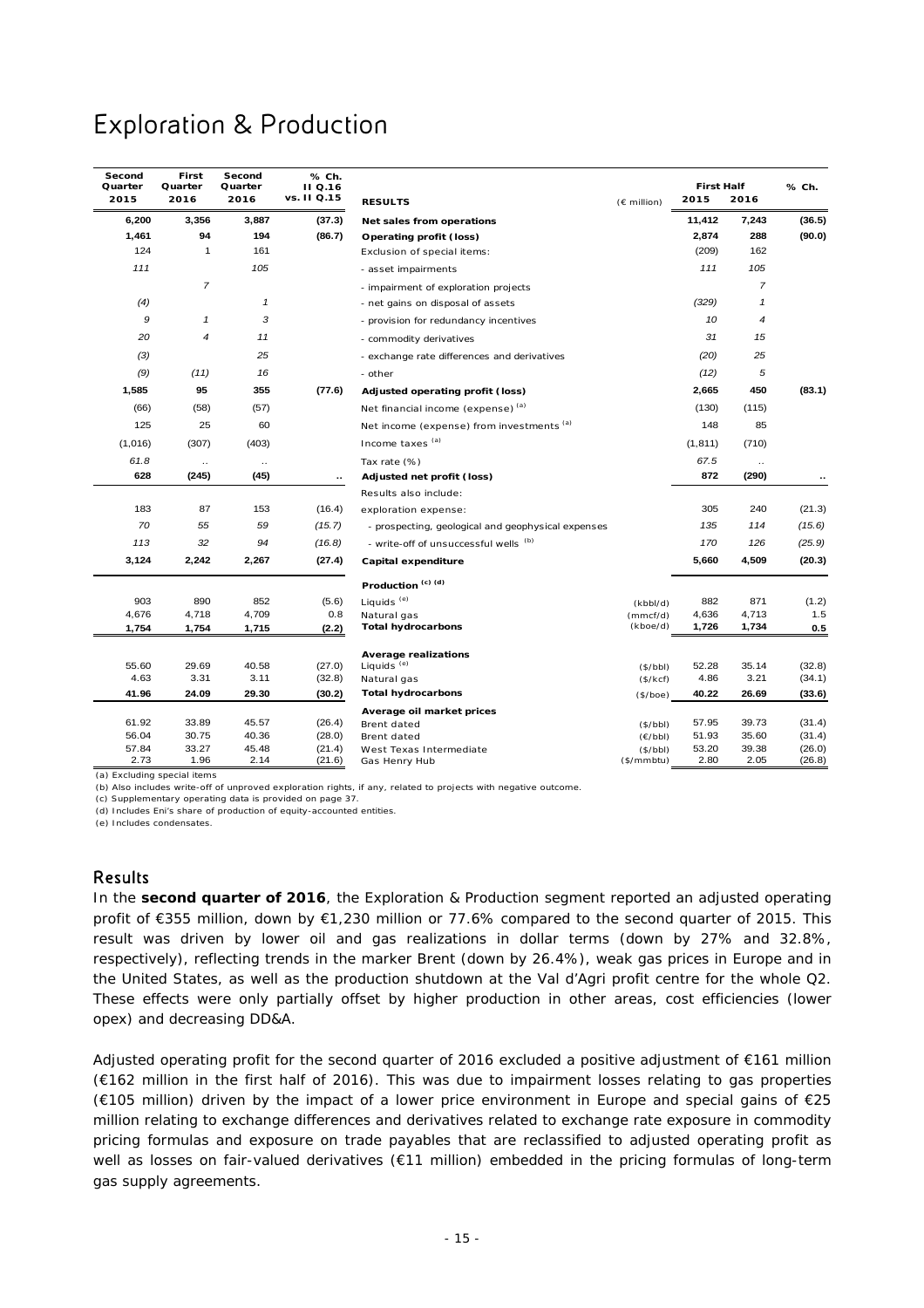In the second quarter of 2016, the Exploration & Production segment reported an adjusted net loss of €45 million, worsening by €673 million compared to €628 million net profit reported in the same period of the previous year. This was due to lower operating performance and a lower than proportional reduction in the tax expense, driven by a deteriorating price scenario, which resulted in the concentration of taxable profit in PSA contracts, which, although more resilient in a low-price environment, bear higher-than average rates of tax and a reduced capacity to recognize deferred tax assets on losses incurred in the quarter.

In the **first half of 2016**, adjusted operating profit amounted to €450 million, declining by €2,215 million, or 83.1%, from the same period of the previous year, due to the same drivers disclosed in the quarterly results.

Adjusted net loss of €290 million was due to worsening operating performance and increasing tax rate as disclosed in the quarterly results.

In the first half of 2016, taxes paid represented approximately 37% of the cash flow from operating activities of the E&P segment before changes in working capital and income taxes paid.

## Operating review

 $\overline{a}$ 

In the **second quarter of 2016**, Eni's hydrocarbon production<sup>9</sup> was 1.715 million boe/d (1.734 million boe/d in the first half of 2016), 2.2% lower compared to the second quarter of 2015 (a slight increase of 0.5% compared to the first half of 2015). Excluding the price effects reported in Production Sharing Agreements and other factors, as well as production shutdown in the Val d'Agri district (down 65 kboe/d in the quarter; down 33 kboe/d in the first half), production increased by 0.6% from the second quarter of 2015 (up by 1.3% in the first half). New fields' start-ups and production ramp-up at fields started in 2015 mainly in Venezuela, Norway and Angola, as well as increased production in Iraq were partly offset by planned facilities downtime, mainly in the United Kingdom, Kazakhstan and Libya and the decline in mature fields. The share of oil and natural gas produced outside Italy was 94% and 93%, in the quarter and in the first half, respectively (compared to 90% in the corresponding periods a year ago).

Liquids production (852 kbbl/d) decreased by 51 kbbl/d or 5.6% from the second quarter of 2015 due to production shutdown in the Val d'Agri district and planned facilities downtime. These negatives were partly offset by start-ups/production ramp-up in Norway and Angola as well as higher production in Iraq.

Natural gas production in the second quarter (4,709 mmcf/d) slightly increased from the corresponding period a year ago (up by 0.8%). Increased production in Venezuela was partly offset by planned facilities downtime and mature fields decline.

In the **first half of 2016**, liquids production (871 kbbl/d) decreased by 11 kbbl/d or 1.2% from the first half of 2015.

Natural gas production (4,713 mmcf/d) increased by 77 mmcf/d or 1.5% from the corresponding period a year ago.

<sup>9</sup> From January 1, 2016, as part of a regular reviewing procedure, Eni has updated the conversion rate of gas to 5,458 cubic feet of gas equals 1 barrel of oil (it was 5,492 cubic feet of gas per barrel in previous reporting periods). This update reflected changes in Eni's gas properties that took place in the last three years and was assessed by<br>collecting data on the heating power of gas in first half of 2016 was 5 kboe/d. Other per-boe indicators were only marginally affected by the update (e.g. realization prices, costs per boe) and negligible was the impact on depletion charges. Other oil companies may use different conversion rates.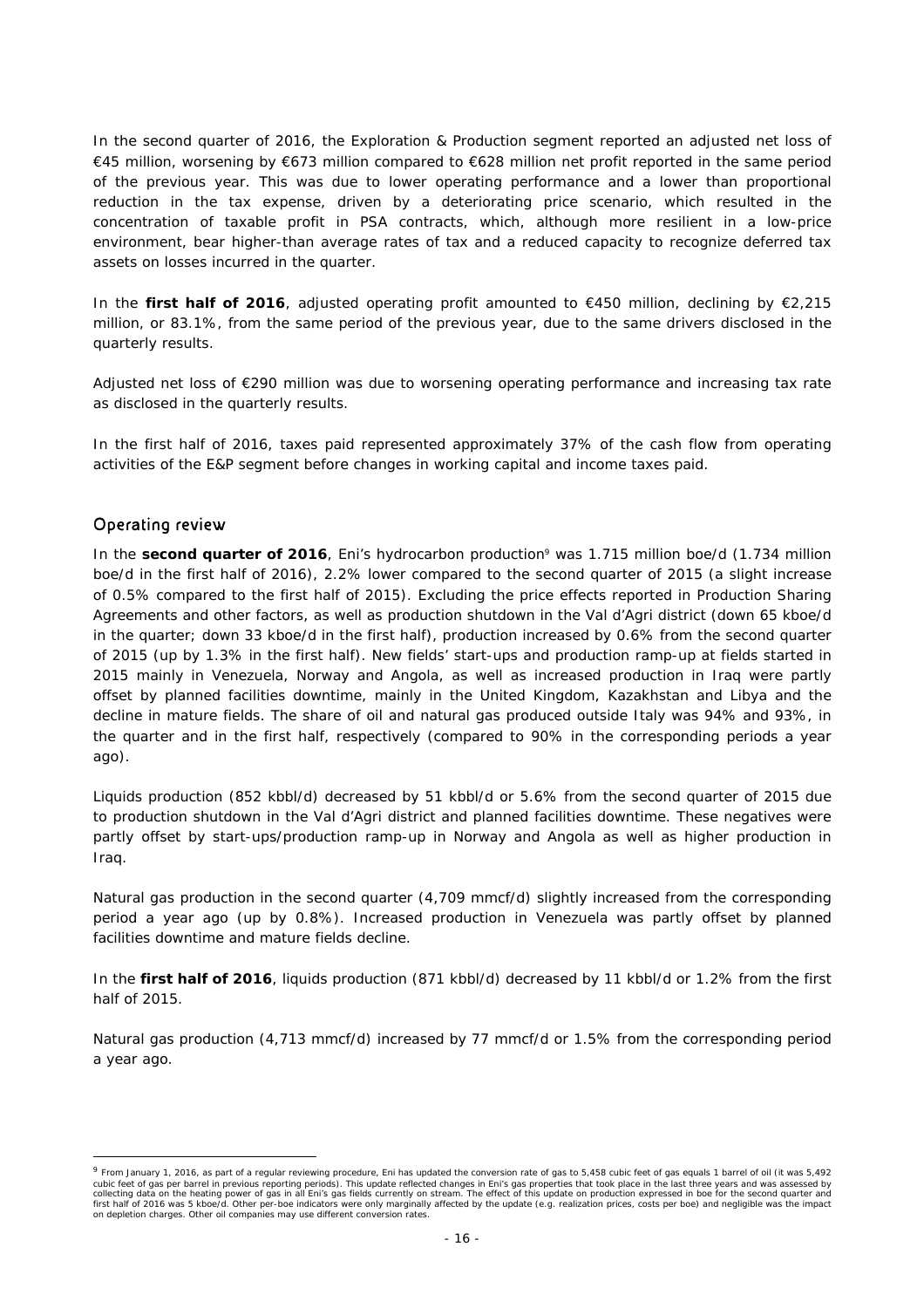# Gas & Power

| Second<br>Quarter | First<br>Quarter | Second<br>Quarter | % Ch.       | <b>First Half</b><br>II Q.16                                                 |                     |          |              |        |
|-------------------|------------------|-------------------|-------------|------------------------------------------------------------------------------|---------------------|----------|--------------|--------|
| 2015              | 2016             | 2016              | vs. II Q.15 | <b>RESULTS</b>                                                               | $\epsilon$ million) | 2015     | 2016         | % Ch.  |
| 14,263            | 10,030           | 9,734             | (31.8)      | Net sales from operations                                                    |                     | 30,636   | 19,764       | (35.5) |
| 27                | 83               | (154)             | ٠.          | Operating profit (loss)                                                      |                     | 213      | (71)         |        |
| 48<br>(44)        | 128<br>74        | 30<br>(105)       |             | Exclusion of inventory holding (gains) losses<br>Exclusion of special items: |                     | 79<br>33 | 158<br>(31)  |        |
| 17                |                  |                   |             | - asset impairments                                                          |                     | 17       |              |        |
|                   |                  | (1)               |             | - net gains on disposal of assets                                            |                     |          | (1)          |        |
| 3                 |                  | $\mathbf{1}$      |             | - provision for redundancy incentives                                        |                     | 3        | $\mathbf{1}$ |        |
| 6                 | 103              | (247)             |             | - commodity derivatives                                                      |                     | 14       | (144)        |        |
| (94)              | (39)             | (1)               |             | - exchange rate differences and derivatives                                  |                     | (25)     | (40)         |        |
| 24                | 10               | 143               |             | - other                                                                      |                     | 24       | 153          |        |
| 31                | 285              | (229)             | $\sim$      | Adjusted operating profit (loss)                                             |                     | 325      | 56           | (82.8) |
| 3                 | $\overline{2}$   | $\overline{2}$    |             | Net finance income (expense) (a)                                             |                     | 5        | 4            |        |
|                   | 5                | (7)               |             | Net income (expense) from investments (a)                                    |                     | 3        | (2)          |        |
| (30)              | (128)            | 73                |             | Income taxes (a)                                                             |                     | (111)    | (55)         |        |
| 88.2              | 43.8             | 31.2              |             | Tax rate (%)                                                                 |                     | 33.3     | 94.8         |        |
| 4                 | 164              | (161)             | $\cdot$ .   | Adjusted net profit (loss)                                                   |                     | 222      | 3            | (98.6) |
| 26                | 22               | 22                | (15.4)      | Capital expenditure                                                          |                     | 44       | 44           |        |
|                   |                  |                   |             | Natural gas sales <sup>(b)</sup>                                             | (bcm)               |          |              |        |
| 10.58             | 10.79            | 8.63              | (18.4)      | Italy                                                                        |                     | 21.11    | 19.42        | (8.0)  |
| 11.81             | 13.31            | 12.52             | 6.0         | International sales                                                          |                     | 26.90    | 25.83        | (4.0)  |
| 9.48              | 11.30            | 10.64             | 12.2        | - Rest of Europe                                                             |                     | 22.45    | 21.94        | (2.3)  |
| 1.51              | 1.20             | 1.21              | (19.9)      | - Extra European markets                                                     |                     | 2.85     | 2.41         | (15.4) |
| 0.82              | 0.81             | 0.67              | (18.3)      | - E&P sales in Europe and in the Gulf of Mexico                              |                     | 1.60     | 1.48         | (7.5)  |
| 22.39             | 24.10            | 21.15             | (5.5)       | Worldwide gas sales                                                          |                     | 48.01    | 45.25        | (5.7)  |
|                   |                  |                   |             | of which:                                                                    |                     |          |              |        |
| 20.84             | 22.54            | 19.82             | (4.9)       | - Sales of consolidated subsidiaries                                         |                     | 45.07    | 42.36        | (6.0)  |
| 0.73              | 0.75             | 0.66              | (9.6)       | - Eni's share of sales of natural gas of affiliates                          |                     | 1.34     | 1.41         | 5.2    |
| 0.82              | 0.81             | 0.67              | (18.3)      | - E&P sales in Europe and in the Gulf of Mexico                              |                     | 1.60     | 1.48         | (7.5)  |
| 8.35              | 9.45             | 8.64              | 3.5         | <b>Electricity sales</b>                                                     | (TWh)               | 16.82    | 18.09        | 7.6    |

(a) Excluding special items.

(b) Supplementary operating data is provided on page 38.

## Results

In the **second quarter of 2016**, the Gas & Power segment reported an adjusted operating loss of €229 million, down by €260 million from the second quarter of 2015. This reflected lower one-off benefits associated to contract renegotiations and other non-recurring events, lower margins on commodity sales due to an unfavorable trading environment and competitive pressure, partially offset by optimization initiatives and reduced logistic costs.

Adjusted operating profit for the quarter excluded a loss on stock of €30 million in the quarter (€158 million in the first half) and net special gains of €105 million in the quarter (€31 million in the first half) which comprised the effects of the fair-value evaluation of certain commodity derivatives lacking the formal criteria to be accounted as hedges under IFRS (gains of €247 million and €144 million in the two reporting periods) net of other extraordinary charges of €143 million in the quarter (€153 million in the first half). Adjusted operating result of the period include the negative balance of €40 million of the exchange rate differences and derivatives.

In the quarter, adjusted net loss amounted to €161 million, €165 million less compared to the same period of the previous year that registered a substantial break-even result. This was due to the same drivers described on the adjusted operating profit disclosure partly offset by certain tax items.

In the **first half of 2016**, the Gas & Power segment reported an adjusted operating profit of €56 million, down by €269 million from the corresponding period of 2015. This reflected the circumstance that the first half of 2015 benefitted from one-off benefits associated to contract renegotiations of supply contracts retroactive to previous reporting periods. These negatives were partly offset by optimization initiatives and reduced logistics costs. The retail segment reported lower results due to unusual winter weather conditions.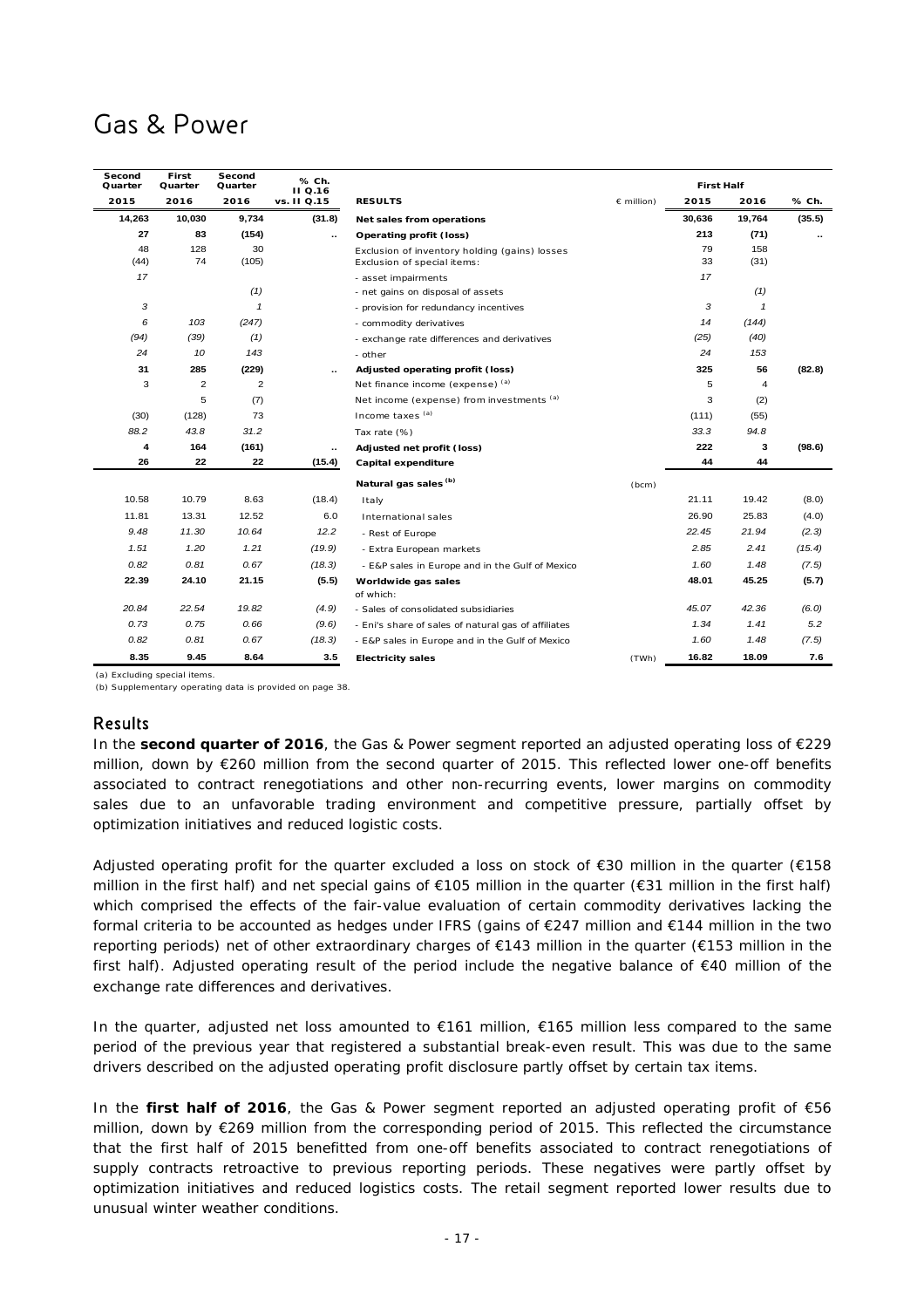In the first half, the Gas & Power segment reported an adjusted net profit of €3 million due to the increase of adjusted tax rate.

## Operating review

In the **second quarter of 2016**, Eni's natural gas sales were 21.15 bcm, down by 1.24 bcm, or 5.5% compared to the second quarter of 2015. Sales in Italy decreased by 18.4% to 8.63 bcm driven by lower spot sales to hub (PSV). Sales in the European markets amounted to 9.65 bcm, up by 15.3%, reflecting higher spot sales in Germany/Austria and in Benelux, partially offset by lower volumes in Turkey, driven by lower sales to Botas, and decreased volumes sold in the Iberian Peninsula due to competitive pressure. In the quarter, sales to Extra European markets decreased by 19.9% reflecting lower LNG volumes marketed in the Far East, due to the lack of contracts renewal.

Sales of natural gas in the **first half of 2016** amounted to 45.25 bcm (included Eni's own consumption, Eni's share of sales made by equity-accounted entities and Exploration & Production sales in Europe and in the Gulf of Mexico) reporting a decrease of 2.76 bcm or 5.7% from the first half of 2015. Sales in Italy decreased to 19.42 bcm, down by 8% from the first half of 2015, due to the same drivers described in the quarter as well as to lower volumes sold to residential segment due to unfavourable weather conditions. Sales in the European markets amounted to 19.82 bcm, down by 1.9% driven by the reduction of sales in Turkey, the lower volumes marketed in France and in the United Kingdom due to increasing competitive pressure, as well as lower spot sales in Benelux. These negatives were only partially offset by higher spot volumes sold in Germany/Austria.

**Electricity sales** were 8.64 TWh in the second quarter of 2016, up by 3.5%, from the corresponding period of 2015 (18.09 Twh, up by 7.6% in the first half of 2016) mainly due to higher volumes traded on the large and middle segments.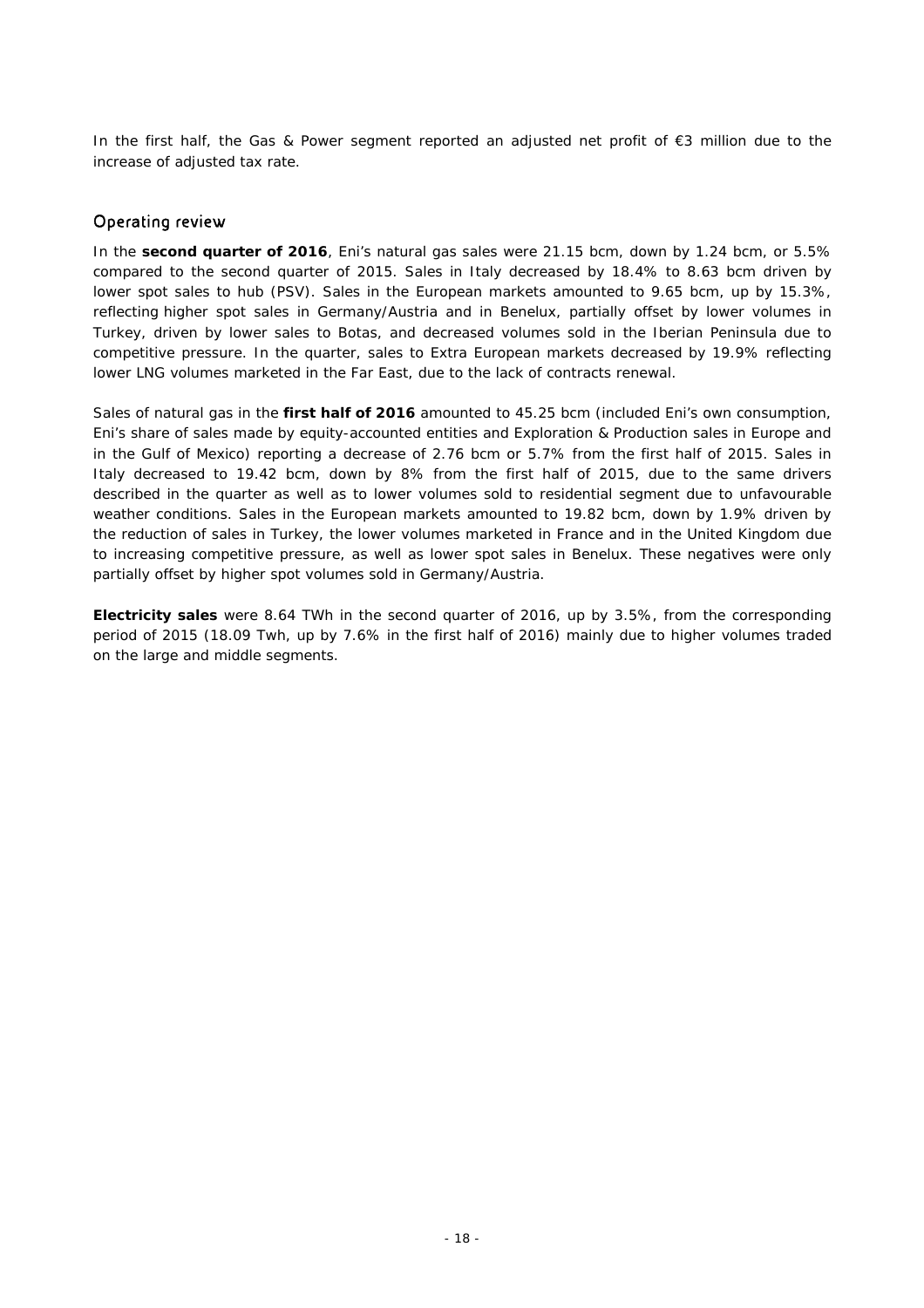# Refining & Marketing and Chemicals

| Second<br>Quarter | First<br>Quarter | Second<br>Quarter | % Ch.                         |                                                    |             | <b>First Half</b> |       |           |
|-------------------|------------------|-------------------|-------------------------------|----------------------------------------------------|-------------|-------------------|-------|-----------|
| 2015              | 2016             | 2016              | <b>II</b> Q.16<br>vs. II Q.15 | <b>RESULTS</b>                                     | (€ million) | 2015              | 2016  | Var. %    |
| 6,695             | 3,869            | 4,829             | (27.9)                        | Net sales from operations                          |             | 12,051            | 8,698 | (27.8)    |
| 120               | 48               | 315               | $\ldots$                      | Operating profit (loss)                            |             | 219               | 363   | 65.8      |
| (151)             | 63               | (215)             |                               | Exclusion of inventory holding (gains) losses      |             | (284)             | (152) |           |
| 136               | 66               | 56                |                               | Exclusion of special items:                        |             | 291               | 122   |           |
| 60                | 23               | 44                |                               | - environmental charges                            |             | 80                | 67    |           |
| 43                | 13               | 21                |                               | - asset impairments                                |             | 70                | 34    |           |
| (4)               |                  | (4)               |                               | - net gains on disposal of assets                  |             | (5)               | (4)   |           |
| $\overline{7}$    |                  |                   |                               | - risk provisions                                  |             | $\overline{7}$    |       |           |
| (4)               | 4                |                   |                               | - provision for redundancy incentives              |             |                   | 4     |           |
| 27                | 26               | (12)              |                               | - commodity derivatives                            |             | 117               | 14    |           |
| (2)               | (3)              |                   |                               | - exchange rate differences and derivatives        |             | 12                | (3)   |           |
| 9                 | 3                | $\overline{7}$    |                               | - other                                            |             | 10                | 10    |           |
| 105               | 177              | 156               | 48.6                          | Adjusted operating profit (loss)                   |             | 226               | 333   | 47.3      |
| 39                | 66               | 44                | 12.8                          | - Refining & Marketing                             |             | 131               | 110   | (16.0)    |
| 66                | 111              | 112               | 69.7                          | - Chemicals                                        |             | 95                | 223   | $\ddotsc$ |
| (3)               | $\mathbf{1}$     | (1)               |                               | Net finance income (expense) (a)                   |             | (4)               |       |           |
| 3                 | 20               |                   |                               | Net income (expense) from investments (a)          |             | 38                | 20    |           |
| (26)              | (54)             | (51)              |                               | Income taxes (a)                                   |             | (85)              | (105) |           |
| 24.8              | 27.3             | 32.9              |                               | Tax rate (%)                                       |             | 32.7              | 29.7  |           |
| 79                | 144              | 104               | 31.6                          | Adjusted net profit (loss)                         |             | 175               | 248   | 41.7      |
| 152               | 85               | 127               | (16.4)                        | Capital expenditure                                |             | 255               | 212   | (16.9)    |
|                   |                  |                   |                               | Global indicator refining margin                   |             |                   |       |           |
| 9.1               | 4.2              | 4.6               | (49.4)                        | Standard Eni Refining Margin (SERM) <sup>(b)</sup> | (\$/bbl)    | 8.3               | 4.4   | (47.2)    |
|                   |                  |                   |                               | REFINING THROUGHPUTS AND SALES                     | (mmtonnes)  |                   |       |           |
| 5.77              | 5.26             | 5.48              | (5.0)                         | Refining throughputs in Italy                      |             | 11.55             | 10.74 | (7.0)     |
| 6.59              | 5.90             | 6.19              | (6.1)                         | Refining throughputs on own account                |             | 13.50             | 12.09 | (10.4)    |
| 5.64              | 5.20             | 5.48              | (2.8)                         | - Italy                                            |             | 11.32             | 10.68 | (5.7)     |
| 0.95              | 0.70             | 0.71              | (25.3)                        | - Rest of Europe                                   |             | 2.18              | 1.41  | (35.3)    |
| 0.05              | 0.04             | 0.05              |                               | Green refining throughputs                         |             | 0.09              | 0.09  |           |
| 2.30              | 2.00             | 2.21              | (3.9)                         | <b>Retail sales in Europe</b>                      |             | 4.35              | 4.21  | (3.2)     |
| 1.51              | 1.37             | 1.50              | (0.7)                         | - Italy                                            |             | 2.87              | 2.87  |           |
| 0.79              | 0.63             | 0.71              | (10.1)                        | - Rest of Europe                                   |             | 1.48              | 1.34  | (9.5)     |
| 2.98              | 2.55             | 2.81              | (5.7)                         | Wholesale sales in Europe                          |             | 5.75              | 5.36  | (6.8)     |
| 2.00              | 1.84             | 2.01              | 0.5                           | - Italy                                            |             | 3.69              | 3.85  | 4.3       |
| 0.98              | 0.71             | 0.80              | (18.4)                        | - Rest of Europe                                   |             | 2.06              | 1.51  | (26.7)    |
| 0.11              | 0.10             | 0.10              | (9.1)                         | Wholesale sales outside Europe                     |             | 0.21              | 0.20  | (4.8)     |
| 1,327             | 1,438            | 1,460             | 10.0                          | Production of petrochemical products               | (mmtonnes)  | 2,745             | 2,898 | 5.6       |
| 1,275             | 1,019            | 1,083             | (15.1)                        | Sales of petrochemical products                    | (€ million) | 2,370             | 2,102 | (11.3)    |

(a) Excluding special items.

(b) In USD per barrel. Source: Eni calculations. It gauges the profitability of Eni's refineries against the typical raw material slate and yields.

### Results

In the **second quarter of 2016**, the Refining & Marketing and Chemicals segment reported adjusted operating profit of €156 million, up by €51 million or 48.6% compared to the second quarter of 2015.

Notwithstanding a weak scenario, Refining & Marketing business reported an adjusted operating profit of €44 million increasing by €5 million from the second quarter of 2015 (up 12.8%) driven by increasing results of Refining due to optimization and efficiency initiatives as well as higher availability of processing plants.

The Chemical business registered adjusted operating profit of €112 million increasing by €46 million from the second quarter of 2015, in a non-completely favourable trading environment, benefitting from the efficiency initiatives performed in previous reporting periods and increasing margins in polyethylene, while cracker margins resulted substantially stable.

Special charges excluded from adjusted operating profit of the second quarter of 2016 amounted to a net positive of €56 million (€122 million in the first half of 2016). This included impairment losses to write down capital expenditure of the period at assets impaired in previous reporting periods (€21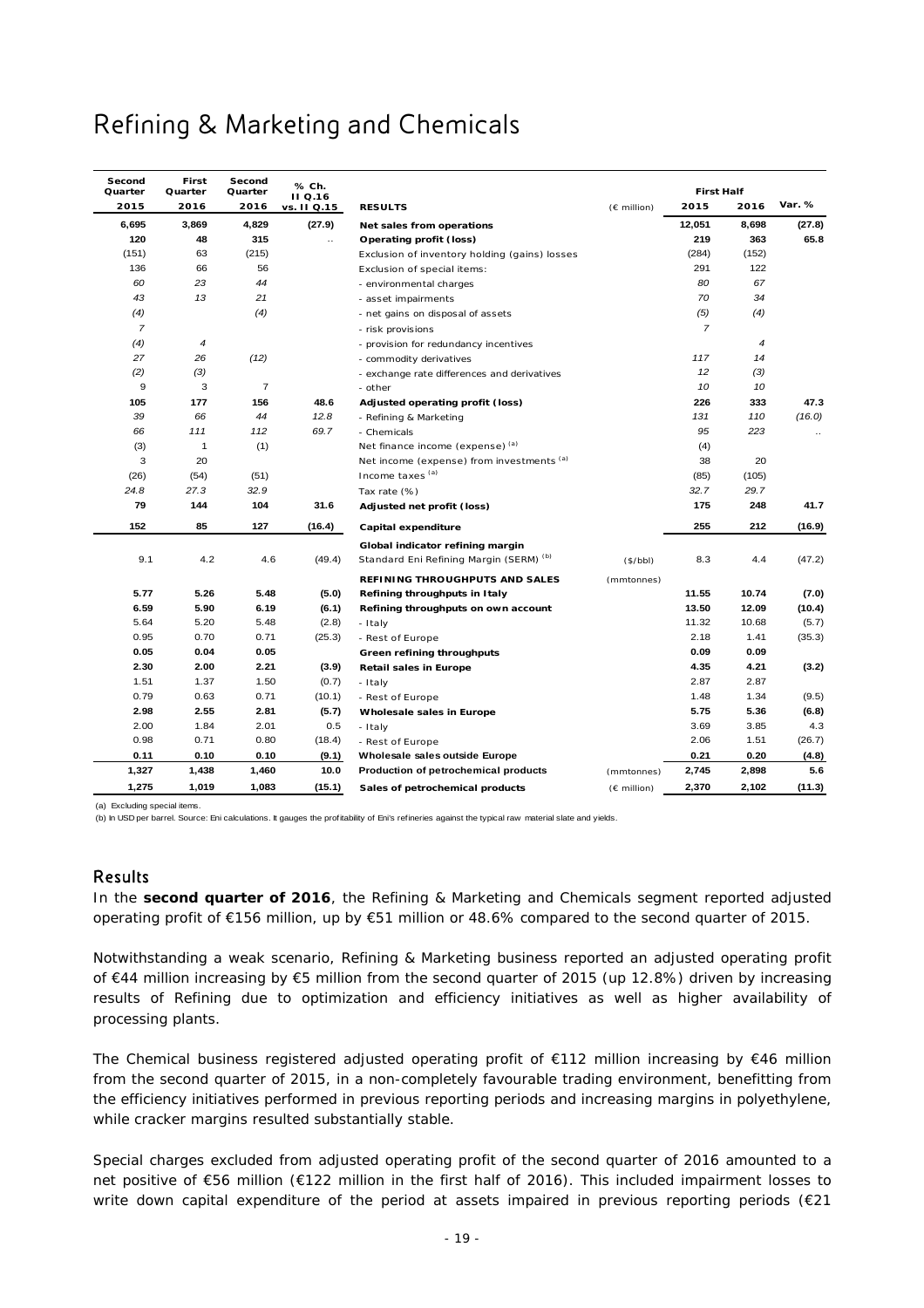million and €34 million in the second quarter and the first half, respectively), environmental charges (€44 million and €67 million in the two reporting periods, respectively) as well as fair-value evaluation of certain commodity derivatives (gains of €12 million in the quarter and charges of €14 million in the first half) lacking the formal criteria to be accounted as hedges under IFRS.

Adjusted net profit in the quarter amounted to €104 million, up by €25 million from the corresponding period of the previous year due to increasing operating performance.

In the **first half of 2016** the Refining & Marketing and Chemicals segment reported adjusted operating profit of €333 million, increasing by €107 million from the corresponding period of 2015. Adjusted net profit of €248 million increased by €73 million. The drivers of the above-mentioned results were the same described in the quarterly disclosure.

## Operating review

In the second quarter of 2016, the Standard Eni Refining Margin (SERM) has halved its value to 4.6 \$/bl, compared to 9.1 \$/bl reported in the same quarter of 2015 (down by 47.2%, compared to 8.3 \$/bl reported in the first half of 2015), reflecting weaker products prices (mainly gasoil).

In this context, **Eni refining throughputs** amounted to 6.19 mmtonnes, down by 6.1% (12.09 mmtonnes in the first half; down by 10.4%). On a homogeneous basis, when excluding the impact of the disposal of CRC refinery in the Czech Republic finalized on April 30, 2015, refining throughputs in the second quarter reported a decrease of 3% (down 5.3% compared to the first half of 2015). Volumes processed in Italy were down 2.8% in the quarter; down 5.7% in the first half, due to lower availability of domestic crude oil following the shutdown of the Val d'Agri field, as well as other planned maintenance turnarounds. On a homogeneous basis, the second quarter volumes processed outside Italy decreased by 4.5%, (down 3% on a half-year basis).

Barely unchanged the volumes of **biofuels produced from vegetable oil** at the Venice Green Refinery compared to the corresponding periods of the previous year.

**Retail sales in Italy** of 1.50 mmtonnes in the quarter (2.87 mmtonnes in the first half) were barely unchanged from both the comparative periods. Eni's retail market share was 24.2%, down 0.3 percentage points from the second quarter of 2015. This decrease refers mainly to sales in highway stations and dealer owned stations; volumes marketed at company owned stations increased by 2% in line with national fuel consumption trends.

**Wholesale sales in Italy** amounted to 2.01 mmtonnes in the second quarter of 2016, substantially stable compared to the corresponding period of 2015 (3.85 mmtonnes in the first half of 2016, up by 4.3% compared to the first half of 2015). Lower sales of gasoil and bunker were almost offset by higher volumes of jet fuels and minor products.

**Retail and wholesale sales in the rest of Europe** decreased in both the reporting periods compared to the same periods of the previous year mainly due to the assets disposal in the Czech Republic and Slovakia finalized in July 2015. These negatives were partially offset by higher volumes traded in France in both the businesses segments.

**Petrochemical production** of 1.46 mmtonnes (2.90 mmtonnes in the first half, up by 5.6%) increased by 10% reflecting higher sales of olefins in the intermediates segment.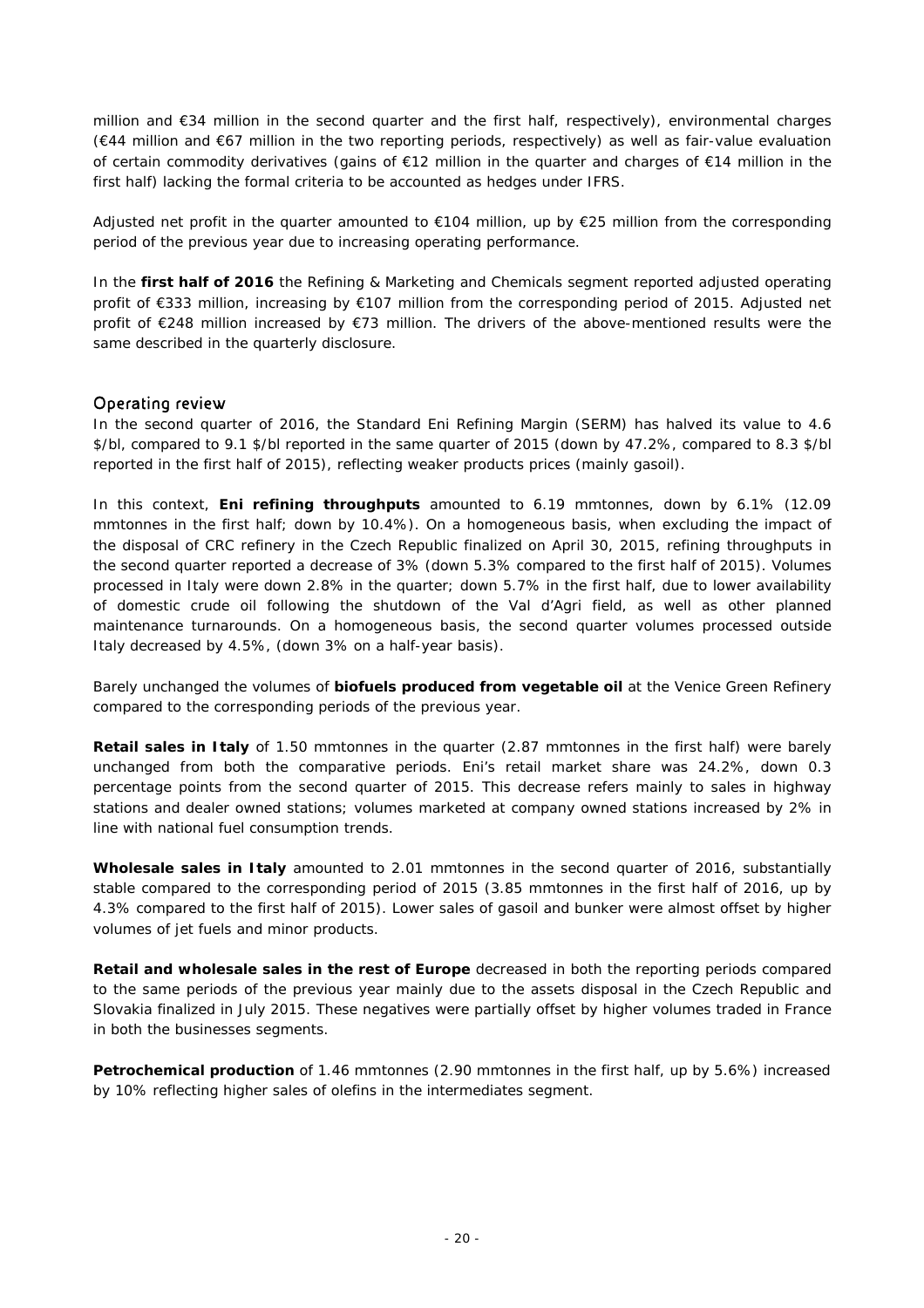# Summarized Group profit and loss account

| Second<br>Quarter | First<br>Quarter | Second<br>Quarter | % Ch.<br><b>II</b> Q.16 |                                                                                                                                                | <b>First Half</b> |             |                      |
|-------------------|------------------|-------------------|-------------------------|------------------------------------------------------------------------------------------------------------------------------------------------|-------------------|-------------|----------------------|
| 2015              | 2016             | 2016              | vs. II Q.15             |                                                                                                                                                | 2015              | 2016        | % Ch.                |
| 20,279            | 13,344           | 13,416            | (33.8)                  | Net sales from operations                                                                                                                      | 41.317            | 26,760      | (35.2)               |
| 118               | 207              | 295               | $\ldots$                | Other income and revenues                                                                                                                      | 669               | 502         | (25.0)               |
| (15, 795)         | (11, 459)        | (11, 505)         | 27.2                    | Operating expenses                                                                                                                             | (33, 290)         | (22, 964)   | 31.0                 |
| (276)             | (117)            | 118               | $\ldots$                | Other operating income (expense)                                                                                                               | (298)             | $\mathbf 1$ |                      |
| (2,602)           | (1, 835)         | (2,018)           | 22.4                    | Depreciation, depletion, amortization and impairments                                                                                          | (4, 834)          | (3, 853)    | 20.3                 |
| (119)             | (35)             | (86)              | (27.7)                  | Write-off                                                                                                                                      | (189)             | (121)       | 36.0                 |
| 1,605             | 105              | 220               | (86.3)                  | Operating profit (loss)                                                                                                                        | 3,375             | 325         | (90.4)               |
| 81                | (135)            | (153)             | $\ldots$                | Finance income (expense)                                                                                                                       | (563)             | (288)       | 48.8                 |
| 176               | 20               | 58                | (67.0)                  | Income (expense) from investments                                                                                                              | 452               | 78          | (82.7)               |
| 1,862             | (10)             | 125               | (93.3)                  | Profit (loss) before income taxes                                                                                                              | 3,264             | 115         | (96.5)               |
| (1,007)           | (370)            | (569)             | 43.5                    | Income taxes                                                                                                                                   | (1,765)           | (939)       | 46.8                 |
| 54.1              | $\cdot$ .        |                   |                         | Tax rate (%)                                                                                                                                   | 54.1              |             |                      |
| 855               | (380)            | (444)             | $\sim$                  | Net profit (loss) - continuing operations                                                                                                      | 1,499             | (824)       | $\ddot{\phantom{a}}$ |
| (1,400)           | (413)            |                   | $\sim$                  | Net profit (loss) - discontinued operations                                                                                                    | (1, 298)          | (413)       | 68.2                 |
| (545)             | (793)            | (444)             | 18.5                    | Net profit (loss)                                                                                                                              | 201               | (1,237)     | $\cdot$ .            |
| (97)              | (796)            | (446)             | $\cdot\cdot$            | Eni's shareholders                                                                                                                             | 735               | (1,242)     | ٠.                   |
| 498               | (383)            | (446)             | $\ldots$                | - continuing operations                                                                                                                        | 1,285             | (829)       |                      |
| (595)             | (413)            |                   | $\cdot\cdot$            | - discontinued operations                                                                                                                      | (550)             | (413)       | 24.9                 |
| (448)             | з                | $\mathbf{2}$      | $\cdot$ .               | Non-controlling interest                                                                                                                       | (534)             | 5           | $\cdot$ .            |
| 357               | 3                | $\overline{2}$    | (99.4)                  | - continuing operations                                                                                                                        | 214               | 5           | (97.7)               |
| (805)             |                  |                   | $\ldots$                | - discontinued operations                                                                                                                      | (748)             |             | $\ddotsc$            |
| 498               | (383)            | (446)             |                         | Net profit (loss) attributable to Eni's shareholders -<br>continuing operations                                                                | 1,285             | (829)       |                      |
| (46)              | 224              | (123)             |                         | Exclusion of inventory holding (gains) losses                                                                                                  | 41                | 101         |                      |
| 174               | 182              | 279               |                         | Exclusion of special items                                                                                                                     | 129               | 461         |                      |
| 626               | 23               | (290)             |                         | Adjusted net profit (loss) attributable to Eni's<br>shareholders - continuing operations (a)<br>Reinstatement of intercompany transactions vs. | 1,455             | (267)       |                      |
| (121)<br>505      | 23               | (290)             |                         | discontinued operations<br>Adjusted net profit (loss) attributable to Eni's<br>shareholders on standalone basis (a)                            | (224)<br>1,231    | (267)       |                      |

(a) Alternative preformance measures. For a detailed explanation and reconciliation of adjusted results which exclude as usual the items "profit/loss on stock"<br>and extraordinary gains and losses (special items), while they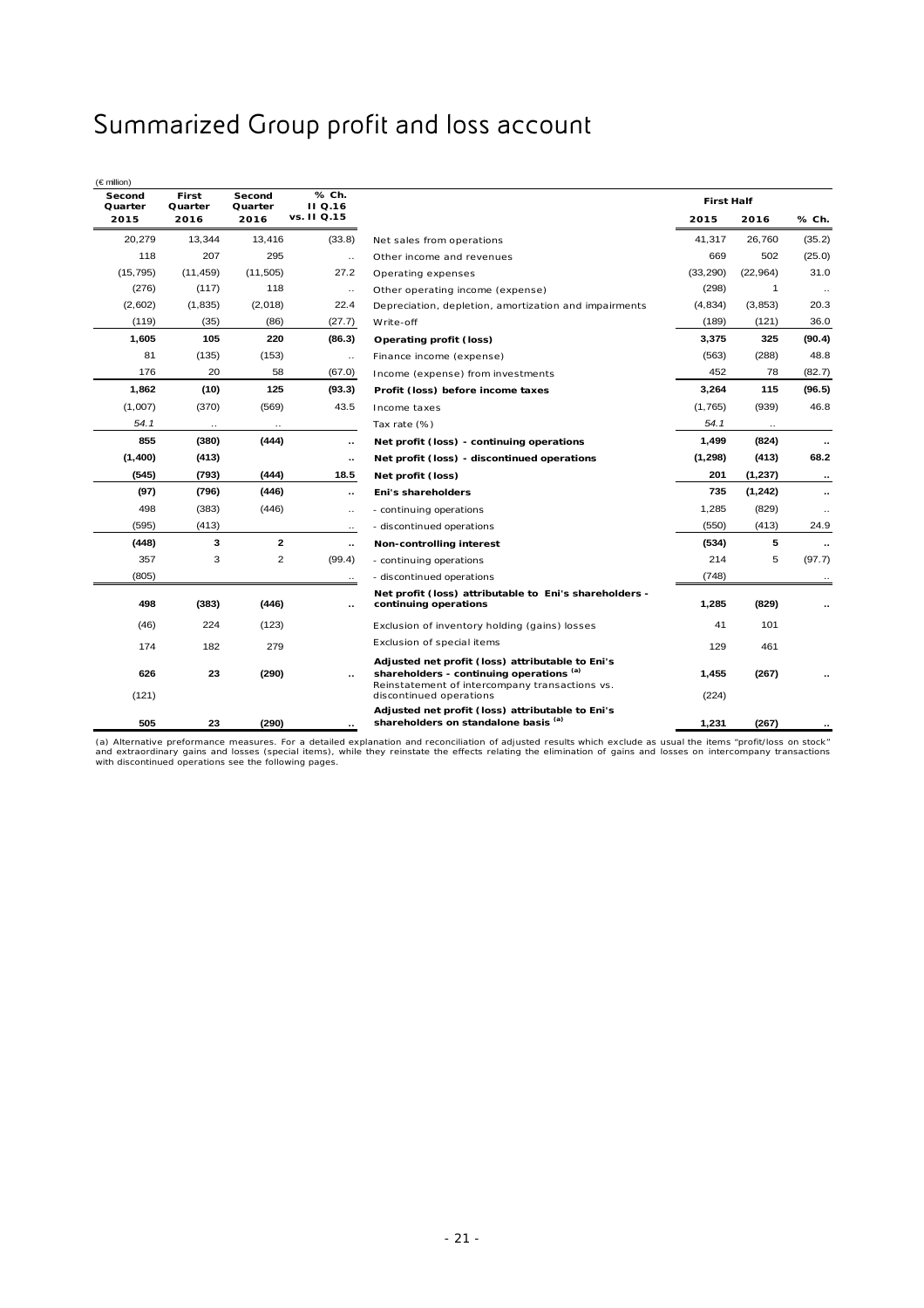# Alternative performance measures (Non-GAAP measures)

Management evaluates underlying business performance on the basis of non-GAAP financial measures under IFRS ("Alternative performance measures"), such as adjusted operating profit and adjusted net profit, which are arrived at by excluding inventory holding gains or losses, special items and, in determining the business segments' adjusted results, finance charges on finance debt and interest income. The adjusted operating profit of each business segment reports gains and losses on derivative financial instruments entered into to manage exposure to movements in foreign currency exchange rates which affect industrial margins and translation of commercial payables and receivables. Accordingly, also currency translation effects recorded through profit and loss are reported within business segments' adjusted operating profit. The taxation effect of the items excluded from adjusted operating or net profit is determined based on the specific rate of taxes applicable to each of them.

Management includes them in order to facilitate a comparison of base business performance across periods, and to allow financial analysts to evaluate Eni's trading performance on the basis of their forecasting models. Non-GAAP financial measures should be read together with information determined by applying IFRS and do not stand in for them. Other companies may adopt different methodologies to determine Non-GAAP measures.

Follows the description of the main alternative performance measures adopted by Eni. The measures reported below refer to the actual performance:

#### *Adjusted operating and net profit*

Adjusted operating and net profit are determined by excluding inventory holding gains or losses, special items and, in determining the business segments' adjusted results, finance charges on finance debt and interest income. The adjusted operating profit of each business segment reports gains and losses on derivative financial instruments entered into to manage exposure to movements in foreign currency exchange rates which impact industrial margins and translation of commercial payables and receivables. Accordingly, also currency translation effects recorded through profit and loss are reported within business segments' adjusted operating profit. The taxation effect of the items excluded from adjusted operating or net profit is determined based on the specific rate of taxes applicable to each of them.

Finance charges or income related to net borrowings excluded from the adjusted net profit of business segments are comprised of interest charges on finance debt and interest income earned on cash and cash equivalents not related to operations. Therefore, the adjusted net profit of business segments includes finance charges or income deriving from certain segment operated assets, i.e., interest income on certain receivable financing and securities related to operations and finance charge pertaining to the accretion of certain provisions recorded on a discounted basis (as in the case of the asset retirement obligations in the Exploration & Production segment).

#### *Inventory holding gain or loss*

This is the difference between the cost of sales of the volumes sold in the period based on the cost of supplies of the same period and the cost of sales of the volumes sold calculated using the weighted average cost method of inventory accounting as required by IFRS.

#### *Special items*

These include certain significant income or charges pertaining to either: (i) infrequent or unusual events and transactions, being identified as non-recurring items under such circumstances; (ii) certain events or transactions which are not considered to be representative of the ordinary course of business, as in the case of environmental provisions, restructuring charges, asset impairments or write ups and gains or losses on divestments even though they occurred in past periods or are likely to occur in future ones; or (iii) exchange rate differences and derivatives relating to industrial activities and commercial payables and receivables, particularly exchange rate derivatives to manage commodity pricing formulas which are quoted in a currency other than the functional currency. Those items are reclassified in operating profit with a corresponding adjustment to net finance charges, notwithstanding the handling of foreign currency exchange risks is made centrally by netting off naturally-occurring opposite positions and then dealing with any residual risk exposure in the exchange rate market.

As provided for in Decision No. 15519 of July 27, 2006 of the Italian market regulator (CONSOB), non recurring material income or charges are to be clearly reported in the management's discussion and financial tables. Also, special items allow to allocate to future reporting periods gains and losses on re-measurement at fair value of certain non hedging commodity derivatives and exchange rate derivatives relating to commercial exposures, lacking the criteria to be designed as hedges, including the ineffective portion of cash flow hedges and certain derivative financial instruments embedded in the pricing formula of long-term gas supply agreements of the Exploration & Production segment.

#### *Adjusted operating profit, adjusted net profit and cash flow from operating activities on a standalone basis*

Considering the relevant impact of the discontinued operations on Eni's 2015 financial statements, management determines adjusted performance measures on a standalone basis which exclude as usual the items "profit/loss on stock" and extraordinary gains and losses (special items), while they reinstate the effects relating to the elimination of gains and losses on intercompany transactions with the Engineering & Construction segment which, as of December 31, 2015, was in the disposal phase, represented as discontinued operations under the IFRS5. These measures obtain a representation of the performance of the continuing operations anticipating the effect of the derecognition of the discontinued operations. Namely: adjusted operating profit, adjusted net profit and cash flow from operating activities on a standalone basis.

#### *Leverage*

Leverage is a Non-GAAP measure of the Company's financial condition, calculated as the ratio between net borrowings and shareholders' equity, including non-controlling interest. Leverage is the reference ratio to assess the solidity and efficiency of the Group balance sheet in terms of incidence of funding sources including third-party funding and equity as well as to carry out benchmark analysis with industry standards.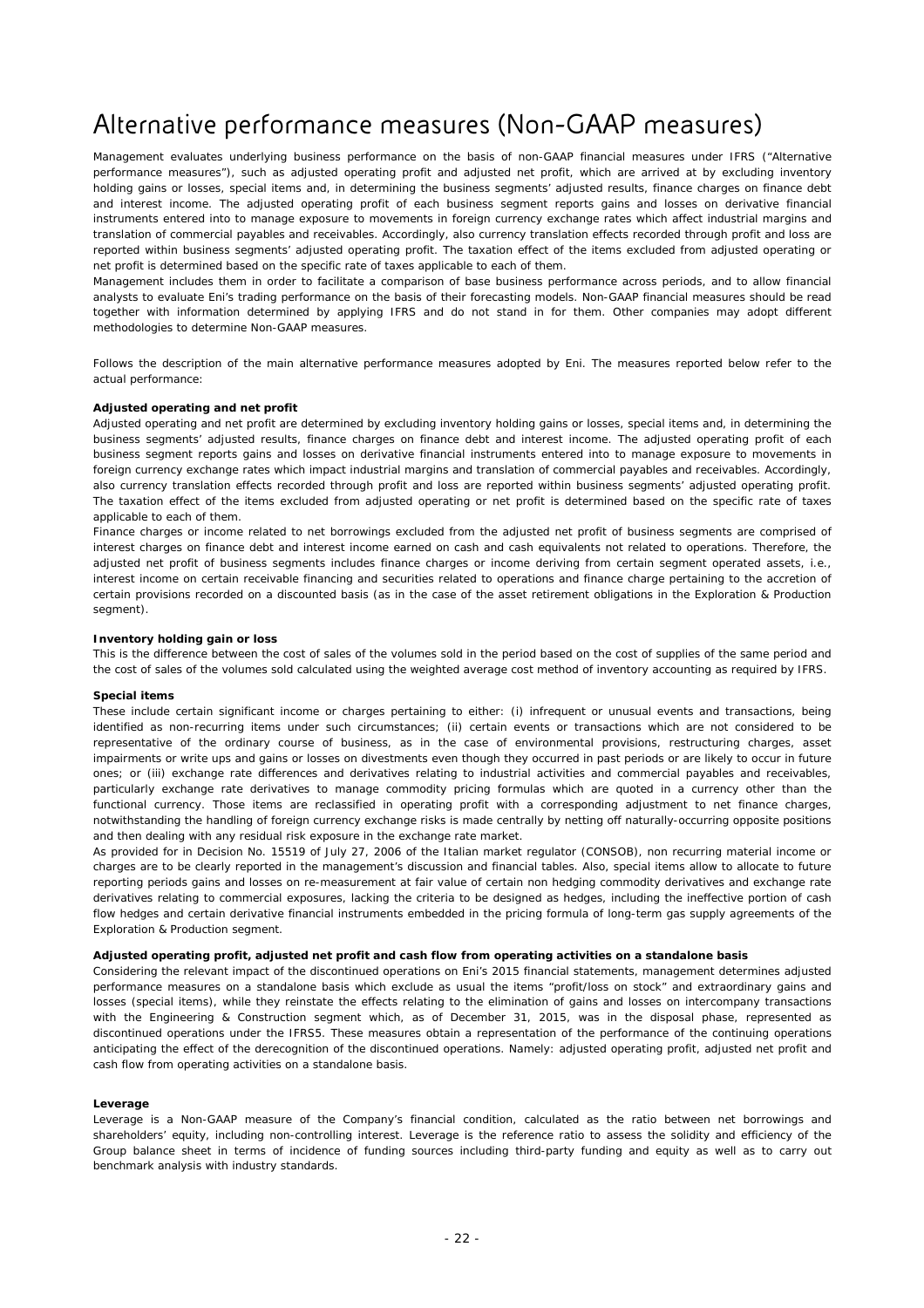#### *Free cash flow*

Free cash flow represents the link existing between changes in cash and cash equivalents (deriving from the statutory cash flows statement) and in net borrowings (deriving from the summarized cash flow statement) that occurred from the beginning of the period to the end of period. Free cash flow is the cash in excess of capital expenditure needs. Starting from free cash flow it is possible to determine either: (i) changes in cash and cash equivalents for the period by adding/deducting cash flows relating to financing debts/receivables (issuance/repayment of debt and receivables related to financing activities), shareholders' equity (dividends paid, net repurchase of own shares, capital issuance) and the effect of changes in consolidation and of exchange rate differences; (ii) changes in net borrowings for the period by adding/deducting cash flows relating to shareholders' equity and the effect of changes in consolidation and of exchange rate differences.

#### *Net borrowings*

Net borrowings is calculated as total finance debt less cash, cash equivalents and certain very liquid investments not related to operations, including among others non-operating financing receivables and securities not related to operations. Financial activities are qualified as "not related to operations" when these are not strictly related to the business operations.

#### **Reconciliation of reported operating profit and reported net profit to results on an adjusted basis**

| $(E \text{ million})$                                           |                      |             |                                       |                                   |                                                          |                |
|-----------------------------------------------------------------|----------------------|-------------|---------------------------------------|-----------------------------------|----------------------------------------------------------|----------------|
| Second Quarter 2016                                             | త<br>Exploration     | Gas & Power | Refining & Marketing<br>and Chemicals | Corporate and other<br>activities | Impact of unrealized<br>intragroup profit<br>elimination | GROUP          |
| Reported operating profit (loss)                                | 194                  | (154)       | 315                                   | (162)                             | 27                                                       | 220            |
| Exclusion of inventory holding (gains) losses                   |                      | 30          | (215)                                 |                                   | 5                                                        | (180)          |
| <b>Exclusion of special items:</b>                              |                      |             |                                       |                                   |                                                          |                |
| environmental charges                                           |                      |             | 44                                    | 34                                |                                                          | 78             |
| asset impairments                                               | 105                  |             | 21                                    | 5                                 |                                                          | 131            |
| net gains on disposal of assets                                 | 1                    | (1)         | (4)                                   |                                   |                                                          | (4)            |
| provision for redundancy incentives                             | 3                    | 1           |                                       |                                   |                                                          | $\overline{4}$ |
| commodity derivatives                                           | 11                   | (247)       | (12)                                  |                                   |                                                          | (248)          |
| exchange rate differences and derivatives                       | 25                   | (1)         |                                       |                                   |                                                          | 24             |
| other                                                           | 16                   | 143         | $\overline{7}$                        | (4)                               |                                                          | 162            |
| Special items of operating profit (loss)                        | 161                  | (105)       | 56                                    | 36                                |                                                          | 148            |
| Adjusted operating profit (loss)                                | 355                  | (229)       | 156                                   | (126)                             | 32                                                       | 188            |
| Net finance (expense) income (a)                                | (57)                 | 2           | (1)                                   | (121)                             |                                                          | (177)          |
| Net income (expense) from investments (a)                       | 60                   | (7)         |                                       | 10                                |                                                          | 63             |
| Income taxes (a)                                                | (403)                | 73          | (51)                                  | 27                                | (8)                                                      | (362)          |
| Tax rate (%)                                                    | $\ddot{\phantom{a}}$ | 31.2        | 32.9                                  |                                   |                                                          |                |
| Adjusted net profit (loss)                                      | (45)                 | (161)       | 104                                   | (210)                             | 24                                                       | (288)          |
| of which:                                                       |                      |             |                                       |                                   |                                                          |                |
| - Adjusted net profit (loss) of non-controlling interest        |                      |             |                                       |                                   |                                                          | $\overline{2}$ |
| - Adjusted net profit (loss) attributable to Eni's shareholders |                      |             |                                       |                                   |                                                          | (290)          |
| Reported net profit (loss) attributable to Eni's shareholders   |                      |             |                                       |                                   |                                                          | (446)          |
| Exclusion of inventory holding (gains) losses                   |                      |             |                                       |                                   |                                                          | (123)          |
| Exclusion of special items                                      |                      |             |                                       |                                   |                                                          | 279            |
| Adjusted net profit (loss) attributable to Eni's shareholders   |                      |             |                                       |                                   |                                                          | (290)          |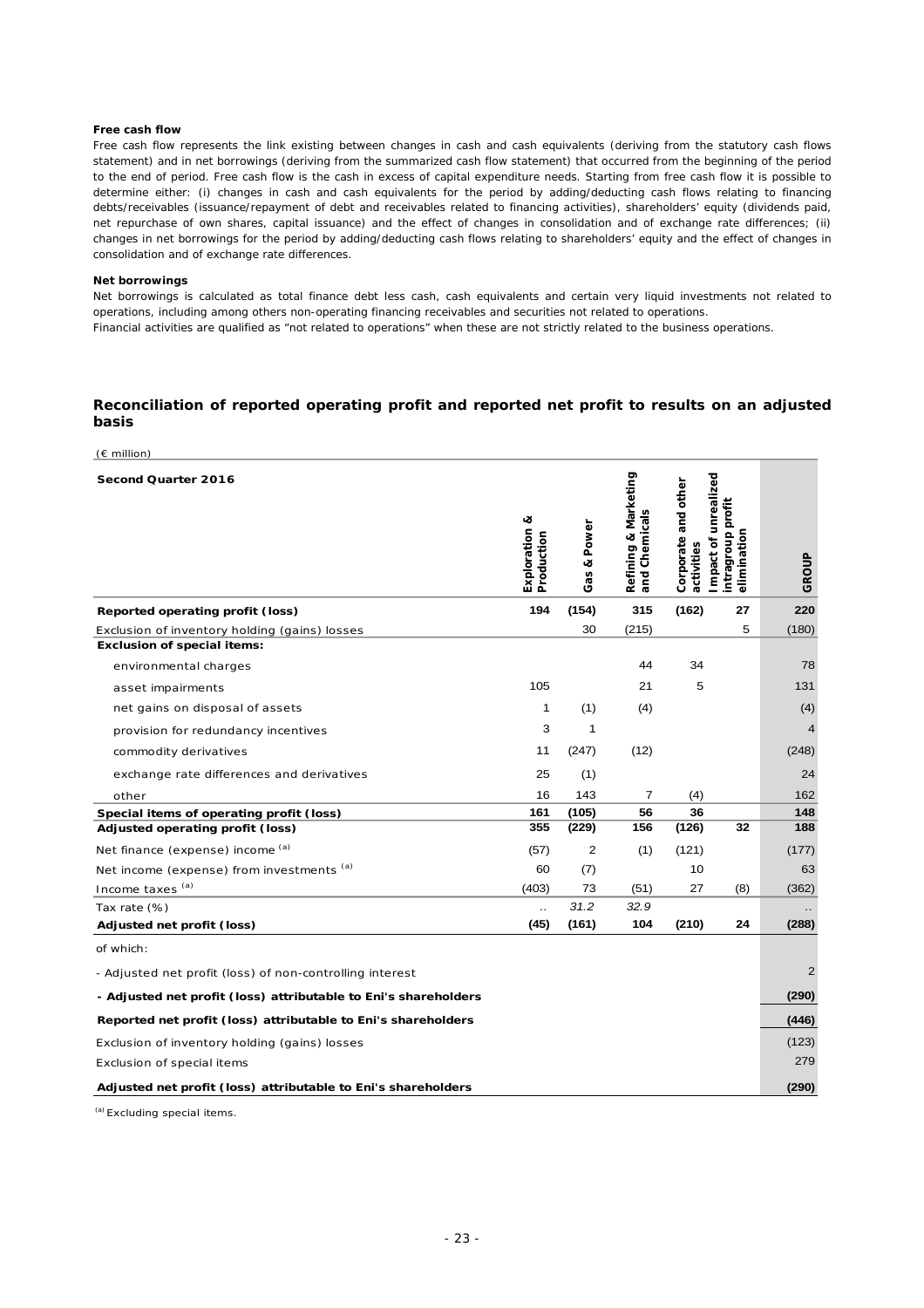| $(E \text{ million})$                                                  |                  |                   |                                                   |                                                 |                               |                                                         |       |                                |                              |       |                            |                                                                                            |                                                     |
|------------------------------------------------------------------------|------------------|-------------------|---------------------------------------------------|-------------------------------------------------|-------------------------------|---------------------------------------------------------|-------|--------------------------------|------------------------------|-------|----------------------------|--------------------------------------------------------------------------------------------|-----------------------------------------------------|
| Second Quarter 2015                                                    |                  |                   |                                                   |                                                 |                               |                                                         |       | <b>DISCONTINUED OPERATIONS</b> |                              |       |                            |                                                                                            |                                                     |
|                                                                        | ಷ<br>Exploration | Power<br>œ<br>Gas | & Marketing<br>Refining & Mark<br>  and Chemicals | other<br>ng<br>ang<br>Corporate a<br>activities | Engineering<br>& Construction | mpact of unrealized<br>intragroup profit<br>elimination | GROUP | Engineering<br>& Construction  | Consolidation<br>adjustments | Total | CONTI NUI NG<br>OPERATIONS | ৳<br>Reinstatement<br>intercompany<br>tinued<br>transactions<br>discontinued<br>operations | CONTI NUI NG<br>OPERATIONS - on<br>standalone basis |
| Reported operating profit (loss)                                       | 1.461            | 27                | 120                                               | (193)                                           | (950)                         | (81)                                                    | 384   | 950                            | 271                          | 1,221 | 1,605                      |                                                                                            | 1,334                                               |
| Exclusion of inventory holding (gains) losses                          |                  | 48                | (151)                                             |                                                 |                               | 37                                                      | (66)  |                                |                              |       | (66)                       |                                                                                            | (66)                                                |
| <b>Exclusion of special items:</b>                                     |                  |                   |                                                   |                                                 |                               |                                                         |       |                                |                              |       |                            |                                                                                            |                                                     |
| environmental charges                                                  |                  |                   | 60                                                | 64                                              |                               |                                                         | 124   |                                |                              |       | 124                        |                                                                                            | 124                                                 |
| asset impairments                                                      | 111              | 17                | 43                                                | 3                                               | 211                           |                                                         | 385   | (211)                          |                              | (211) | 174                        |                                                                                            | 174                                                 |
| net gains on disposal of assets                                        | (4)              |                   | (4)                                               | (1)                                             |                               |                                                         | (9)   |                                |                              |       | (9)                        |                                                                                            | (9)                                                 |
| provision for redundancy incentives                                    | 9                | 3                 | (4)                                               | $\overline{1}$                                  | $\overline{1}$                |                                                         | 10    | (1)                            |                              | (1)   | 9                          |                                                                                            | $\mathbf{q}$                                        |
| commodity derivatives                                                  | 20               | 6                 | 27                                                |                                                 | (2)                           |                                                         | 51    | $\overline{2}$                 | (2)                          |       | 51                         |                                                                                            | 53                                                  |
| exchange rate differences and derivatives                              | (3)              | (94)              | (2)                                               |                                                 |                               |                                                         | (99)  |                                |                              |       | (99)                       |                                                                                            | (99)                                                |
| other                                                                  | (9)              | 24                | 9                                                 | $\mathbf{1}$                                    |                               |                                                         | 25    |                                |                              |       | 25                         |                                                                                            | 25                                                  |
| Special items of operating profit (loss)                               | 124              | (44)              | 136                                               | 70                                              | 210                           |                                                         | 496   | (210)                          | (2)                          | (212) | 284                        |                                                                                            | 286                                                 |
| Adjusted operating profit (loss)                                       | 1,585            | 31                | 105                                               | (123)                                           | (740)                         | (44)                                                    | 814   | 740                            | 269                          | 1,009 | 1,823                      | (269)                                                                                      | 1,554                                               |
| Net finance (expense) income (a)                                       | (66)             | 3                 | (3)                                               | (186)                                           | (1)                           |                                                         | (253) | $\mathbf{1}$                   | 32                           | 33    | (220)                      |                                                                                            | (252)                                               |
| Net income (expense) from investments (a)                              | 125              |                   | 3                                                 | 43                                              | (17)                          |                                                         | 154   | 17                             |                              | 17    | 171                        |                                                                                            | 171                                                 |
| Income taxes (a)                                                       | (1,016)          | (30)              | (26)                                              | 56                                              | 41                            | 10                                                      | (965) | (41)                           | (21)                         | (62)  | (1,027)                    |                                                                                            | (1,006)                                             |
| Tax rate (%)                                                           | 61.8             | 88.2              | 24.8                                              |                                                 |                               |                                                         |       |                                |                              |       | 57.9                       |                                                                                            | 68.3                                                |
| Adjusted net profit (loss)                                             | 628              | $\overline{4}$    | 79                                                | (210)                                           | (717)                         | (34)                                                    | (250) | 717                            | 280                          | 997   | 747                        | (280)                                                                                      | 467                                                 |
| of which:                                                              |                  |                   |                                                   |                                                 |                               |                                                         |       |                                |                              |       |                            |                                                                                            |                                                     |
| - Adjusted net profit (loss) of non-controlling interest               |                  |                   |                                                   |                                                 |                               |                                                         | (446) |                                |                              | 567   | 121                        | (159)                                                                                      | (38)                                                |
| - Adjusted net profit (loss) attributable to Eni's shareholders        |                  |                   |                                                   |                                                 |                               |                                                         | 196   |                                |                              | 430   | 626                        | (121)                                                                                      | 505                                                 |
| Reported net profit (loss) attributable to Eni's shareholders          |                  |                   |                                                   |                                                 |                               |                                                         | (97)  |                                |                              | 595   | 498                        |                                                                                            | 498                                                 |
| Exclusion of inventory holding (gains) losses                          |                  |                   |                                                   |                                                 |                               |                                                         | (46)  |                                |                              |       | (46)                       |                                                                                            | (46)                                                |
| Exclusion of special items                                             |                  |                   |                                                   |                                                 |                               |                                                         | 339   |                                |                              | (165) | 174                        |                                                                                            | 174                                                 |
| Reinstatement of intercompany transactions vs. discontinued operations |                  |                   |                                                   |                                                 |                               |                                                         |       |                                |                              |       |                            |                                                                                            | (121)                                               |
| Adjusted net profit (loss) attributable to Eni's shareholders          |                  |                   |                                                   |                                                 |                               |                                                         | 196   |                                |                              | 430   | 626                        |                                                                                            | 505                                                 |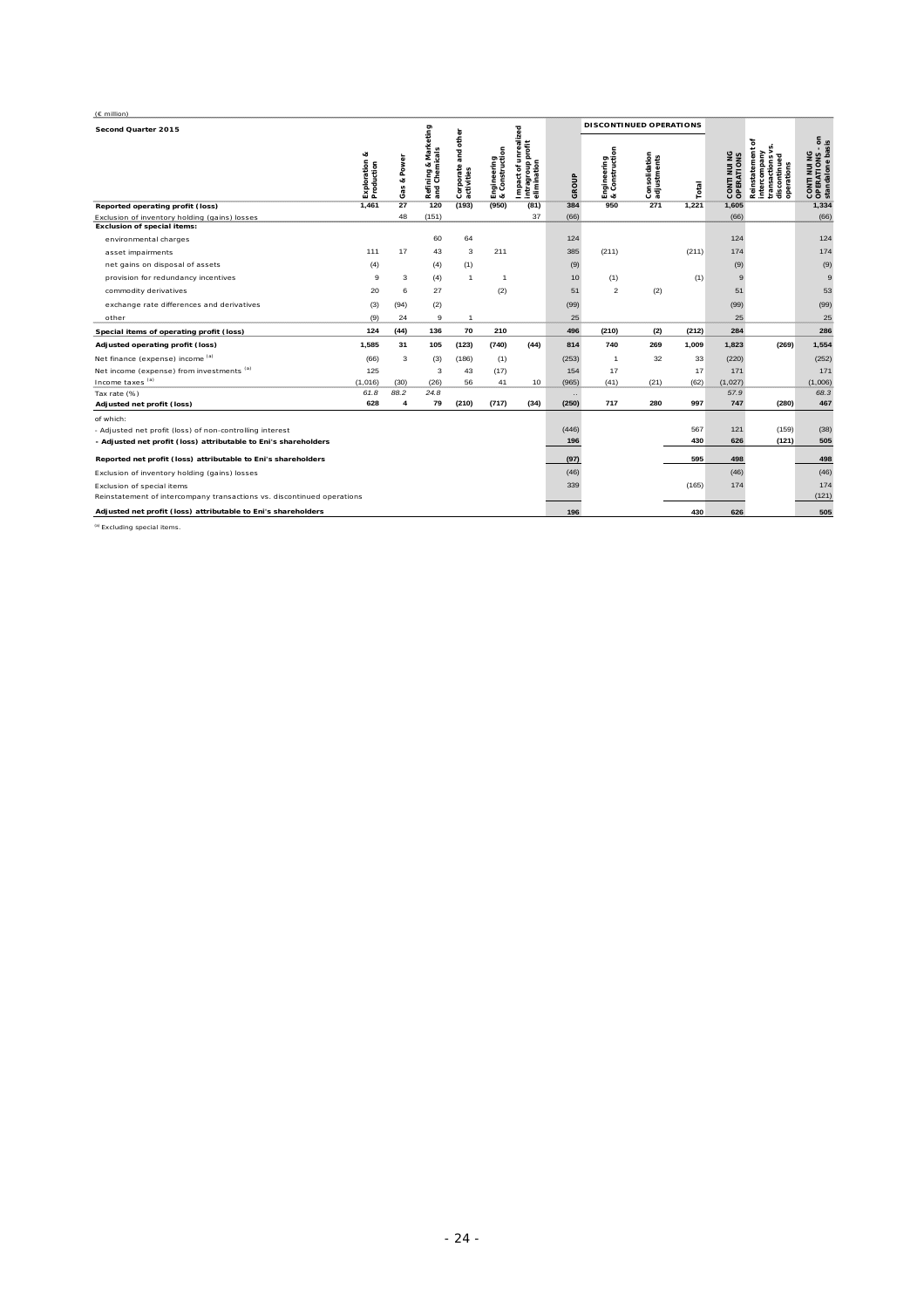| $(E \text{ million})$                                           |                             |                |                                       |                                      |                                                          |                |                                       |                          |
|-----------------------------------------------------------------|-----------------------------|----------------|---------------------------------------|--------------------------------------|----------------------------------------------------------|----------------|---------------------------------------|--------------------------|
| First half 2016                                                 | Exploration &<br>Production | Gas & Power    | Refining & Marketing<br>and Chemicals | and other<br>Corporate<br>activities | Impact of unrealized<br>intragroup profit<br>elimination | GROUP          | <b>DI SCONTI NUED<br/>OPERATI ONS</b> | CONTINUING<br>OPERATIONS |
| Reported operating profit (loss)                                | 288                         | (71)           | 363                                   | (260)                                | 5                                                        | 325            |                                       | 325                      |
| Exclusion of inventory holding (gains) losses                   |                             | 158            | (152)                                 |                                      | 143                                                      | 149            |                                       | 149                      |
| <b>Exclusion of special items:</b>                              |                             |                |                                       |                                      |                                                          |                |                                       |                          |
| environmental charges                                           |                             |                | 67                                    | 34                                   |                                                          | 101            |                                       | 101                      |
| asset impairments                                               | 105                         |                | 34                                    | 9                                    |                                                          | 148            |                                       | 148                      |
| impairment of exploration projects                              | $\overline{7}$              |                |                                       |                                      |                                                          | $\overline{7}$ |                                       | $\overline{7}$           |
| net gains on disposal of assets                                 | 1                           | (1)            | (4)                                   |                                      |                                                          | (4)            |                                       | (4)                      |
| provision for redundancy incentives                             | $\overline{4}$              | $\mathbf{1}$   | $\overline{4}$                        | $\overline{2}$                       |                                                          | 11             |                                       | 11                       |
| commodity derivatives                                           | 15                          | (144)          | 14                                    |                                      |                                                          | (115)          |                                       | (115)                    |
| exchange rate differences and derivatives                       | 25                          | (40)           | (3)                                   |                                      |                                                          | (18)           |                                       | (18)                     |
| other                                                           | 5                           | 153            | 10                                    | (2)                                  |                                                          | 166            |                                       | 166                      |
| Special items of operating profit (loss)                        | 162                         | (31)           | 122                                   | 44                                   |                                                          | 297            |                                       | 297                      |
| Adjusted operating profit (loss)                                | 450                         | 56             | 333                                   | (216)                                | 148                                                      | 771            |                                       | 771                      |
| Net finance (expense) income (a)                                | (115)                       | $\overline{4}$ |                                       | (155)                                |                                                          | (266)          |                                       | (266)                    |
| Net income (expense) from investments (a)                       | 85                          | (2)            | 20                                    | 3                                    |                                                          | 106            |                                       | 106                      |
| Income taxes (a)                                                | (710)                       | (55)           | (105)                                 | 43                                   | (46)                                                     | (873)          |                                       | (873)                    |
| Tax rate (%)                                                    | $\ddotsc$                   | 94.8           | 29.7                                  |                                      |                                                          |                |                                       |                          |
| Adjusted net profit (loss)                                      | (290)                       | 3              | 248                                   | (325)                                | 102                                                      | (262)          |                                       | (262)                    |
| of which:                                                       |                             |                |                                       |                                      |                                                          |                |                                       |                          |
| - Adjusted net profit (loss) of non-controlling interest        |                             |                |                                       |                                      |                                                          | 5              |                                       | 5                        |
| - Adjusted net profit (loss) attributable to Eni's shareholders |                             |                |                                       |                                      |                                                          | (267)          |                                       | (267)                    |
| Reported net profit (loss) attributable to Eni's shareholders   |                             |                |                                       |                                      |                                                          | (1, 242)       | 413                                   | (829)                    |
| Exclusion of inventory holding (gains) losses                   |                             |                |                                       |                                      |                                                          | 101            |                                       | 101                      |
| Exclusion of special items                                      |                             |                |                                       |                                      |                                                          | 874            | (413)                                 | 461                      |
| Adjusted net profit (loss) attributable to Eni's shareholders   |                             |                |                                       |                                      |                                                          | (267)          |                                       | (267)                    |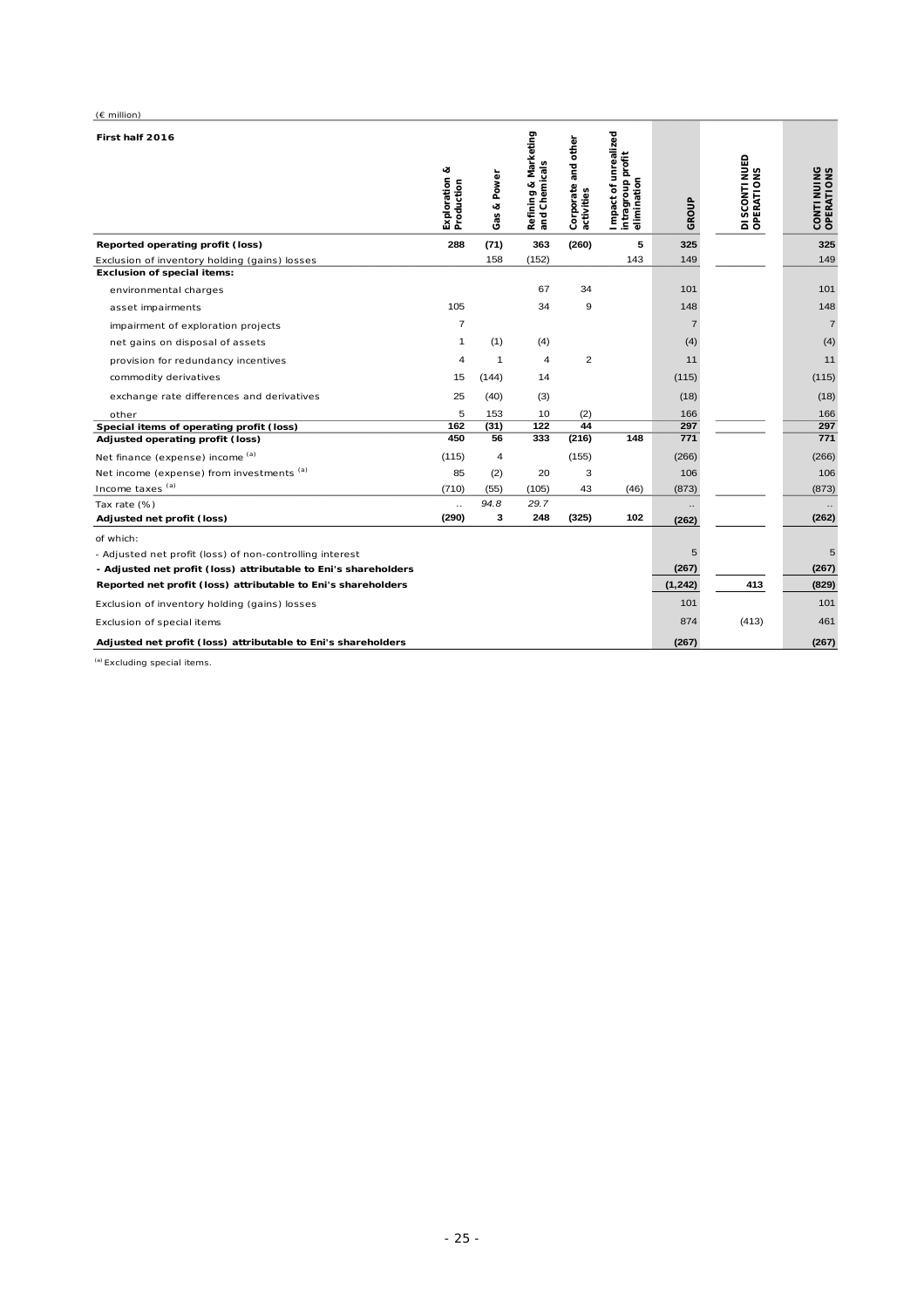| $(E$ million)                                                                                                  |                             |                |                                                   |                                      |                                             |                                                          |         |                                              |                              |       |                                 |                                                                                            |                                                   |
|----------------------------------------------------------------------------------------------------------------|-----------------------------|----------------|---------------------------------------------------|--------------------------------------|---------------------------------------------|----------------------------------------------------------|---------|----------------------------------------------|------------------------------|-------|---------------------------------|--------------------------------------------------------------------------------------------|---------------------------------------------------|
| First half 2015                                                                                                |                             |                |                                                   |                                      |                                             |                                                          |         |                                              | DISCONTINUED OPERATIONS      |       |                                 |                                                                                            |                                                   |
|                                                                                                                | Exploration &<br>Production | & Power<br>Gas | Marketing<br>emicals<br>త<br>Refining<br>and Chen | and other<br>Corporate<br>activities | onstruction<br>Engineering<br>& Constructic | Impact of unrealized<br>intragroup profit<br>elimination | GROUP   | Construction<br>Engineering<br>& Constructio | Consolidation<br>adjustments | Total | <b>CONTINUING</b><br>OPERATIONS | ৳<br>S<br>Reinstatement<br>><br>intercompany<br>discontinued<br>transactions<br>operations | CONTINUING<br>OPERATIONS - on<br>standalone basis |
| Reported operating profit (loss)                                                                               | 2,874                       | 213            | 219                                               | (286)                                | (788)                                       | (182)                                                    | 2,050   | 788                                          | 537                          | 1,325 | 3,375                           |                                                                                            | 2,838                                             |
| Exclusion of inventory holding (gains) losses                                                                  |                             | 79             | (284)                                             |                                      |                                             | 264                                                      | 59      |                                              |                              |       | 59                              |                                                                                            | 59                                                |
| <b>Exclusion of special items:</b>                                                                             |                             |                |                                                   |                                      |                                             |                                                          |         |                                              |                              |       |                                 |                                                                                            |                                                   |
| environmental charges                                                                                          |                             |                | 80                                                | 64                                   |                                             |                                                          | 144     |                                              |                              |       | 144                             |                                                                                            | 144                                               |
| asset impairments                                                                                              | 111                         | 17             | 70                                                | $\overline{4}$                       | 211                                         |                                                          | 413     | (211)                                        |                              | (211) | 202                             |                                                                                            | 202                                               |
| net gains on disposal of assets                                                                                | (329)                       |                | (5)                                               | (1)                                  |                                             |                                                          | (335)   |                                              |                              |       | (335)                           |                                                                                            | (335)                                             |
| provision for redundancy incentives                                                                            | 10                          | 3              |                                                   | $\overline{1}$                       | $\overline{2}$                              |                                                          | 16      | (2)                                          |                              | (2)   | 14                              |                                                                                            | 14                                                |
| commodity derivatives                                                                                          | 31                          | 14             | 117                                               |                                      | (5)                                         |                                                          | 157     | 5                                            | (5)                          |       | 157                             |                                                                                            | 162                                               |
| exchange rate differences and derivatives                                                                      | (20)                        | (25)           | 12                                                |                                      |                                             |                                                          | (33)    |                                              |                              |       | (33)                            |                                                                                            | (33)                                              |
| other                                                                                                          | (12)                        | 24             | 10                                                | 4                                    |                                             |                                                          | 26      |                                              |                              |       | 26                              |                                                                                            | 26                                                |
| Special items of operating profit (loss)                                                                       | (209)                       | 33             | 291                                               | 74                                   | 208                                         |                                                          | 397     | (208)                                        | (5)                          | (213) | 184                             |                                                                                            | 189                                               |
| Adjusted operating profit (loss)                                                                               | 2,665                       | 325            | 226                                               | (212)                                | (580)                                       | 82                                                       | 2,506   | 580                                          | 532                          | 1,112 | 3,618                           | (532)                                                                                      | 3,086                                             |
| Net finance (expense) income (a)                                                                               | (130)                       | 5              | (4)                                               | (302)                                | (3)                                         |                                                          | (434)   | 3                                            | 14                           | 17    | (417)                           |                                                                                            | (431)                                             |
| Net income (expense) from investments (a)                                                                      | 148                         | 3              | 38                                                | 273                                  | (10)                                        |                                                          | 452     | 10                                           |                              | 10    | 462                             |                                                                                            | 462                                               |
| Income taxes <sup>(a)</sup>                                                                                    | (1, 811)                    | (111)          | (85)                                              | 99                                   | (13)                                        | (23)                                                     | (1,944) | 13                                           | (26)                         | (13)  | (1, 957)                        |                                                                                            | (1,931)                                           |
| Tax rate (%)                                                                                                   | 67.5                        | 33.3           | 32.7                                              |                                      |                                             |                                                          | 77.0    |                                              |                              |       | 53.4                            |                                                                                            | 62.0                                              |
| Adjusted net profit (loss)                                                                                     | 872                         | 222            | 175                                               | (142)                                | (606)                                       | 59                                                       | 580     | 606                                          | 520                          | 1,126 | 1,706                           | (520)                                                                                      | 1,186                                             |
| of which:                                                                                                      |                             |                |                                                   |                                      |                                             |                                                          |         |                                              |                              |       |                                 |                                                                                            |                                                   |
| - Adjusted net profit (loss) of non-controlling interest<br>- Adjusted net profit (loss) attributable to Eni's |                             |                |                                                   |                                      |                                             |                                                          | (390)   |                                              |                              | 641   | 251                             | (296)                                                                                      | (45)                                              |
| shareholders                                                                                                   |                             |                |                                                   |                                      |                                             |                                                          | 970     |                                              |                              | 485   | 1,455                           | (224)                                                                                      | 1,231                                             |
| Reported net profit (loss) attributable to Eni's<br>shareholders                                               |                             |                |                                                   |                                      |                                             |                                                          | 735     |                                              |                              | 550   | 1,285                           |                                                                                            | 1,285                                             |
| Exclusion of inventory holding (gains) losses                                                                  |                             |                |                                                   |                                      |                                             |                                                          | 41      |                                              |                              |       | 41                              |                                                                                            | 41                                                |
| Exclusion of special items                                                                                     |                             |                |                                                   |                                      |                                             |                                                          | 194     |                                              |                              | (65)  | 129                             |                                                                                            | 129                                               |
| Reinstatement of intercompany transactions vs.<br>discontinued operations                                      |                             |                |                                                   |                                      |                                             |                                                          |         |                                              |                              |       |                                 |                                                                                            | (224)                                             |
| Adjusted net profit (loss) attributable to Eni's<br>shareholders                                               |                             |                |                                                   |                                      |                                             |                                                          | 970     |                                              |                              | 485   | 1,455                           |                                                                                            | 1,231                                             |

<sup>(a)</sup> Excluding special items.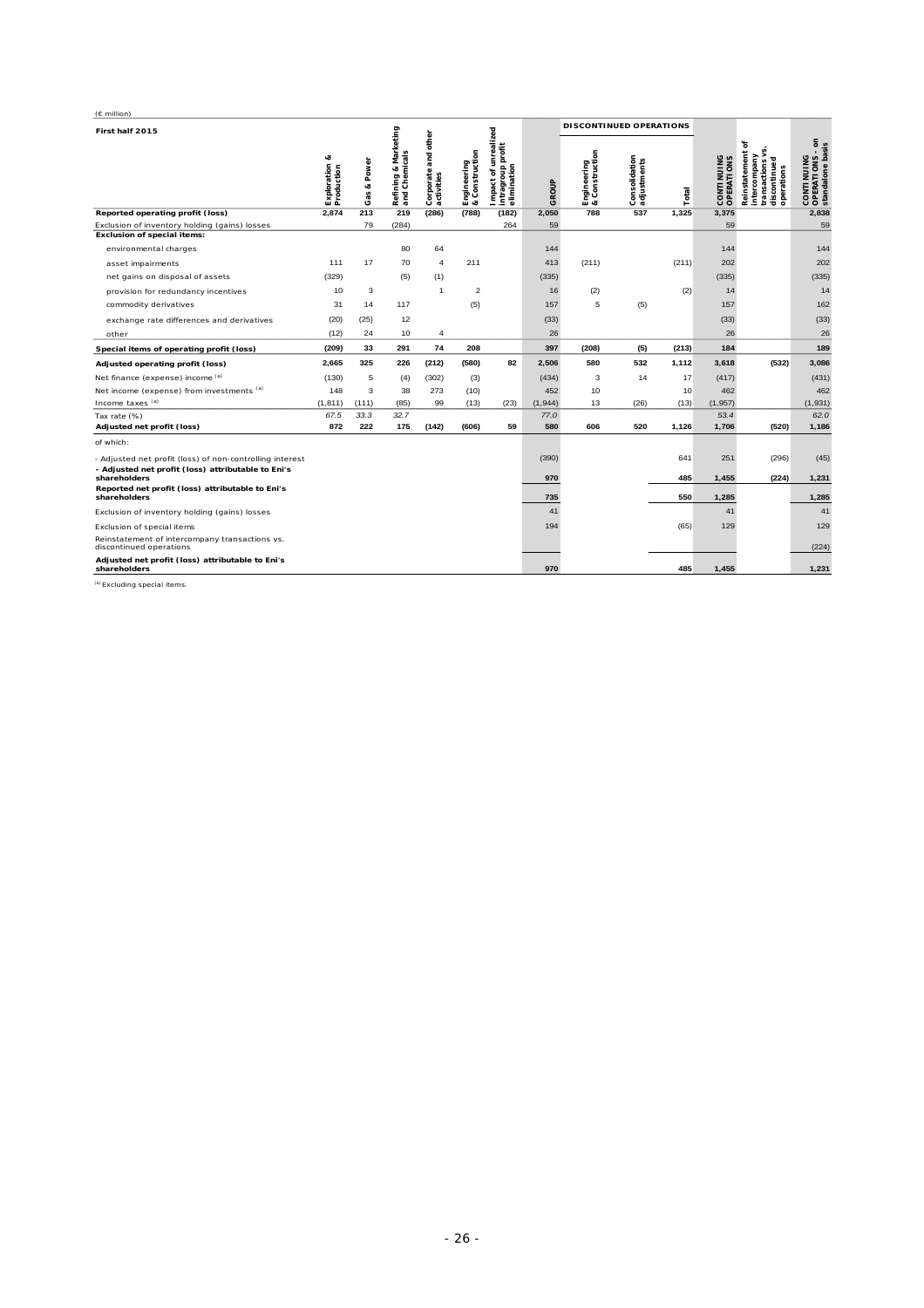| $(E \text{ million})$                                           |                             |                   |                                              |                                   |                                                          |                |                                    |                            |
|-----------------------------------------------------------------|-----------------------------|-------------------|----------------------------------------------|-----------------------------------|----------------------------------------------------------|----------------|------------------------------------|----------------------------|
| First Quarter 2016                                              | Exploration &<br>Production | Power<br>ಳ<br>Gas | Marketing<br>Refining & Mar<br>and Chemicals | Corporate and other<br>activities | Impact of unrealized<br>intragroup profit<br>elimination | GROUP          | <b>DISCONTINUED<br/>OPERATIONS</b> | CONTI NUI NG<br>OPERATIONS |
| Reported operating profit (loss)                                | 94                          | 83                | 48                                           | (98)                              | (22)                                                     | 105            |                                    | 105                        |
| Exclusion of inventory holding (gains) losses                   |                             | 128               | 63                                           |                                   | 138                                                      | 329            |                                    | 329                        |
| <b>Exclusion of special items:</b>                              |                             |                   |                                              |                                   |                                                          |                |                                    |                            |
| environmental charges                                           |                             |                   | 23                                           |                                   |                                                          | 23             |                                    | 23                         |
| asset impairments                                               |                             |                   | 13                                           | 4                                 |                                                          | 17             |                                    | 17                         |
| impairment of exploration projects                              | $\overline{7}$              |                   |                                              |                                   |                                                          | $\overline{7}$ |                                    | $\overline{7}$             |
| provision for redundancy incentives                             | $\mathbf{1}$                |                   | 4                                            | $\overline{2}$                    |                                                          | $\overline{7}$ |                                    | $\overline{7}$             |
| commodity derivatives                                           | 4                           | 103               | 26                                           |                                   |                                                          | 133            |                                    | 133                        |
| exchange rate differences and derivatives                       |                             | (39)              | (3)                                          |                                   |                                                          | (42)           |                                    | (42)                       |
| other                                                           | (11)                        | 10                | 3                                            | $\overline{2}$                    |                                                          | $\overline{4}$ |                                    | $\overline{4}$             |
| Special items of operating profit (loss)                        | 1                           | 74                | 66                                           | 8                                 |                                                          | 149            |                                    | 149                        |
| Adjusted operating profit (loss)                                | 95                          | 285               | 177                                          | (90)                              | 116                                                      | 583            |                                    | 583                        |
| Net finance (expense) income (a)                                | (58)                        | $\overline{2}$    | 1                                            | (34)                              |                                                          | (89)           |                                    | (89)                       |
| Net income (expense) from investments (a)                       | 25                          | 5                 | 20                                           | (7)                               |                                                          | 43             |                                    | 43                         |
| Income taxes (a)                                                | (307)                       | (128)             | (54)                                         | 16                                | (38)                                                     | (511)          |                                    | (511)                      |
| Tax rate (%)                                                    | $\ddotsc$                   | 43.8              | 27.3                                         |                                   |                                                          | 95.2           |                                    | 95.2                       |
| Adjusted net profit (loss)                                      | (245)                       | 164               | 144                                          | (115)                             | 78                                                       | 26             |                                    | 26                         |
| of which:                                                       |                             |                   |                                              |                                   |                                                          |                |                                    |                            |
| - Adjusted net profit (loss) of non-controlling interest        |                             |                   |                                              |                                   |                                                          | 3              |                                    | 3                          |
| - Adjusted net profit (loss) attributable to Eni's shareholders |                             |                   |                                              |                                   |                                                          | 23             |                                    | 23                         |
| Reported net profit (loss) attributable to Eni's shareholders   |                             |                   |                                              |                                   |                                                          | (796)          | 413                                | (383)                      |
| Exclusion of inventory holding (gains) losses                   |                             |                   |                                              |                                   |                                                          | 224            |                                    | 224                        |
| Exclusion of special items                                      |                             |                   |                                              |                                   |                                                          | 595            | (413)                              | 182                        |
| Adjusted net profit (loss) attributable to Eni's shareholders   |                             |                   |                                              |                                   |                                                          | 23             |                                    | 23                         |

| $(E \text{ million})$ |                  |                   |                                                                        |                   |       |
|-----------------------|------------------|-------------------|------------------------------------------------------------------------|-------------------|-------|
| Second<br>Quarter     | First<br>Quarter | Second<br>Quarter |                                                                        | <b>First Half</b> |       |
| 2015                  | 2016             | 2016              |                                                                        | 2015              | 2016  |
| 3.918                 | 1.370            | 1.730             | Net cash provided by operating activities - continuing operations      | 6.554             | 3,100 |
| (353)                 |                  |                   | Reinstatement of intercompany transactions vs. discontinued operations | (157)             |       |
| 3.565                 | 1.370            | 1.730             | Net cash provided by operating activities on standalone basis          | 6.397             | 3,100 |
|                       |                  |                   |                                                                        |                   |       |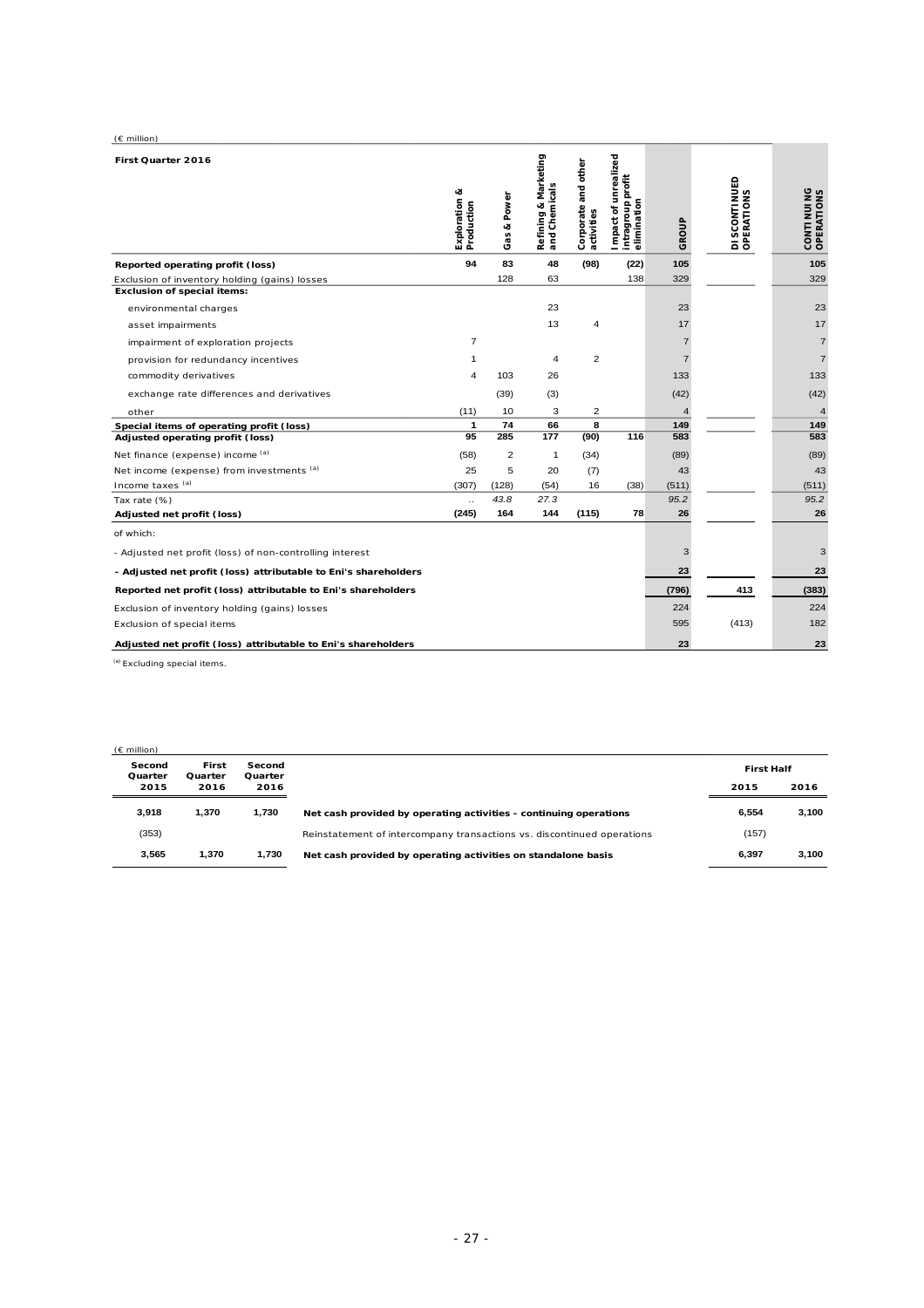# Breakdown of special items

| Second<br>Quarter | First<br>Quarter | Second<br>Quarter |                                                                             | <b>First Half</b> |                |
|-------------------|------------------|-------------------|-----------------------------------------------------------------------------|-------------------|----------------|
| 2015              | 2016             | 2016              |                                                                             | 2015              | 2016           |
| 124               | 23               | 78                | Environmental charges                                                       | 144               | 101            |
| 385               | 17               | 131               | Asset impairments                                                           | 413               | 148            |
|                   | $\overline{7}$   |                   | Impairment of exploration projects                                          |                   | $\overline{7}$ |
| (9)               |                  | (4)               | Net gains on disposal of assets                                             | (335)             | (4)            |
| 10                | $\overline{7}$   | $\overline{4}$    | Provisions for redundancy incentives                                        | 16                | 11             |
| 51                | 133              | (248)             | Commodity derivatives                                                       | 157               | (115)          |
| (99)              | (42)             | 24                | Exchange rate differences and derivatives                                   | (33)              | (18)           |
| 25                | 4                | 162               | Other                                                                       | 26                | 166            |
| 496               | 149              | 148               | Special items of operating profit (loss)                                    | 397               | 297            |
| (187)             | 96               | (24)              | Net finance (income) expense                                                | 141               | 72             |
|                   |                  |                   | of which:                                                                   |                   |                |
| 99                | 42               | (24)              | - exchange rate differences and derivatives                                 | 33                | 18             |
| (5)               | 386              | 5                 | Net income (expense) from investments<br>of which:                          | (3)               | 391            |
| (5)               |                  | (7)               | - gains on disposal of assets                                               | (3)               | (7)            |
|                   | 365              | 8                 | - impairments/revaluation of equity investments                             |                   | 373            |
| 37                | (36)             | 150               | Income taxes<br>of which:                                                   | (197)             | 114            |
|                   |                  | 149               | - impairment of deferred tax assets of Italian subsidiaries                 |                   | 149            |
| 37                | (36)             | $\mathbf{1}$      | - taxes on special items of operating profit (loss) and other special items | (197)             | (35)           |
| 341               | 595              | 279               | Total special items of net profit (loss)                                    | 338               | 874            |
|                   |                  |                   | Attributable to:                                                            |                   |                |
| $\overline{2}$    |                  |                   | - Non-controlling interest                                                  | 144               |                |
| 339               | 595              | 279               | - Eni's shareholders                                                        | 194               | 874            |

# Analysis of Profit and Loss account items of continuing operations

# Net sales from operations

| $(E \text{ million})$     |                          |                   |                                             |                                                    |                           |         |        |
|---------------------------|--------------------------|-------------------|---------------------------------------------|----------------------------------------------------|---------------------------|---------|--------|
| Second<br>Quarter<br>2015 | First<br>Quarter<br>2016 | Second<br>Quarter | % Ch.<br><b>II</b> Q.16<br>2016 vs. II Q.15 |                                                    | <b>First Half</b><br>2015 | 2016    | % Ch.  |
| 6,200                     | 3,356                    | 3,887             | (37.3)                                      | Exploration & Production                           | 11,412                    | 7,243   | (36.5) |
| 14,263                    | 10,030                   | 9,734             | (31.8)                                      | Gas & Power                                        | 30,636                    | 19,764  | (35.5) |
| 6,695                     | 3,869                    | 4,829             | (27.9)                                      | Refining & Marketing                               | 12,051                    | 8,698   | (27.8) |
| 5,628                     | 2,916                    | 3,886             | (31.0)                                      | - Refining & Marketing                             | 9,999                     | 6,802   | (32.0) |
| 1,275                     | 1,019                    | 1,083             | (15.1)                                      | - Chemicals                                        | 2,370                     | 2,102   | (11.3) |
| (208)                     | (66)                     | (140)             |                                             | - Consolidation adjustment                         | (318)                     | (206)   |        |
| 351                       | 310                      | 319               | (9.1)                                       | Corporate and other activities                     | 704                       | 629     | (10.7) |
| 153                       |                          |                   |                                             | Impact of unrealized intragroup profit elimination | 125                       |         |        |
| (7, 383)                  | (4, 221)                 | (5, 353)          |                                             | Consolidation adjustment                           | (13, 611)                 | (9,574) |        |
| 20,279                    | 13,344                   | 13,416            | (33.8)                                      |                                                    | 41,317                    | 26,760  | (35.2) |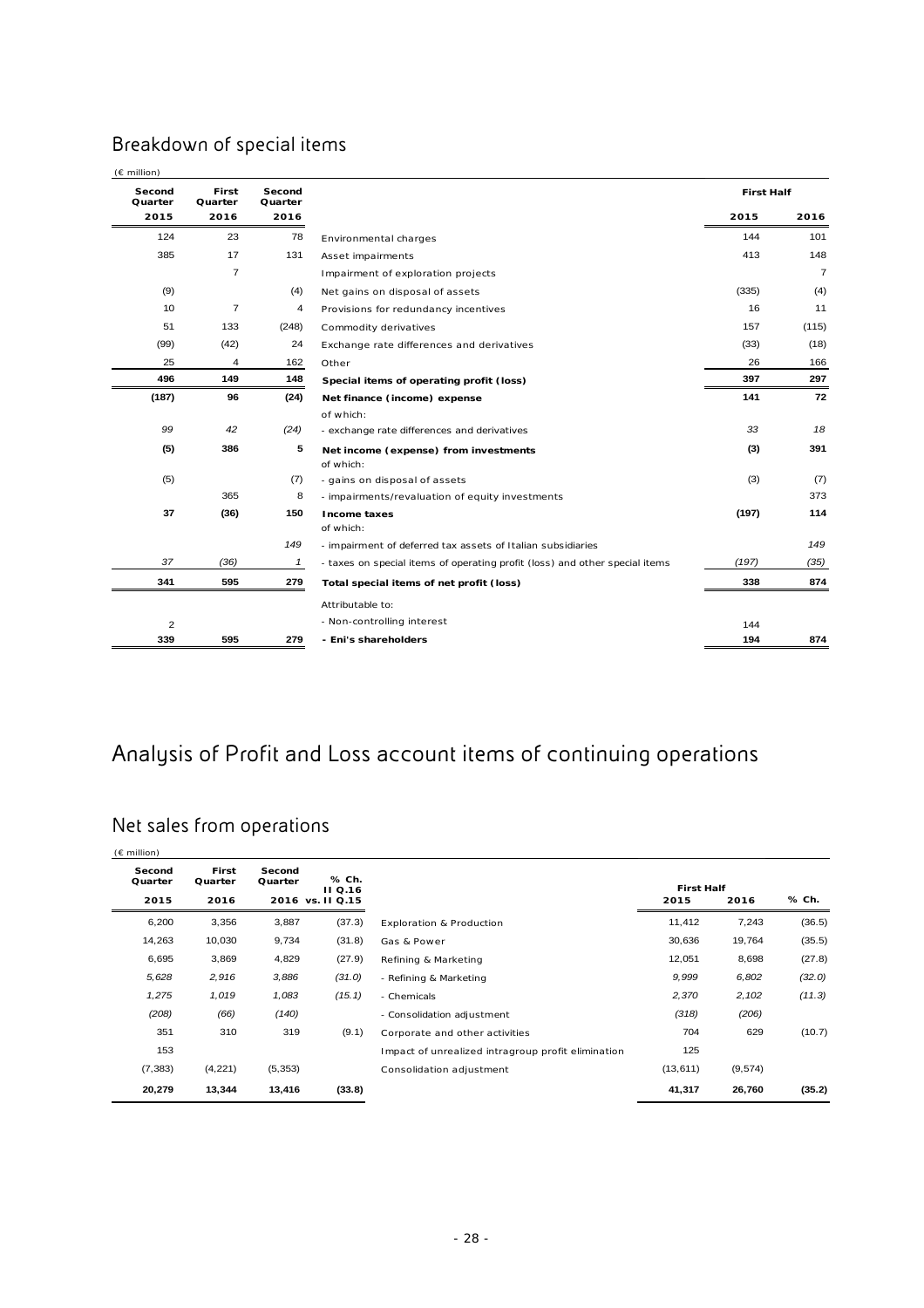## Operating expenses

| $(\in$ million)           |                          |                           |                                        |                                                              |                           |        |        |
|---------------------------|--------------------------|---------------------------|----------------------------------------|--------------------------------------------------------------|---------------------------|--------|--------|
| Second<br>Quarter<br>2015 | First<br>Quarter<br>2016 | Second<br>Quarter<br>2016 | % Ch.<br><b>II</b> Q.16<br>vs. II Q.15 |                                                              | <b>First Half</b><br>2015 | 2016   | % Ch.  |
|                           |                          |                           |                                        |                                                              |                           |        |        |
| 14,998                    | 10,651                   | 10,769                    | (28.2)                                 | Purchases, services and other                                | 31,697                    | 21,420 | (32.4) |
| 133                       | 23                       | 79                        |                                        | - other special items<br>of which:                           | 153                       | 102    |        |
| 797                       | 808                      | 736                       | (7.7)                                  | Payroll and related costs                                    | 1,593                     | 1,544  | (3.1)  |
| 9                         | $\overline{7}$           | $\overline{4}$            |                                        | - provision for redundancy incentives and other<br>of which: | 14                        | 11     |        |
| 15.795                    | 11,459                   | 11,505                    | (27.2)                                 |                                                              | 33,290                    | 22,964 | (31.0) |
|                           |                          |                           |                                        |                                                              |                           |        |        |

# Depreciation, depletion, amortization, impairments and write-off

| $(\in$ million)   |                  |                   |                         |                                                       |                   |       |        |
|-------------------|------------------|-------------------|-------------------------|-------------------------------------------------------|-------------------|-------|--------|
| Second<br>Quarter | First<br>Quarter | Second<br>Quarter | % Ch.<br><b>II</b> Q.16 |                                                       | <b>First Half</b> |       |        |
| 2015              | 2016             | 2016              | vs. II Q.15             |                                                       | 2015              | 2016  | % Ch.  |
| 2,214             | 1,624            | 1,699             | (23.3)                  | <b>Exploration &amp; Production</b>                   | 4,207             | 3,323 | (21.0) |
| 87                | 86               | 88                | 1.1                     | Gas & Power                                           | 176               | 174   | (1.1)  |
| 115               | 96               | 89                | (22.6)                  | Refining & Marketing and Chemicals                    | 225               | 185   | (17.8) |
| 88                | 88               | 87                | (1.1)                   | - Refining & Marketing                                | 173               | 175   | 1.2    |
| 27                | 8                | $\overline{c}$    | (92.6)                  | - Chemicals                                           | 52                | 10    | (80.8) |
| 19                | 19               | 18                | (5.3)                   | Corporate and other activities                        | 37                | 37    |        |
| (7)               | (7)              | (7)               |                         | Impact of unrealized intragroup profit elimination    | (13)              | (14)  |        |
| 2,428             | 1,818            | 1,887             | (22.3)                  | Total depreciation, depletion and amortization        | 4,632             | 3,705 | (20.0) |
| 174               | 17               | 131               | (24.7)                  | Impairments                                           | 202               | 148   | (26.7) |
| 2,602             | 1,835            | 2,018             | (22.4)                  | Depreciation, depletion, amortization and impairments | 4,834             | 3,853 | (20.3) |
| 119               | 35               | 86                | (27.7)                  | Write-off                                             | 189               | 121   | (36.0) |
| 2,721             | 1,870            | 2,104             | (22.7)                  |                                                       | 5,023             | 3,974 | (20.9) |

# Income (expense) from investments

| $(E$ million)                                             |                                        |                |                                          |                                      |       |
|-----------------------------------------------------------|----------------------------------------|----------------|------------------------------------------|--------------------------------------|-------|
| First Half 2016                                           | <b>Exploration &amp;</b><br>Production | Gas &<br>Power | Refining &<br>Marketing and<br>Chemicals | Corporate<br>and other<br>activities | Group |
| Share of gains (losses) from equity-accounted investments | 54                                     |                | (1)                                      | 28                                   | 81    |
| <b>Dividends</b>                                          | 27                                     |                | 21                                       | 7                                    | 55    |
| Net gains on disposal                                     |                                        |                | 5                                        | (32)                                 | (27)  |
| Other income (expense), net                               |                                        | (8)            | (2)                                      | (21)                                 | (31)  |
|                                                           | 81                                     | (8)            | 23                                       | (18)                                 | 78    |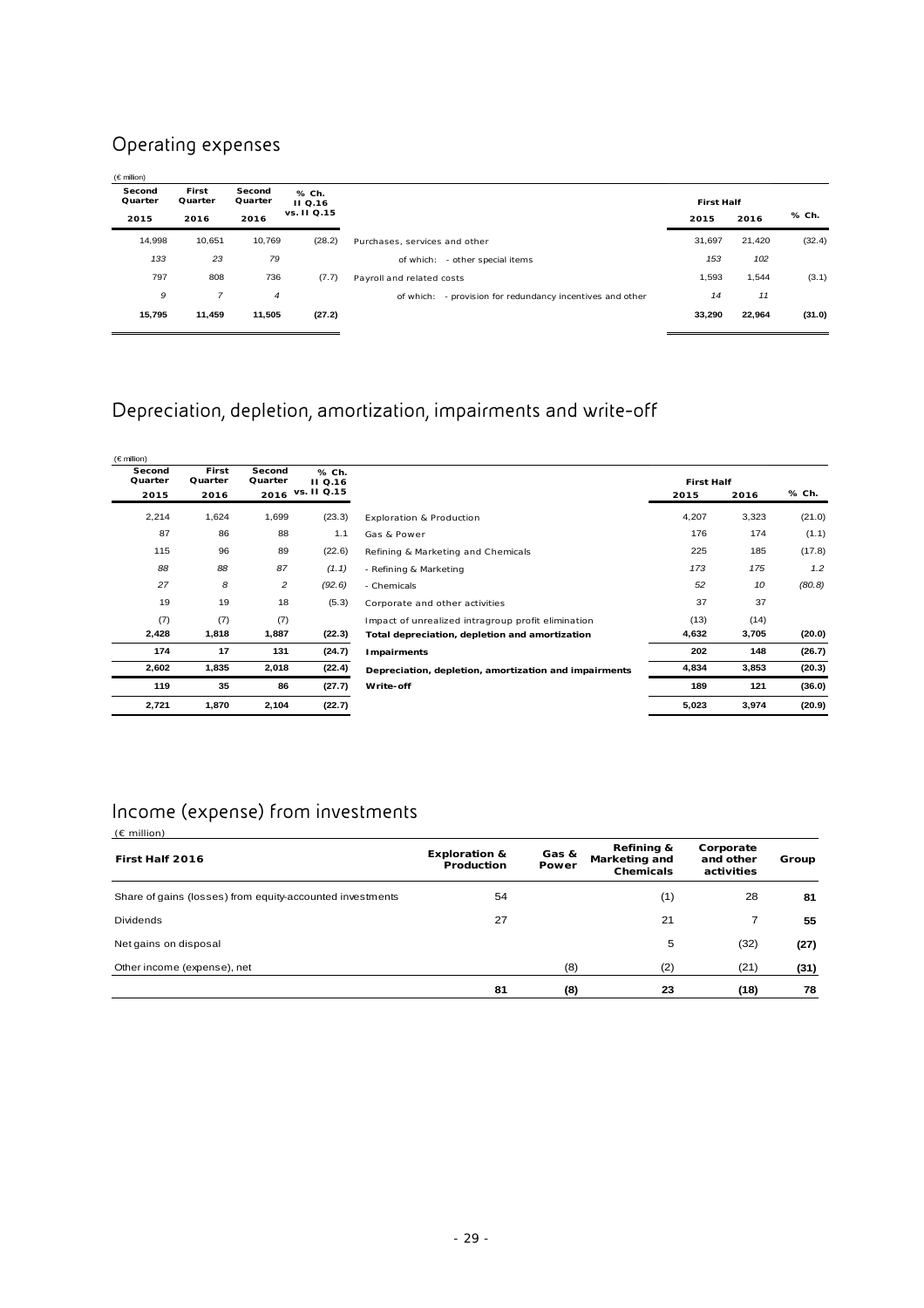## Leverage and net borrowings

Leverage is a measure used by management to assess the Company's level of indebtedness. It is calculated as a ratio of net borrowings - which is calculated by excluding cash and cash equivalents and certain very liquid assets from finance debt to shareholders' equity, including non-controlling interest. Management periodically reviews leverage in order to assess the soundness and efficiency of the Group balance sheet in terms of optimal mix between net borrowings and net equity, and to carry out benchmark analysis with industry standards.

| $(E \text{ million})$                                                            |         |                             |               |                             |                             |
|----------------------------------------------------------------------------------|---------|-----------------------------|---------------|-----------------------------|-----------------------------|
|                                                                                  |         | Dec. 31, 2015 Mar. 31, 2016 | Jun. 30, 2016 | Change vs.<br>Dec. 31, 2015 | Change vs.<br>Mar. 31, 2016 |
| Total debt                                                                       | 27,793  | 23,929                      | 25,788        | (2,005)                     | 1,859                       |
| Short-term debt                                                                  | 8,396   | 4,485                       | 4,654         | (3, 742)                    | 169                         |
| Long-term debt                                                                   | 19,397  | 19,444                      | 21,134        | 1,737                       | 1,690                       |
| Cash and cash equivalents                                                        | (5,209) | (6,029)                     | (5,099)       | 110                         | 930                         |
| Securities held for trading and other securities held for non-operating purposes | (5,028) | (5,007)                     | (6, 351)      | (1, 323)                    | (1, 344)                    |
| Financing receivables held for non-operating purposes                            | (685)   | (671)                       | (524)         | 161                         | 147                         |
| Net borrowings                                                                   | 16,871  | 12,222                      | 13,814        | (3,057)                     | 1,592                       |
| Shareholders' equity including non-controlling interest                          | 57,409  | 52.879                      | 52,303        | (5, 106)                    | (576)                       |
| Leverage                                                                         | 0.29    | 0.23                        | 0.26          | (0.03)                      | 0.03                        |

Net borrowings are calculated under Consob provisions on Net Financial Position (Com. no. DEM/6064293 of 2006).

## Bonds maturing in the 18-months period starting on June 30, 2016

| $(E \text{ million})$        |                                    |
|------------------------------|------------------------------------|
| <b>Issuing entity</b>        | Amount at June 30,<br>$2016^{(a)}$ |
| Eni SpA                      | 2,645                              |
| Eni Finance International SA | 100                                |
|                              | 2,745                              |

(a) Amounts include interest accrued and discount on issue.

# Bonds issued in the first half of 2016 (guaranteed by Eni Spa)

| <b>Issuing entity</b> | Nominal amount<br>(million) | Currency   | Amount at June<br>30, 2016 <sup>(a)</sup><br>$(E \text{ million})$ | Maturity | Rate  | %           |
|-----------------------|-----------------------------|------------|--------------------------------------------------------------------|----------|-------|-------------|
|                       |                             | <b>EUR</b> |                                                                    |          |       |             |
| Eni SpA               | 800                         |            | 790                                                                | 2028     | fixed | 1.63        |
| Eni SpA               | 700                         | <b>EUR</b> | 697                                                                | 2022     | fixed | 0.75        |
| Eni SpA               | 400                         | <b>EUR</b> | 382                                                                | 2022     |       | convertible |
|                       | 1,900                       |            | 1,869                                                              |          |       |             |

(a) Amounts include interest accrued and discount on issue.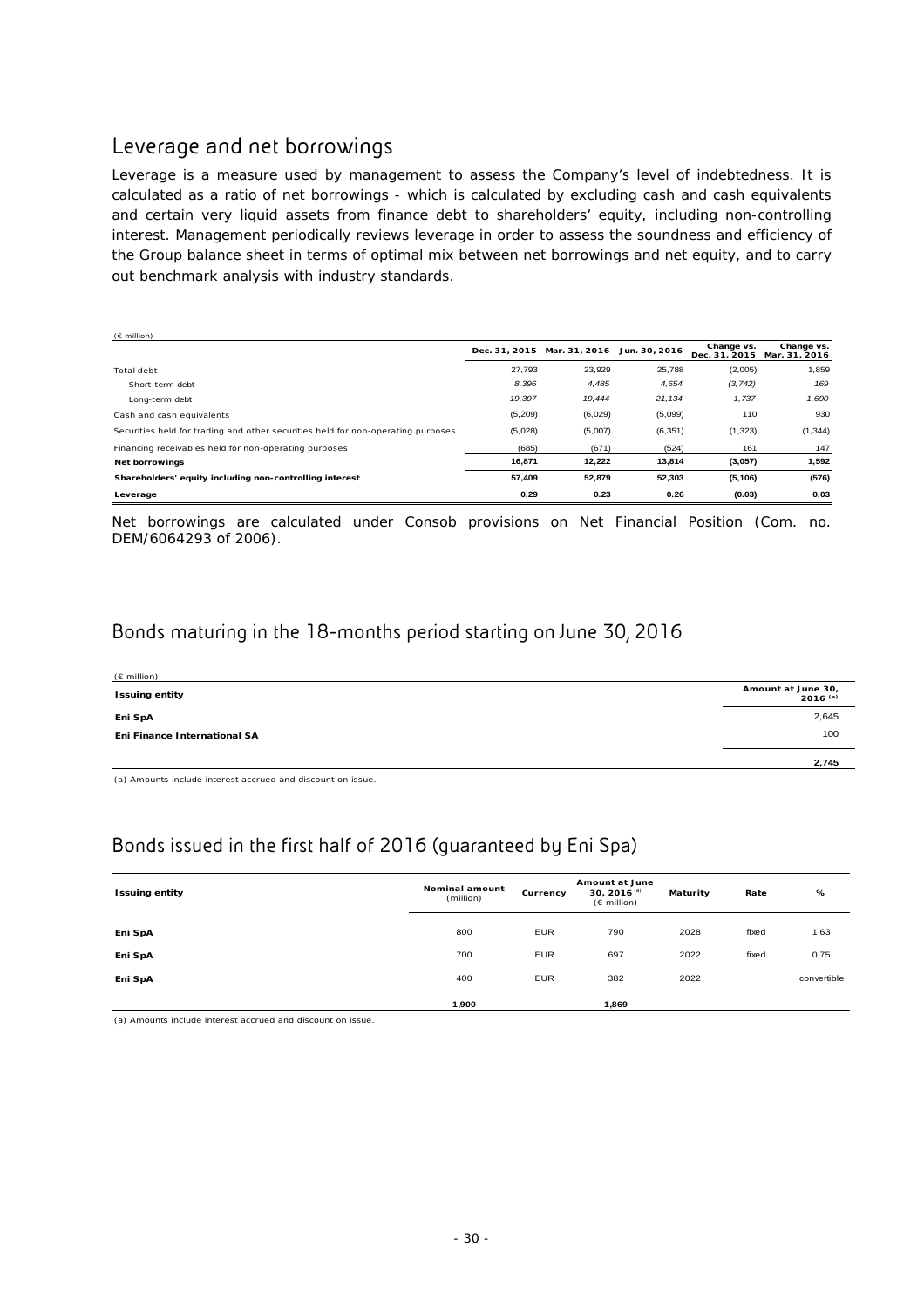# Consolidated financial statements BALANCE SHEET

(€ million)

| Jan 1, 2015   |                                                                                         |                  | Dec. 31, 2015 Mar. 31, 2016 Jun. 30, 2016 |              |
|---------------|-----------------------------------------------------------------------------------------|------------------|-------------------------------------------|--------------|
|               | <b>ASSETS</b>                                                                           |                  |                                           |              |
|               | <b>Current assets</b>                                                                   |                  |                                           |              |
| 6,614         | Cash and cash equivalents                                                               | 5,209            | 6,029                                     | 5,099        |
| 5,024         | Other financial activities held for trading                                             | 5,028            | 4,995                                     | 5,989        |
| 257           | Other financial assets available for sale                                               | 282              | 315                                       | 362          |
| 28,601        | Trade and other receivables                                                             | 21,640           | 21,581                                    | 20,019       |
| 7,555         | Inventories                                                                             | 4,579            | 4,013                                     | 4,413        |
| 762           | Current tax assets                                                                      | 360              | 401                                       | 464          |
| 1,209         | Other current tax assets                                                                | 630              | 612                                       | 483          |
| 4,385         | Other current assets                                                                    | 3,642            | 3,676                                     | 2,693        |
| 54,407        |                                                                                         | 41,370           | 41,622                                    | 39,522       |
|               | Non-current assets                                                                      |                  |                                           |              |
| 75,991        | Property, plant and equipment                                                           | 68,005           | 66,426                                    | 67,826       |
| 1,581         | Inventory - compulsory stock                                                            | 909              | 871                                       | 1,037        |
| 4,420         | Intangible assets                                                                       | 3,034            | 2,961                                     | 2,882        |
| 3,172         | Equity-accounted investments                                                            | 2,853            | 4,494                                     | 4,444        |
| 2,015         | Other investments                                                                       | 660              | 288                                       | 283          |
| 1,042         | Other financial assets                                                                  | 1,026            | 995                                       | 1,005        |
| 4,509         | Deferred tax assets                                                                     | 3,853            | 3,863                                     | 3,663        |
| 2,773         | Other non-current assets                                                                | 1,758            | 1,625                                     | 1,580        |
| 95,503<br>456 | Discontinued operations and assets held for sale                                        | 82,098<br>15,533 | 81,523<br>123                             | 82,720<br>99 |
| 150,366       | <b>TOTAL ASSETS</b>                                                                     | 139,001          | 123,268                                   | 122,341      |
|               |                                                                                         |                  |                                           |              |
|               | LIABILITIES AND SHAREHOLDERS' EQUITY                                                    |                  |                                           |              |
|               | <b>Current liabilities</b>                                                              |                  |                                           |              |
| 2,716         | Short-term debt                                                                         | 5,720            | 3,678                                     | 3,706        |
| 3,859         | Current portion of long-term debt                                                       | 2,676            | 807                                       | 948          |
| 23,703        | Trade and other payables                                                                | 14,942           | 15,237                                    | 15,273       |
| 534           | Income taxes payable                                                                    | 431              | 434                                       | 401          |
| 1,873         | Other taxes payable                                                                     | 1,454            | 2,113                                     | 1,768        |
| 4,489         | Other current liabilities                                                               | 4,712            | 4,769                                     | 3,151        |
| 37,174        |                                                                                         | 29,935           | 27,038                                    | 25,247       |
|               | Non-current liabilities                                                                 |                  |                                           |              |
| 19,316        | Long-term debt                                                                          | 19,397           | 19,444                                    | 21,134       |
| 15,882        | Provisions for contingencies                                                            | 15,375           | 13,966                                    | 13,952       |
| 1,313         | Provisions for employee benefits                                                        | 1,123            | 1,122                                     | 1,030        |
| 8,590         | Deferred tax liabilities                                                                | 7,425            | 7,021                                     | 6,890        |
| 2,285         | Other non-current liabilities                                                           | 1,852            | 1,764                                     | 1,761        |
| 47,386        |                                                                                         | 45,172           | 43,317                                    | 44,767       |
|               | Liabilities directly associated with discontinued operations and                        |                  |                                           |              |
| 165           | assets held for sale                                                                    | 6,485            | 34                                        | 24           |
| 84,725        | <b>TOTAL LIABILITIES</b>                                                                | 81,592           | 70,389                                    | 70,038       |
|               | <b>SHAREHOLDERS' EQUITY</b>                                                             |                  |                                           |              |
| 2,455         | Non-controlling interest                                                                | 1,916            | 47                                        | 46           |
|               | Eni shareholders' equity:                                                               |                  |                                           |              |
| 4,005         | Share capital                                                                           | 4,005            | 4,005                                     | 4,005        |
| (284)         | Reserve related to the fair value of cash flow hedging derivatives<br>net of tax effect | (474)            | (510)                                     | (152)        |
| 60,763        | Other reserves                                                                          | 62,761           | 50,714                                    | 50,227       |
| (581)         | Treasury shares                                                                         | (581)            | (581)                                     | (581)        |
| (2,020)       | Interim dividend                                                                        | (1, 440)         |                                           |              |
| 1,303         | Net profit (loss)                                                                       | (8,778)          | (796)                                     | (1, 242)     |
| 63,186        | Total Eni shareholders' equity                                                          | 55,493           | 52,832                                    | 52,257       |
| 65,641        | TOTAL SHAREHOLDERS' EQUITY                                                              | 57,409           | 52,879                                    | 52,303       |
| 150,366       | TOTAL LIABILITIES AND SHAREHOLDERS' EQUITY                                              | 139,001          | 123,268                                   | 122,341      |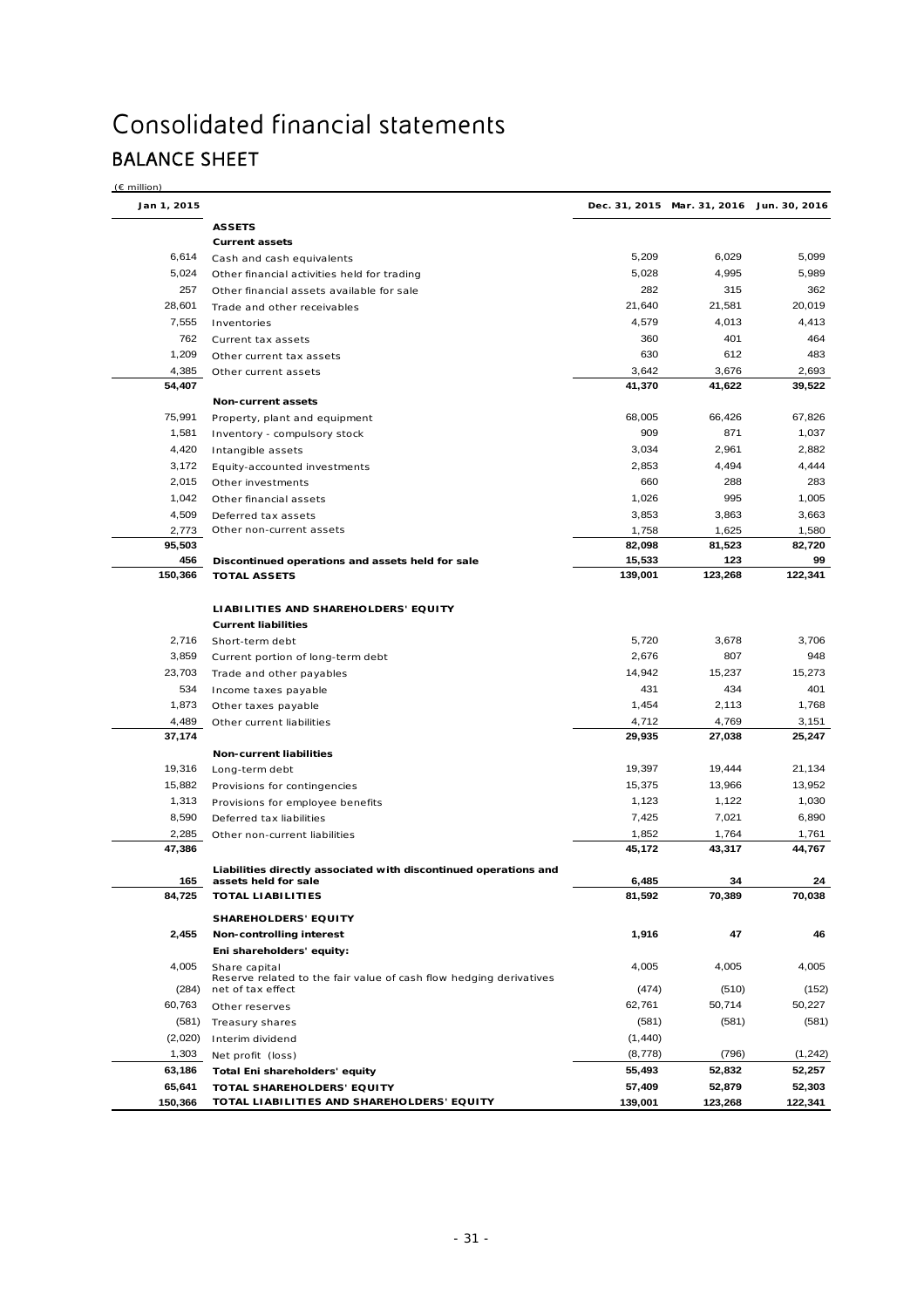## GROUP PROFIT AND LOSS ACCOUNT

|                     |                   |                  | $(\in$ million)   |
|---------------------|-------------------|------------------|-------------------|
|                     | Second<br>Quarter | First<br>Quarter | Second<br>Quarter |
|                     | 2016              | 2016             | 2015              |
| <b>REVENU</b>       |                   |                  |                   |
| Net sales           | 13,416            | 13,344           | 20,279            |
| Other ind           | 295               | 207              | 118               |
| Total rev           | 13,711            | 13,551           | 20,397            |
| <b>OPERAT</b>       |                   |                  |                   |
| Purchase            | 10,769            | 10,651           | 14,998            |
| Payroll a           | 736               | 808              | 797               |
| <b>OTHER O</b>      | 118               | (117)            | (276)             |
| <b>DEPREC</b>       | 2,018             | 1,835            | 2,602             |
| <b>WRITE-0</b>      | 86                | 35               | 119               |
| <b>OPERAT</b>       | 220               | 105              | 1,605             |
| <b>FINANCI</b>      |                   |                  |                   |
| Finance i           | 1,357             | 1,833            | 1,317             |
| Finance e           | (1, 343)          | (2,077)          | (1,671)           |
| Income (            | (16)              | (37)             | 1                 |
| Derivativ           | (151)             | 146              | 434               |
|                     | (153)             | (135)            | 81                |
| <b>INCOME</b>       |                   |                  |                   |
| Share of            | 26                | 55               | 29                |
| Other ga            | 32                | (35)             | 147               |
|                     | 58                | 20               | 176               |
| <b>PROFIT</b>       | 125               | (10)             | 1,862             |
| Income t            | (569)             | (370)            | (1,007)           |
| Net prof            | (444)             | (380)            | 855               |
| Net prof            |                   | (413)            | (1,400)           |
| Net prof            | (444)             | (793)            | (545)             |
| Eni's sha           |                   |                  |                   |
| - continu           | (446)             | (383)            | 498               |
| - discont           |                   | (413)            | (595)             |
|                     | (446)             | (796)            | (97)              |
| Non con             |                   |                  |                   |
| - continu           | 2                 | 3                | 357               |
| - discont           |                   |                  | (805)             |
|                     | 2                 | з                | (448)             |
| Net prof            |                   |                  |                   |
| - basic             | (0.12)            | (0.22)           | (0.03)            |
| - diluted           | (0.12)            | (0.22)           | (0.03)            |
| Net prof<br>shareho |                   |                  |                   |
| - basic             | (0.12)            | (0.11)           | 0.14              |
| - diluted           | (0.12)            | (0.11)           | 0.14              |
|                     |                   |                  |                   |

| econd<br>uarter | First<br>Quarter | Second<br>Quarter |                                                                                                         | <b>First Half</b> |          |
|-----------------|------------------|-------------------|---------------------------------------------------------------------------------------------------------|-------------------|----------|
| 2015            | 2016             | 2016              |                                                                                                         | 2015              | 2016     |
|                 |                  |                   | <b>REVENUES</b>                                                                                         |                   |          |
| 20,279          | 13,344           | 13,416            | Net sales from operations                                                                               | 41,317            | 26,760   |
| 118             | 207              | 295               | Other income and revenues                                                                               | 669               | 502      |
| 20,397          | 13,551           | 13,711            | <b>Total revenues</b>                                                                                   | 41,986            | 27,262   |
|                 |                  |                   | <b>OPERATING EXPENSES</b>                                                                               |                   |          |
| 14,998          | 10,651           | 10,769            | Purchases, services and other                                                                           | 31,697            | 21,420   |
| 797             | 808              | 736               | Payroll and related costs                                                                               | 1,593             | 1,544    |
| (276)           | (117)            | 118               | OTHER OPERATING (EXPENSE) INCOME                                                                        | (298)             | 1        |
| 2,602           | 1,835            | 2,018             | DEPRECIATION, DEPLETION, AMORTIZATION AND IMPAIRMENTS                                                   | 4,834             | 3,853    |
| 119             | 35               | 86                | <b>WRITE-OFF</b>                                                                                        | 189               | 121      |
| 1,605           | 105              | 220               | <b>OPERATING PROFIT (LOSS)</b>                                                                          | 3,375             | 325      |
|                 |                  |                   | <b>FINANCE INCOME (EXPENSE)</b>                                                                         |                   |          |
| 1,317           | 1,833            | 1,357             | Finance income                                                                                          | 5,885             | 3,190    |
| (1,671)         | (2,077)          | (1, 343)          | Finance expense                                                                                         | (6, 359)          | (3, 420) |
| 1               | (37)             | (16)              | Income (expense) from other financial activities held for trading                                       | 17                | (53)     |
| 434             | 146              | (151)             | Derivative financial instruments                                                                        | (106)             | (5)      |
| 81              | (135)            | (153)             |                                                                                                         | (563)             | (288)    |
|                 |                  |                   | <b>INCOME (EXPENSE) FROM INVESTMENTS</b>                                                                |                   |          |
| 29              | 55               | 26                | Share of profit (loss) of equity-accounted investments                                                  | 45                | 81       |
| 147             | (35)             | 32                | Other gain (loss) from investments                                                                      | 407               | (3)      |
| 176             | 20               | 58                |                                                                                                         | 452               | 78       |
| 1,862           | (10)             | 125               | PROFIT (LOSS) BEFORE INCOME TAXES                                                                       | 3,264             | 115      |
| (1,007)         | (370)            | (569)             | Income taxes                                                                                            | (1,765)           | (939)    |
| 855             | (380)            | (444)             | Net profit (loss) - continuing operations                                                               | 1,499             | (824)    |
| (1,400)         | (413)            |                   | Net profit (loss) - discontinued operations                                                             | (1, 298)          | (413)    |
| (545)           | (793)            | (444)             | Net profit (loss)                                                                                       | 201               | (1, 237) |
|                 |                  |                   | Eni's shareholders:                                                                                     |                   |          |
| 498             | (383)            | (446)             | - continuing operations                                                                                 | 1,285             | (829)    |
| (595)           | (413)            |                   | - discontinued operations                                                                               | (550)             | (413)    |
| (97)            | (796)            | (446)             |                                                                                                         | 735               | (1, 242) |
|                 |                  |                   | Non controlling interest                                                                                |                   |          |
| 357             | 3                | 2                 | - continuing operations                                                                                 | 214               | 5        |
| (805)           |                  |                   | - discontinued operations                                                                               | (748)             |          |
| (448)           | з                | 2                 |                                                                                                         | (534)             | 5        |
|                 |                  |                   | Net profit (loss) per share attributable to Eni's shareholders ( $\epsilon$ per share)                  |                   |          |
| (0.03)          | (0.22)           | (0.12)            | - basic                                                                                                 | 0.20              | (0.34)   |
| (0.03)          | (0.22)           | (0.12)            | - diluted                                                                                               | 0.20              | (0.34)   |
|                 |                  |                   | Net profit (loss) per share - continuing operations attributable to Eni's<br>shareholders (€ per share) |                   |          |
| 0.14            | (0.11)           | (0.12)            | - basic                                                                                                 | 0.35              | (0.23)   |
|                 | $\sqrt{2}$       | (0.40)            |                                                                                                         | 0.35              | (0.23)   |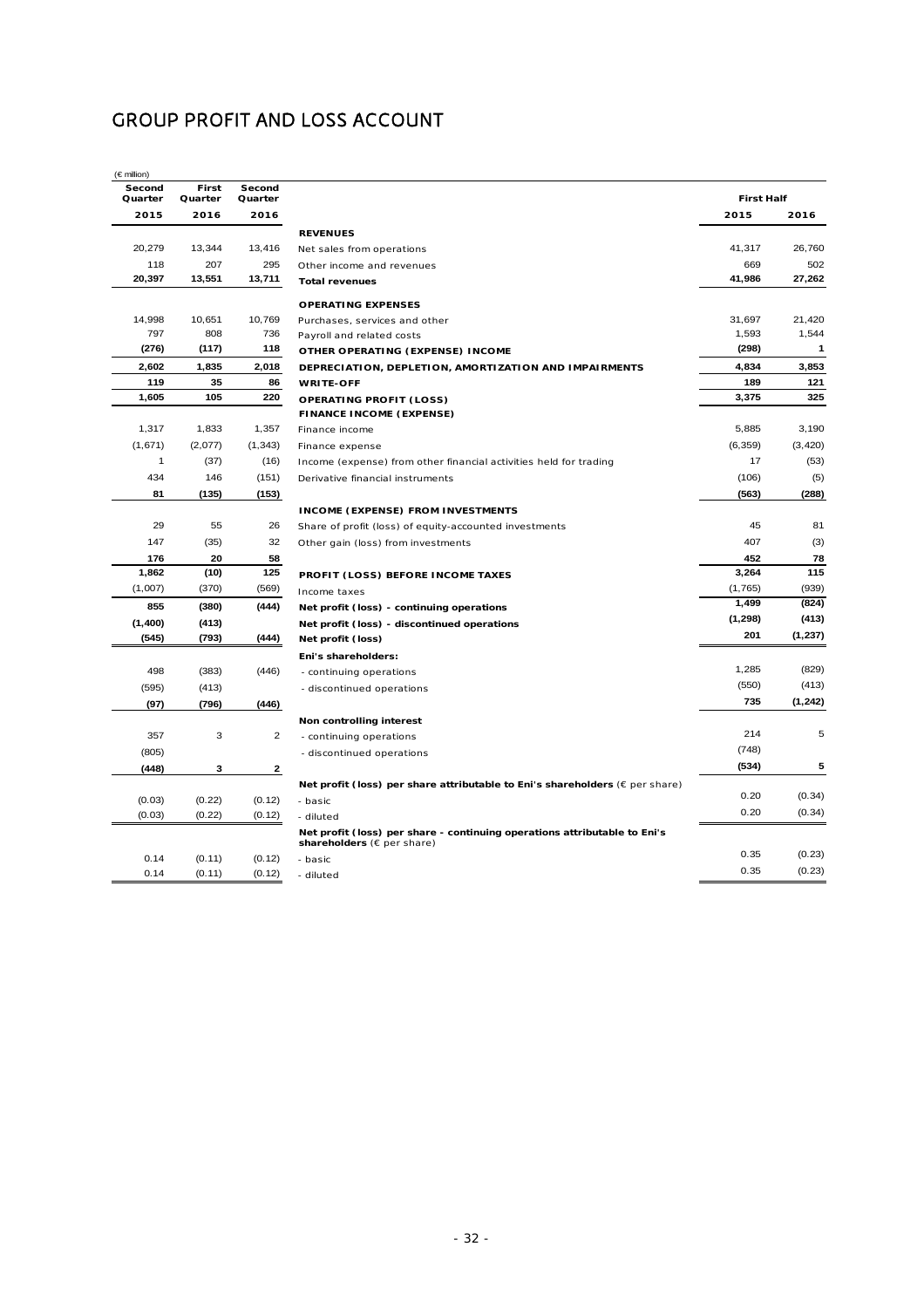## COMPREHENSIVE INCOME

(€ million)

|                                                                            | <b>First Half</b> |          |
|----------------------------------------------------------------------------|-------------------|----------|
|                                                                            | 2015              | 2016     |
| Net profit (loss)                                                          | 201               | (1, 237) |
| I tems subsequently reclassificable to profit and loss account             | 3,837             | (519)    |
| Foreign currency translation differences                                   | 3,729             | (875)    |
| Change in the fair value of cash flow hedging derivatives                  | 156               | 428      |
| Change in the fair value of other available-for-sale financial instruments | (3)               |          |
| Share of "Other comprehensive income" on equity-accounted entities         | (7)               | 34       |
| Taxation                                                                   | (38)              | (106)    |
| Total other items of comprehensive income (loss)                           | 3,837             | (519)    |
| Total comprehensive income (loss)                                          | 4,038             | (1,756)  |
| attributable to:                                                           |                   |          |
| Eni's shareholders                                                         | 4,518             | (1,761)  |
| - continuing operations                                                    | 5,068             | (1,348)  |
| - discontinued operations                                                  | (550)             | (413)    |
| Non-controlling interest                                                   | (480)             | 5        |
| - continuing operations                                                    | 268               | 5        |
| - discontinued operations                                                  | (748)             |          |

## CHANGES IN SHAREHOLDERS' EQUITY

| (€ milion)                                           |          |           |
|------------------------------------------------------|----------|-----------|
| Shareholders' equity at January 1, 2015:             |          | 65,641    |
| Total comprehensive income (loss)                    | 4,038    |           |
| Dividends distributed to Eni's shareholders          | (2,017)  |           |
| Dividends distributed by consolidated subsidiaries   | (3)      |           |
| Other changes                                        | 11       |           |
| <b>Total changes</b>                                 |          | 2,029     |
| Shareholders' equity at June 30, 2015:               |          | 67,670    |
| Total comprehensive income (loss)                    | (8, 762) |           |
| Dividends distributed to Eni's shareholders          | (1, 440) |           |
| Dividends distributed by consolidated subsidiaries   | (18)     |           |
| Other changes                                        | (41)     |           |
| <b>Total changes</b>                                 |          | (10, 261) |
| Shareholders' equity at December 31, 2015:           |          | 57,409    |
| Total comprehensive income (loss)                    | (1,756)  |           |
| Dividends distributed to Eni's shareholders          | (1, 440) |           |
| Dividends distributed by consolidated subsidiaries   | (4)      |           |
| Deconsolidation of Saipem's non-controlling interest | (1, 872) |           |
| Other changes                                        | (34)     |           |
| <b>Total changes</b>                                 |          | (5, 106)  |
| Shareholders' equity at June 30, 2016:               |          | 52,303    |
| attributable to:                                     |          |           |
| - Eni's shareholders                                 |          | 52,257    |
| - Non-controlling interest                           |          | 46        |
|                                                      |          |           |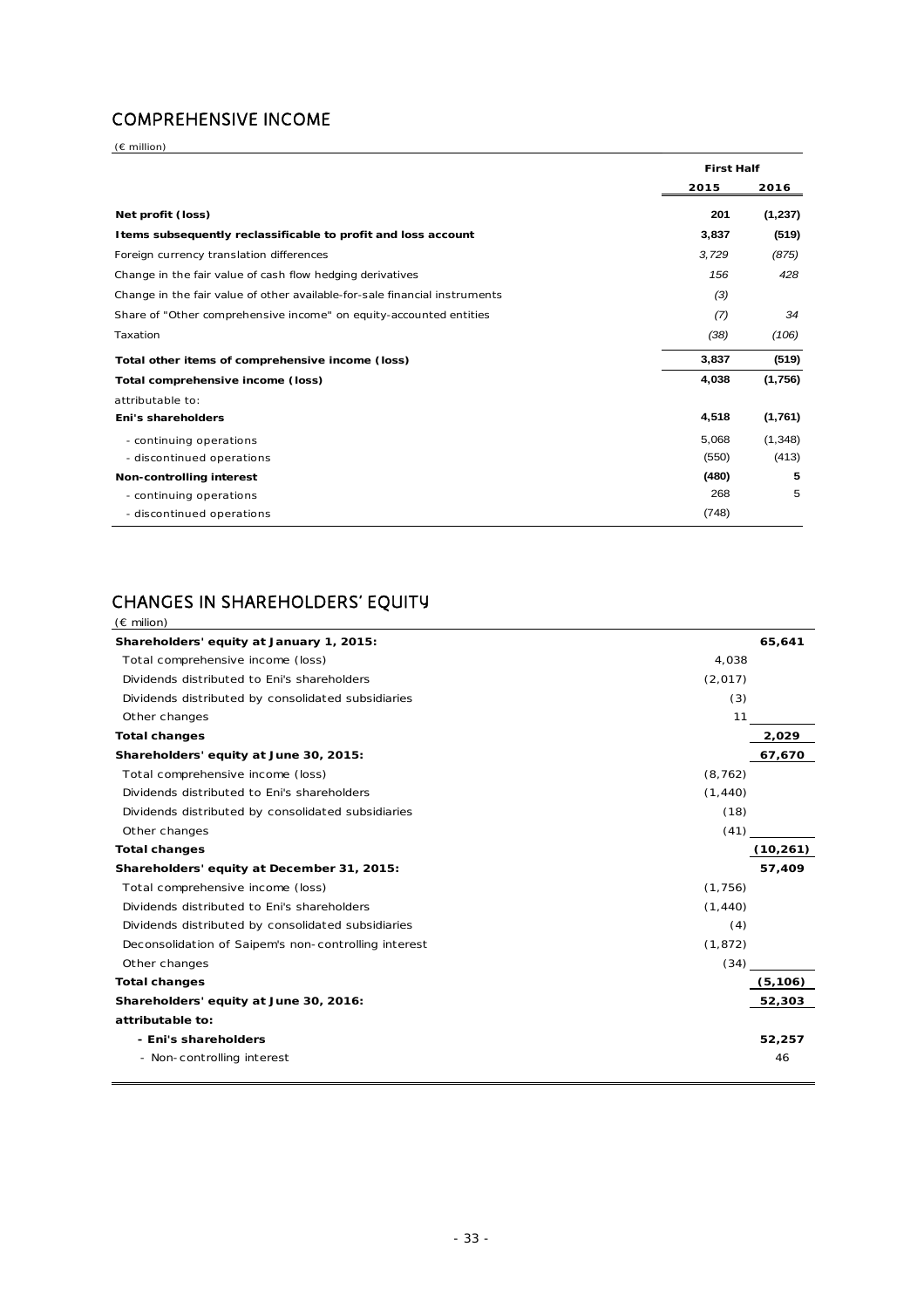## GROUP CASH FLOW STATEMENT

| Second<br>Quarter | First<br>Quarter | Second<br>Quarter |                                                                                                 | <b>First Half</b> |                |
|-------------------|------------------|-------------------|-------------------------------------------------------------------------------------------------|-------------------|----------------|
| 2015              | 2016             | 2016              |                                                                                                 | 2015              | 2016           |
| 855               | (380)            | (444)             | Net profit (loss) - continuing operations                                                       | 1,499             | (824)          |
|                   |                  |                   | Adjustments to reconcile net profit (loss) to net cash provided by operating activities:        |                   |                |
| 2,602             | 1,835            | 2,018             | Depreciation, depletion, amortization and impairments                                           | 4,834             | 3,853          |
| 119               | 35               | 86                | Write-off                                                                                       | 189               | 121            |
| (29)              | (55)             | (26)              | Share of (profit) loss of equity-accounted investments                                          | (45)              | (81)           |
| (28)              | (18)             | (9)               | Gain on disposal of assets, net                                                                 | (342)             | (27)           |
| (181)             | (22)             | (33)              | Dividend income                                                                                 | (223)             | (55)           |
| (47)              | (68)             | (52)              | Interest income                                                                                 | (83)              | (120)          |
| 170               | 160              | 159               | Interest expense                                                                                | 336               | 319            |
| 1,007             | 370              | 569               | Income taxes                                                                                    | 1,765             | 939            |
| 166               | 70               | (119)             | Other changes                                                                                   | (48)              | (49)           |
|                   |                  |                   | Changes in working capital:                                                                     |                   |                |
| 47                | 530              | (500)             | - inventories                                                                                   | 519               | 30             |
| 2,355             | (189)            | 1,726             | - trade receivables                                                                             | 1,611             | 1,537          |
| (1, 563)          | 13               | (53)              | - trade payables                                                                                | (1,050)           | (40)           |
| 38                | (1,076)          | 123               | - provisions for contingencies                                                                  | (305)             | (953)          |
| (428)             | 948              | (750)             | - other assets and liabilities                                                                  | 498               | 198            |
| 449               | 226              | 546               | Cash flow from changes in working capital                                                       | 1,273             | 772            |
| 5                 | $\overline{7}$   | $\mathbf{1}$      | Net change in the provisions for employee benefits                                              | (12)              | 8              |
| 242               | 5                | 82                | Dividends received                                                                              | 265               | 87             |
| 12                | 45               | 22                | Interest received                                                                               | 24                | 67             |
| (125)             | (226)            | (168)             | Interest paid                                                                                   | (401)             | (394)          |
| (1, 299)          | (614)            | (902)             | Income taxes paid, net of tax receivables received                                              | (2, 477)          | (1, 516)       |
| 3,918             | 1,370            | 1,730             | Net cash provided from operating activities - continuing operations                             | 6,554             | 3,100          |
| (614)             |                  |                   | Net cash provided from operating activities - discontinued operations                           | (1,011)           |                |
| 3,304             | 1,370            | 1,730             | Net cash provided from operating activities                                                     | 5,543             | 3,100          |
|                   |                  |                   | Investing activities:                                                                           |                   |                |
| (3, 243)          | (2, 441)         | (2, 406)          | - tangible assets                                                                               | (6,058)           | (4, 847)       |
| (25)              | (14)             | (18)              | - intangible assets                                                                             | (44)              | (32)           |
| (47)              | (1, 124)         | (28)              | - investments                                                                                   | (108)             | (1, 152)       |
| (61)              | (70)             | (1, 155)          | - securities                                                                                    | (98)              | (1, 225)       |
| (64)              | (286)            | (338)             | - financing receivables                                                                         | (442)             | (624)          |
| 394               | (72)             | 103               | - change in payables and receivables in relation to investments and capitalized<br>depreciation | (162)             | 31             |
| (3,046)           | (4,007)          | (3, 842)          | Cash flow from investments                                                                      | (6, 912)          | (7, 849)       |
|                   |                  |                   | Disposals:                                                                                      |                   |                |
| 13                | $\mathbf{1}$     | 8                 | - tangible assets                                                                               | 408               | 9              |
|                   |                  |                   | - intangible assets                                                                             | 4                 |                |
| (1)               | 463              | 11                | - consolidated subsidiaries and businesses                                                      | 33                | 474            |
| 85                | 341              | 127               | - investments                                                                                   | 199               | 468            |
|                   | $\overline{7}$   |                   | - securities                                                                                    | 10                | $\overline{7}$ |
| 87                | 6,337            | 579               | - financing receivables                                                                         | 273               | 6,916          |
| 61                | 32               | 19                | - change in payables and receivables in relation to disposals                                   | 68                | 51             |
| 245               | 7,181            | 744               | Cash flow from disposals                                                                        | 995               | 7,925          |
| (2, 801)          | 3,174            | (3,098)           | Net cash used in investing activities (*)                                                       | (5, 917)          | 76             |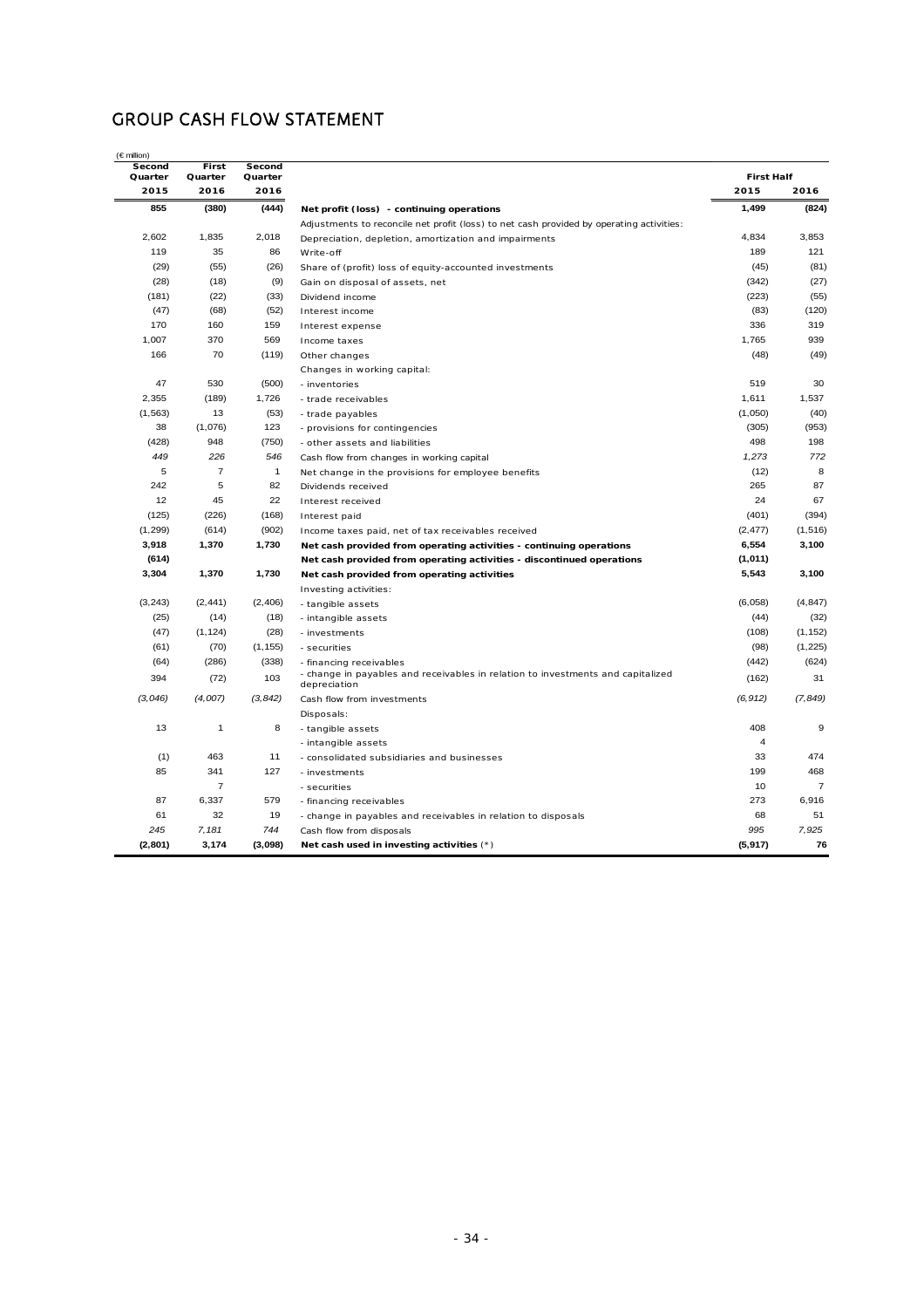## GROUP CASH FLOW STATEMENT (continued)

| $(\in$ million)   |                  |                   |                                                                                                      |                   |         |
|-------------------|------------------|-------------------|------------------------------------------------------------------------------------------------------|-------------------|---------|
| Second<br>Quarter | First<br>Quarter | Second<br>Quarter |                                                                                                      | <b>First Half</b> |         |
| 2015              | 2016             | 2016              |                                                                                                      | 2015              | 2016    |
| 985               | 211              | 1,892             | Proceeds from long-term debt                                                                         | 2,004             | 2,103   |
| (2, 311)          | (1,849)          | (120)             | Repayments of long-term debt                                                                         | (2,766)           | (1,969) |
| 1,059             | (2,064)          | 108               | Increase (decrease) in short-term debt                                                               | 1,925             | (1,956) |
| (267)             | (3,702)          | 1,880             |                                                                                                      | 1,163             | (1,822) |
|                   |                  |                   | Net capital contributions by non-controlling interest                                                |                   |         |
| (2,017)           |                  | (1,440)           | Dividends paid to Eni's shareholders                                                                 | (2,017)           | (1,440) |
| (3)               |                  | (4)               | Dividends paid to non-controlling interests                                                          | (3)               | (4)     |
| (2, 286)          | (3,702)          | 436               | Net cash used in financing activities                                                                | (856)             | (3,266) |
|                   |                  | (1)               | Effect of change in consolidation (inclusion/exclusion of significant/insignificant<br>subsidiaries) | (2)               | (1)     |
| (22)              | (22)             | 3                 | Effect of exchange rate changes on cash and cash equivalents and other changes                       | 84                | (19)    |
| (1, 804)          | 820              | (930)             | Net cash flow for the period                                                                         | (1, 148)          | (110)   |
| 7,270             | 5,209            | 6,029             | Cash and cash equivalents - beginning of the period                                                  | 6,614             | 5,209   |
| 5,466             | 6,029            | 5,099             | Cash and cash equivalents - end of the period                                                        | 5,466             | 5,099   |

(\*) Net cash used in investing activities included investments and divestments (on net basis) in held-for-trading financial assets and other investments/divestments in certain short-term financial assets.<br>Due to their natu

| Second<br>Quarter | First<br>Quarter | Second<br>Quarter |                                          | <b>First Half</b> |       |
|-------------------|------------------|-------------------|------------------------------------------|-------------------|-------|
| 2015              | 2016             | 2016              |                                          | 2015              | 2016  |
| 197               | 5,987            | (788)             | Net cash flows from financing activities | 25                | 5,199 |

## SUPPLEMENTAL INFORMATION

| $(\in$ million)   |                  |                   |                                                                   |                |                   |
|-------------------|------------------|-------------------|-------------------------------------------------------------------|----------------|-------------------|
| Second<br>Quarter | First<br>Quarter | Second<br>Quarter |                                                                   |                | <b>First Half</b> |
| 2015              | 2016             | 2016              |                                                                   | 2015           | 2016              |
|                   |                  |                   | Effect of disposal of consolidated subsidiaries and businesses    |                |                   |
|                   | 6,493            | $\overline{7}$    | Current assets                                                    | $\overline{7}$ | 6,500             |
|                   | 8,541            | 9                 | Non-current assets                                                | 19             | 8,550             |
|                   | (5, 390)         | (2)               | Net borrowings                                                    | (17)           | (5, 392)          |
| $\overline{2}$    | (6, 303)         | (7)               | Current and non-current liabilities                               | (6)            | (6, 310)          |
| $\overline{2}$    | 3,341            | $\overline{7}$    | Net effect of disposals                                           | 3              | 3,348             |
|                   | (1,006)          |                   | Current value of residual interests following the loss of control |                | (1,006)           |
| (3)               |                  | 5                 | Gains on disposal                                                 | 31             | 5                 |
|                   | (1, 872)         |                   | Non-controlling interest                                          |                | (1, 872)          |
| (1)               | 463              | 12                | <b>Selling price</b>                                              | 34             | 475               |
|                   |                  |                   | less:                                                             |                |                   |
|                   |                  | (1)               | Cash and cash equivalents                                         | (1)            | (1)               |
| (1)               | 463              | 11                | Cash flow on disposals                                            | 33             | 474               |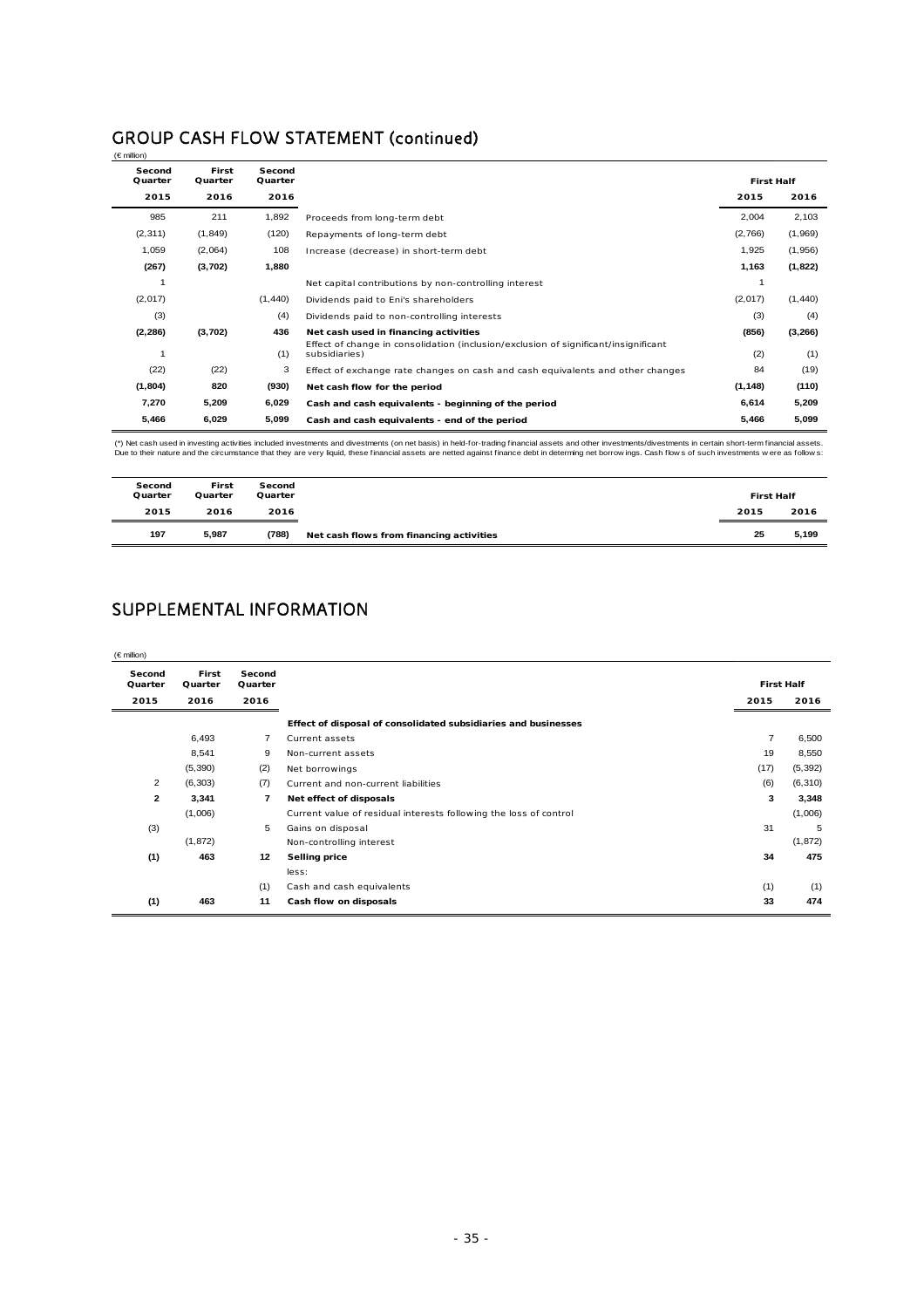# Capital expenditure

| $(E \text{ million})$     |                          |                           |                                        |                                                      |                           |                |           |
|---------------------------|--------------------------|---------------------------|----------------------------------------|------------------------------------------------------|---------------------------|----------------|-----------|
| Second<br>Quarter<br>2015 | First<br>Quarter<br>2016 | Second<br>Quarter<br>2016 | % Ch.<br><b>II</b> Q.16<br>vs. II Q.15 |                                                      | <b>First Half</b><br>2015 | 2016           | % Ch.     |
| 3,194                     | 2,297                    | 2,326                     | (27.2)                                 | Exploration & Production                             | 5,795                     | 4,623          | (20.2)    |
|                           | $\overline{c}$           |                           | $\ddotsc$                              | - acquisition of proved and unproved properties      |                           | $\overline{c}$ | $\ddotsc$ |
| 70                        | 55                       | 59                        | (15.7)                                 | - g&g costs                                          | 135                       | 114            | (15.6)    |
| 135                       | 90                       | 80                        | (40.7)                                 | - exploration                                        | 312                       | 170            | (45.5)    |
| 2,975                     | 2,122                    | 2,171                     | (27.0)                                 | - development                                        | 5,321                     | 4,293          | (19.3)    |
| 14                        | 28                       | 16                        | 14.3                                   | - other expenditure                                  | 27                        | 44             | 63.0      |
| 26                        | 22                       | 22                        | (15.4)                                 | Gas & Power                                          | 44                        | 44             |           |
| 152                       | 85                       | 127                       | (16.4)                                 | Refining & Marketing and Chemicals                   | 255                       | 212            | (16.9)    |
| 8                         | 9                        | 11                        | 37.5                                   | Corporate and other activities                       | 15                        | 20             | 33.3      |
| (160)                     | 97                       | (3)                       |                                        | Impact of unrealized intragroup profit elimination   | (140)                     | 94             |           |
| 3,220                     | 2,510                    | 2,483                     | (22.9)                                 | Capital expenditure - continuing operations          | 5,969                     | 4,993          | (16.4)    |
| 70                        | 55                       | 59                        | (15.7)                                 | Cash out in net cash flow from operating activities  | 135                       | 114            | (15.6)    |
| 3,150                     | 2,455                    | 2,424                     | (23.0)                                 | Cash out in net cash flow from investment activities | 5,834                     | 4,879          | (16.4)    |

In the first half of 2016, capital expenditure amounted to €4,879 million (€5,834 million in the first half of 2015) and mainly related to:

- development activities deployed mainly in Egypt, Angola, Indonesia, Kazakhstan, Norway, Iraq and Libya and exploratory activities primarily in Egypt, Angola and Congo;

- refining activity in Italy and outside Italy (€107 million) aiming fundamentally at plants improving, as well as initiatives in the field of health, security and environment; marketing activity, mainly regulation compliance and stay in business initiatives in the refined product retail network in Italy and in the Rest of Europe (€33 million);

- initiatives relating to gas marketing (€29 million).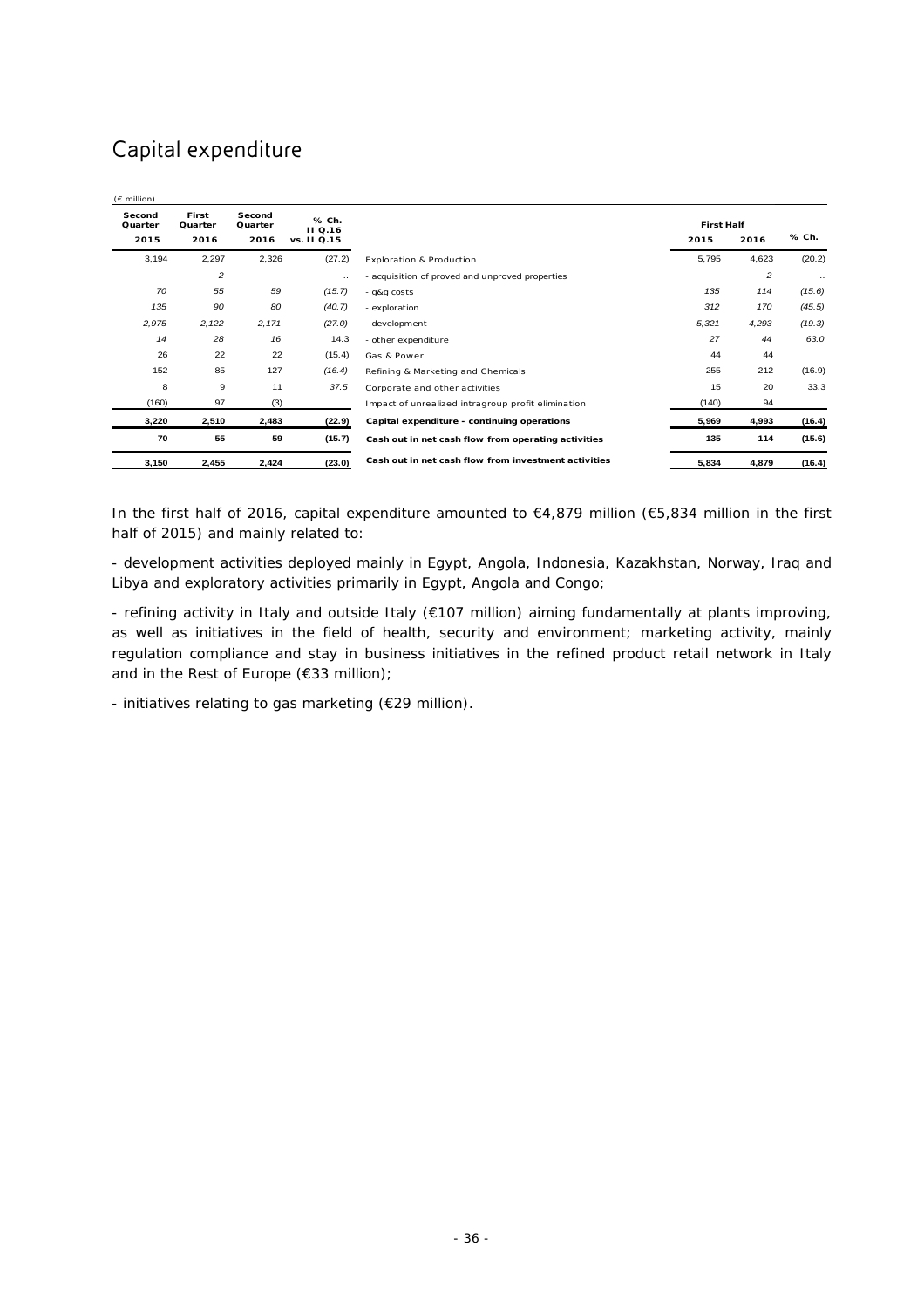# Exploration & Production

### **PRODUCTION OF OIL AND NATURAL GAS BY REGION**

| Second<br>Quarter | <b>First</b><br>Quarter | Second<br>Quarter |                                           |          |       | <b>First Half</b> |  |
|-------------------|-------------------------|-------------------|-------------------------------------------|----------|-------|-------------------|--|
| 2015              | 2016                    | 2016              |                                           |          | 2015  | 2016              |  |
| 1,754             | 1,754                   | 1,715             | Production of oil and natural gas (a) (b) | (kboe/d) | 1,726 | 1,734             |  |
| 173               | 154                     | 96                | Italy                                     |          | 169   | 125               |  |
| 181               | 190                     | 188               | Rest of Europe                            |          | 184   | 189               |  |
| 681               | 616                     | 651               | North Africa                              |          | 659   | 634               |  |
| 343               | 343                     | 350               | Sub-Saharan Africa                        |          | 343   | 346               |  |
| 98                | 118                     | 90                | Kazakhstan                                |          | 99    | 104               |  |
| 113               | 132                     | 141               | Rest of Asia                              |          | 111   | 136               |  |
| 140               | 178                     | 174               | America                                   |          | 134   | 176               |  |
| 25                | 23                      | 25                | Australia and Oceania                     |          | 27    | 24                |  |
| 153.6             | 151.5                   | 147.5             | Production sold (a)                       | (mmboe)  | 298.1 | 299.0             |  |

#### **PRODUCTION OF LIQUIDS BY REGION**

| Second<br>Quarter | <b>First</b><br>Quarter | Second<br>Quarter |                                      |          |      | <b>First Half</b> |  |
|-------------------|-------------------------|-------------------|--------------------------------------|----------|------|-------------------|--|
| 2015              | 2016                    | 2016              |                                      |          | 2015 | 2016              |  |
| 903               | 890                     | 852               | Production of liquids <sup>(a)</sup> | (kbbI/d) | 882  | 871               |  |
| 72                | 61                      | 19                | Italy                                |          | 69   | 40                |  |
| 82                | 89                      | 99                | Rest of Europe                       |          | 86   | 94                |  |
| 288               | 244                     | 248               | North Africa                         |          | 268  | 246               |  |
| 255               | 260                     | 259               | Sub-Saharan Africa                   |          | 256  | 260               |  |
| 58                | 67                      | 49                | Kazakhstan                           |          | 58   | 58                |  |
| 55                | 81                      | 92                | Rest of Asia                         |          | 52   | 86                |  |
| 88                | 86                      | 83                | America                              |          | 87   | 84                |  |
| 5                 | 2                       | 3                 | Australia and Oceania                |          | 6    | 3                 |  |

#### **PRODUCTION OF NATURAL GAS BY REGION**

| Second<br>Quarter | <b>First</b><br>Quarter | Second<br>Quarter |                                   |          | <b>First Half</b> |       |
|-------------------|-------------------------|-------------------|-----------------------------------|----------|-------------------|-------|
| 2015              | 2016                    | 2016              |                                   |          | 2015              | 2016  |
| 4,676             | 4,718                   | 4,709             | Production of natural gas (a) (b) | (mmcf/d) | 4,636             | 4,713 |
| 557               | 511                     | 417               | Italy                             |          | 553               | 464   |
| 544               | 548                     | 486               | Rest of Europe                    |          | 539               | 517   |
| 2,154             | 2,032                   | 2,200             | North Africa                      |          | 2,145             | 2,115 |
| 485               | 453                     | 498               | Sub-Saharan Africa                |          | 478               | 475   |
| 222               | 279                     | 220               | Kazakhstan                        |          | 228               | 250   |
| 319               | 278                     | 271               | Rest of Asia                      |          | 323               | 275   |
| 285               | 502                     | 496               | America                           |          | 255               | 499   |
| 110               | 115                     | 121               | Australia and Oceania             |          | 115               | 118   |

(a) Includes Eni's share of production of equity-accounted entities.

(b) Includes volumes of gas consumed in operation (467 and 392 mmcf/d in the second quarter 2016 and 2015, respectively, 447 and 395 mmcf/d in the first half<br>2016 and 2015, respectively and 428 mmcf/d in the first quarter